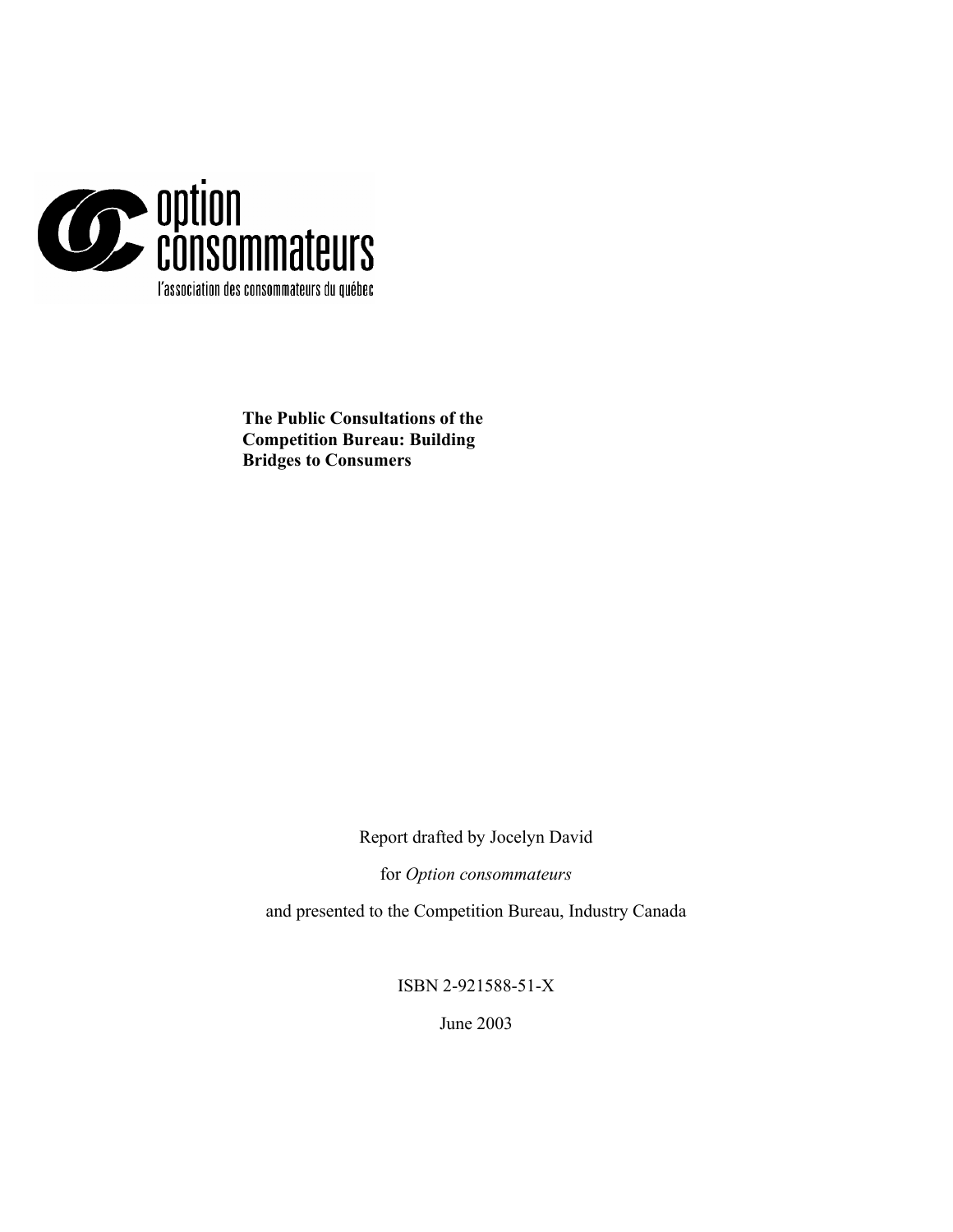# **Contents**

| 1.                                                                           |  |
|------------------------------------------------------------------------------|--|
|                                                                              |  |
|                                                                              |  |
|                                                                              |  |
|                                                                              |  |
|                                                                              |  |
|                                                                              |  |
|                                                                              |  |
|                                                                              |  |
|                                                                              |  |
|                                                                              |  |
|                                                                              |  |
|                                                                              |  |
| 3 Stakeholders' comments on the Competition Bureau's consultation process 15 |  |
|                                                                              |  |
|                                                                              |  |
|                                                                              |  |
|                                                                              |  |
|                                                                              |  |
|                                                                              |  |
|                                                                              |  |
|                                                                              |  |
|                                                                              |  |
|                                                                              |  |
|                                                                              |  |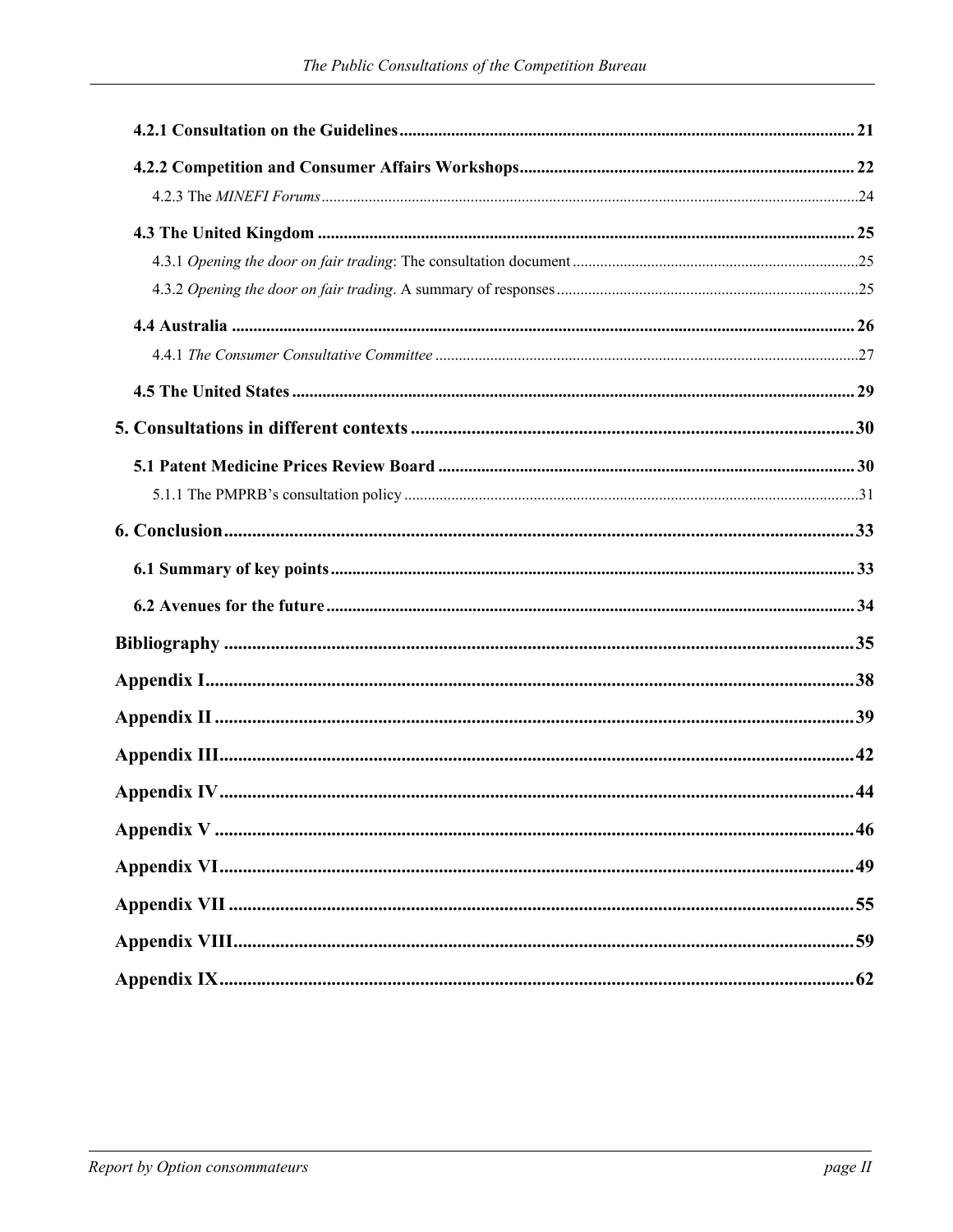## <span id="page-3-0"></span>**Abstract**

The general purpose of the Competition Bureau is to consult consumers and their representatives in various contexts, especially during legislative amendments to the *Competition Act* and when the Bureau solicits comments on several aspects of its activities via its Web site.

These consultations most often raise three difficulties for consumers and their representatives: the reactive nature of the consultations lack of resources, and the need to master expertise in a short space of time.

Since issues related to competition law have major repercussions on the daily lives of Canadian consumers, we wanted both to examine the Competition Bureau's consultation processes, while seeking to improve them if necessary, and also study the possibility of consumers and their representatives intervening in a proactive, preventive way with the Competition Bureau.

It was with this aim in mind that we examined the Competition Bureau's consultation process. We supplemented our examination with discussions with consumers' representatives who took part in the Bureau's consultations. We also conducted research abroad with organizations with similar mandates to that of the Bureau. Finally, we looked very closely at consultations conducted by Canadian organizations. Throughout our study, we have included our comments in specially identified paragraphs.

In all, we make nine recommendations that should attenuate the difficulties experienced by consumers and their representatives during consultations. Since the recommendations can only be understood in relation to their appropriate analytical context, we have included a reference to the section of the report where they can be found.

In the light of the experience of the *Australian Competition and Consumer Commission* (ACCC), which in 2001 set up a *Consumer Consultative Committee*, our first recommendation is the establishment of a Consumer Consultative Committee that will recast the relationship between consumers and their representatives and the Competition Bureau in a more proactive, preventive mode (Recommendation 8). The Australian committee, formed of ten or so representatives of public lobbies, meets with the ACCC executive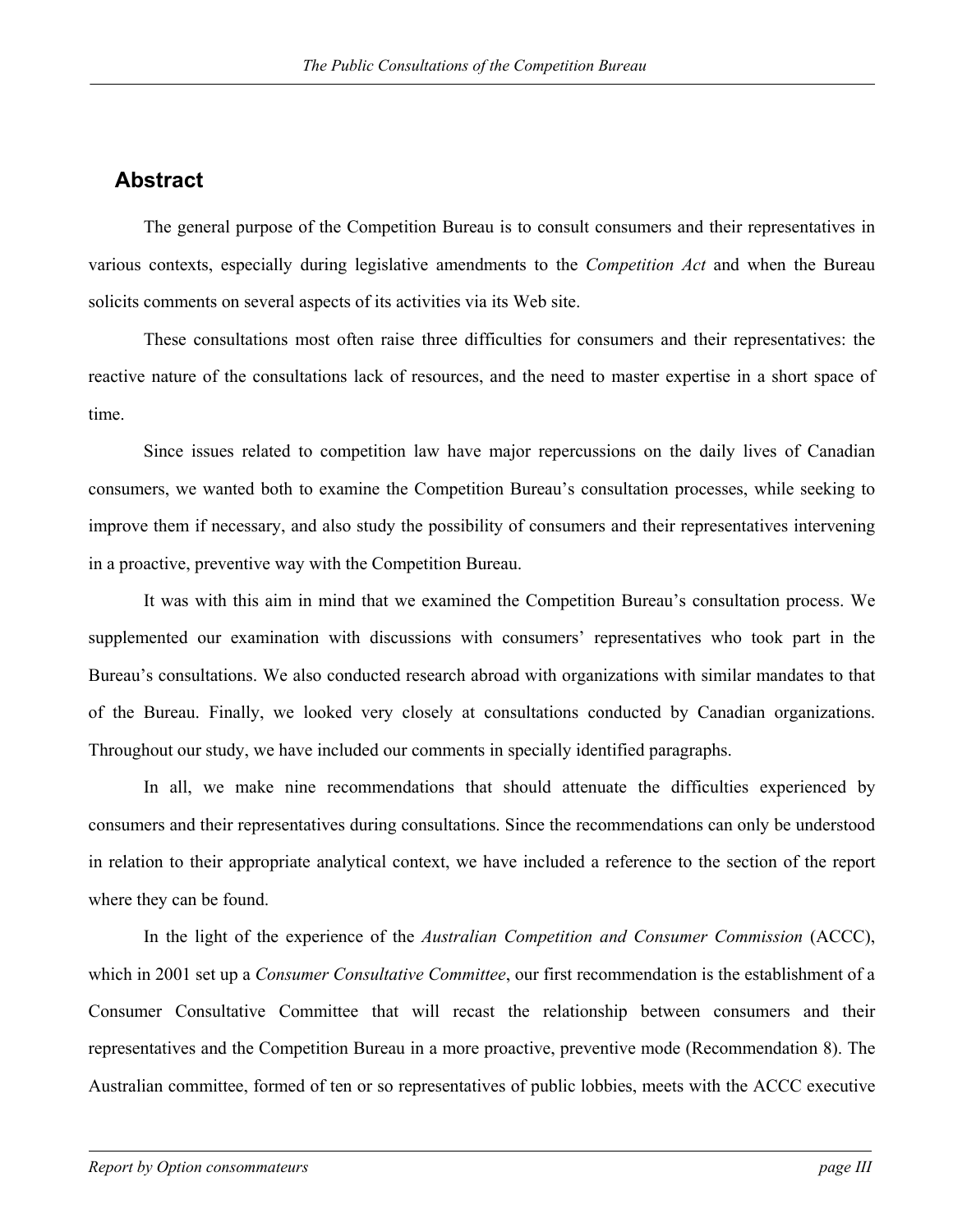four times a year to discuss issues of concern to consumers, questions of topical interest, the ACCC's administration of the law and strategies for disseminating information.

We also recommend the creation of a fund to finance the participation of consumer and public interest groups in the Competition Bureau's consultations (Recommendation 5). This recommendation should not be construed as a criticism on our part, but as a response to a concern expressed by certain consumers' representatives involved in consultation in the field of patented medicines when questioned on this point during the study. This means that for consumers and public interest groups, financing concerns extend beyond the realm of competition and seem to affect their ability to participate in consultations.

In addition, based on the experience of France's *Direction générale de la concurrence et de la repression des fraudes* (The DGCCRF or, in English, The General Directorate of Fair Trading, Competition, Consumer Affairs and Fraud Control), we strongly recommend that competition and consumerism workshops be set up in order to support dialogue and develop expertise (Recommendation 6). For several years, in fact, the DGCCRF has been organizing meetings of specialists on topics related to competition and consumerism in order to further public dialogue. We also support the establishment of workshops on topics relating to both competition and consumerism in order to promote a closer liaison among stakeholders. In general, we prefer the formula of the French workshops to that of the American ones.

Finally, thanks to the involvement of an independent organization that we observed in the Bureau's last consultation on legislative amendments and the possibility of interactive Web-based forums, either in parallel with other consultations or otherwise, we arrived at a set of recommendations for improvements to be carried out here and there in the Competition Bureau's consultation process (Recommendations 1 to 4 and 7). We put more particular stress on the implementation of service standards for the Bureau's consultations (Recommendation 9) in line with the draft consultation policy put forward by the Patented Medicines Price Review Board. In fact, the service standards have the advantage of identifying the steps in the consultation process without compromising the need to adapt each consultation to its particular situation.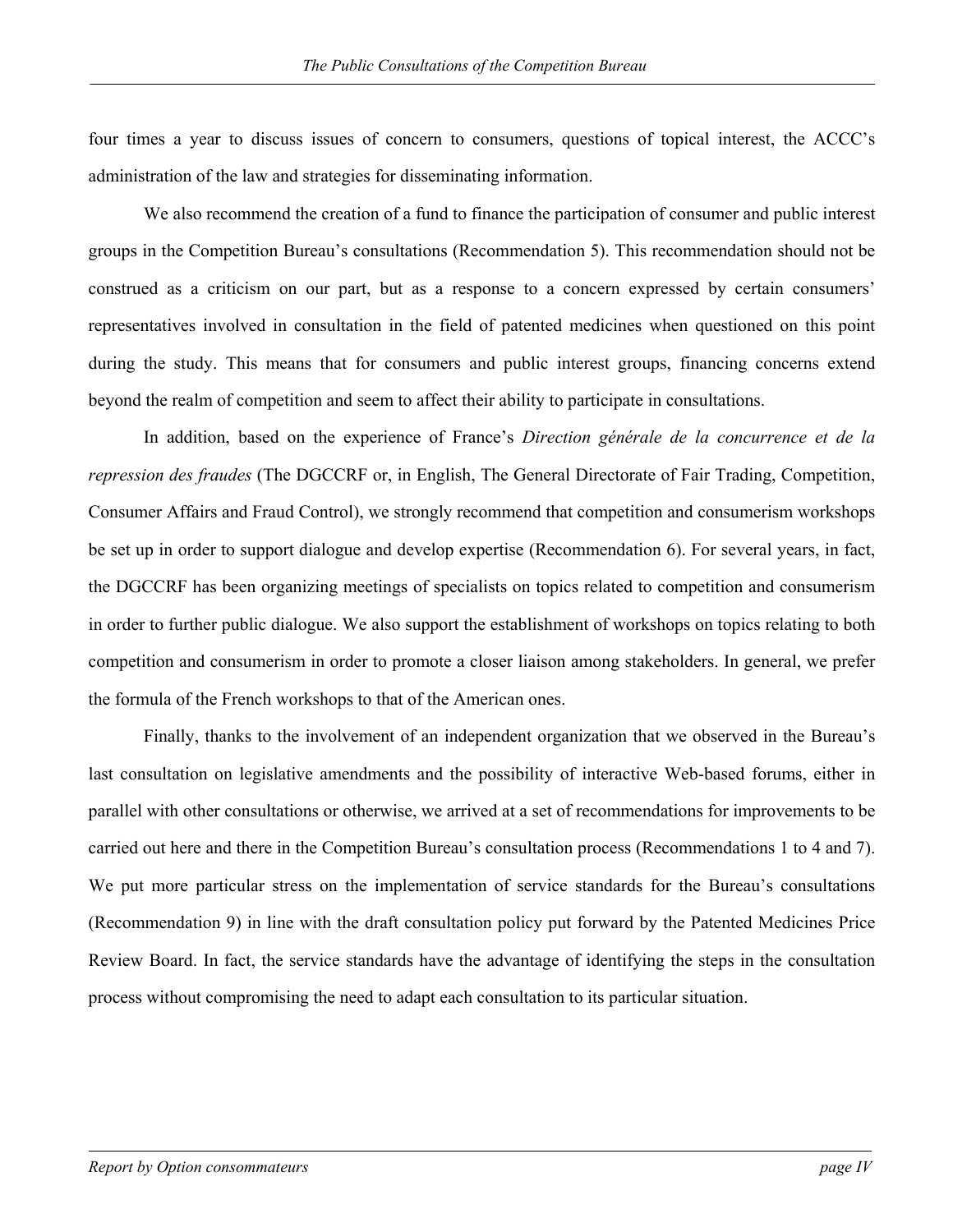### **Recommendation 1 (Subsection 2.2.2)**

**That the Competition Bureau always call upon an independent body to guide a transparent consultation process whenever amendments are made to laws that fall under its authority.**

### **Recommendation 2 (Subsection 2.2.2)**

**That the independent body thus designated not only accord special importance to soliciting comments from a wide range of parties, but further, that it promote dialogue among stakeholders during the consultation process (e.g. interactive round tables, Webbased forums, etc).** 

### **Recommendation 3 (Subsection 2.2.2)**

**That the independent body thus designated be allowed sufficient time to gather comments with regard to the consultation and that it post them on a Web site not only during, but after the consultation process, for purposes of information.** 

#### **Recommendation 4 (Subsection 2.2.5)**

**That the Competition Bureau maintain a formal, public, active list of stakeholders in connection with its Stakeholder Relations Program.** 

#### **Recommendation 5 (Subsection 3.2.2)**

**That the Competition Bureau explore the possibility of creating funds to finance consumers and public interest groups so that they can develop written comments in response to the Bureau's consultations.** 

### **Recommendation 6 (Subsection 4.2.2)**

**That the Competition Bureau organize joint competition and consumer affairs workshops at least twice a year in order to promote exchanges among stakeholders and broaden their understanding of both competition and consumer issues.** 

#### **Recommendation 7 (Subsection 4.2.3)**

**That the Competition Bureau organize interactive forums through its Web site, either in tandem with other consultations, or to obtain opinions on other issues of general or current interest.**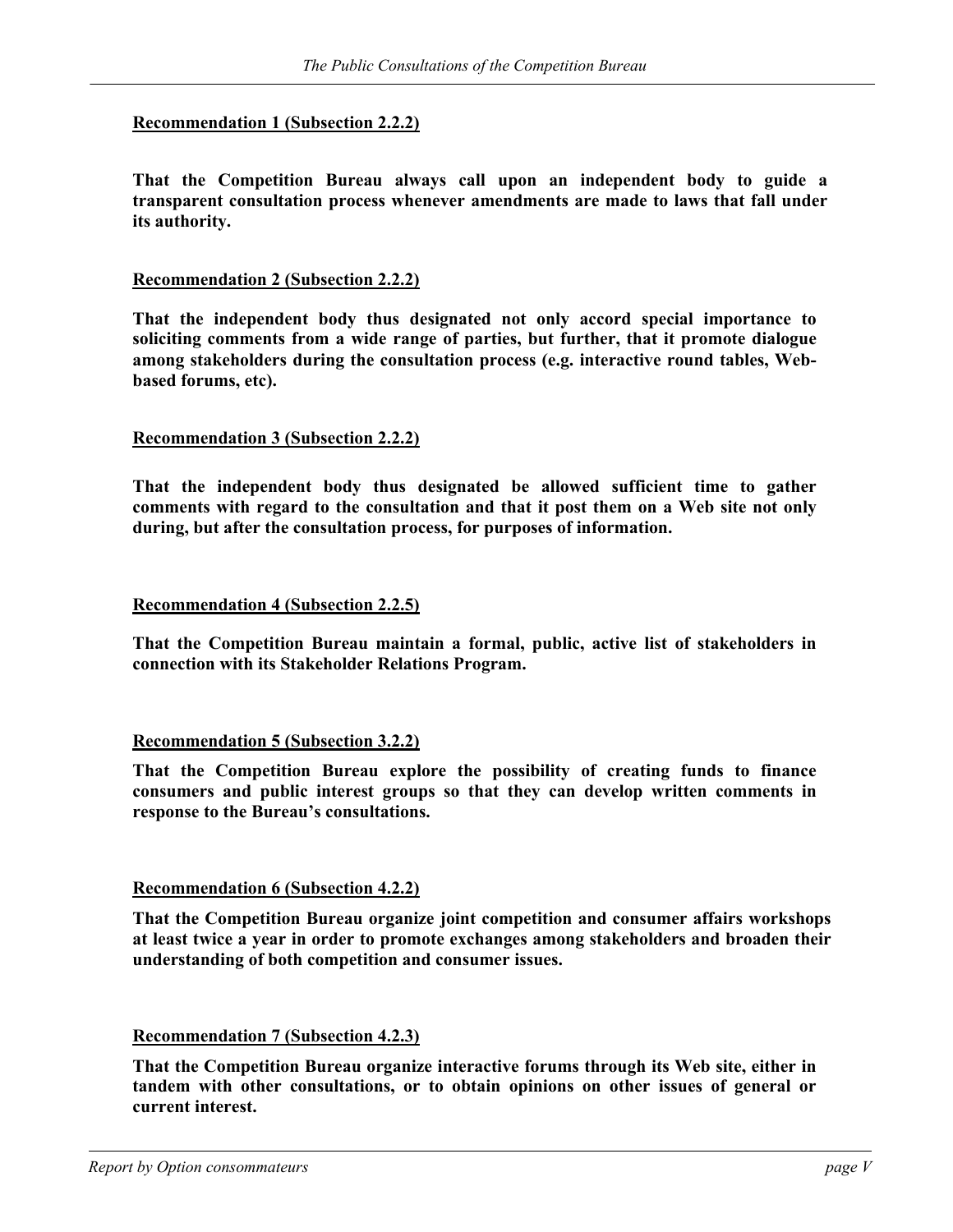### **Recommendation 8 (Subsection 4.4.1)**

**That the Competition Bureau make it a priority to set up a Consumer Consultation Committee.**

**Recommendation 9 (Subsection 5.1.1)**

**That the Competition Bureau avail itself of public service standards to define the scope of each of its consultations.**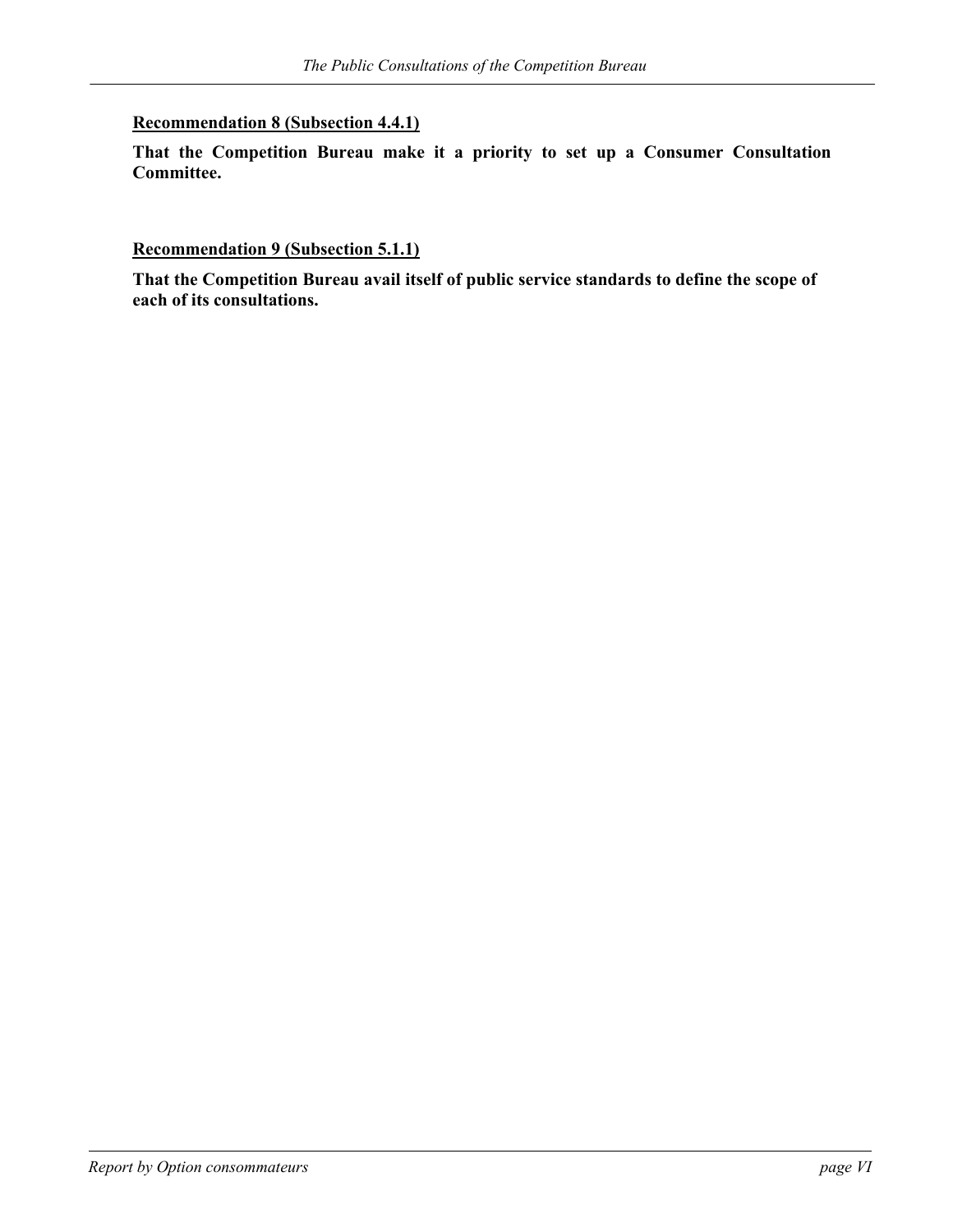### <span id="page-7-0"></span>**Presentation**

This research report presents the observations that *Option consommateurs* wishes to bring to the attention of the Competition Bureau of Canada concerning its consultation processes. *Option consommateurs* has already initiated seven class action suits in the domain of competition law.<sup>[1](#page-7-1)</sup> These mainly entailed claiming damages suffered by consumers as a result of illegal price fixing or collusion to manipulate market share. *Option consommateurs* thus has a significant, growing interest in competition law.

*Option consommateurs* is also interested in possible consultations with the Competition Bureau, since there are several provisions of the *Competition Act* that relate to advertising and commercial practices. These provisions are fundamental, because they directly affect consumers in their everyday lives, and, unfortunately, merchants do not always respect them.

*Option consommateurs* envisages proactive consultations with the Competition Bureau on a range of topics such as:

—problems due to infringements of the law most often experienced by consumers

—possible amendments to the law, particularly to correct legislative shortcomings

—interventions by the Competition Bureau regarding legal proceedings and information to consumers

—opening the market to competition as it affects actual benefits for consumers.

In short, *Option consommateurs* believes in increased, proactive cooperation with the Competition Bureau and wants to bring about positive results in the Bureau's general relations with consumers and their representatives.

<span id="page-7-1"></span> <sup>1</sup> <sup>1</sup> In cases of illegal price-fixing conspiracy, *Option consommateurs*, has been involved in four class action suits against manufacturers of lysine, citric acid, sodium erythorbate and vitamins; it has also been involved in a case against pharmacy owners concerning ovulation-suppressing drugs. Also, *Option consommateurs* initiated a class action suit against a pharmaceutical company that wrongfully led customers to believe that no generic bio-equivalent drug existed. Finally, it also initiated proceedings against a brewery that made retailers sell its beer at a fixed price.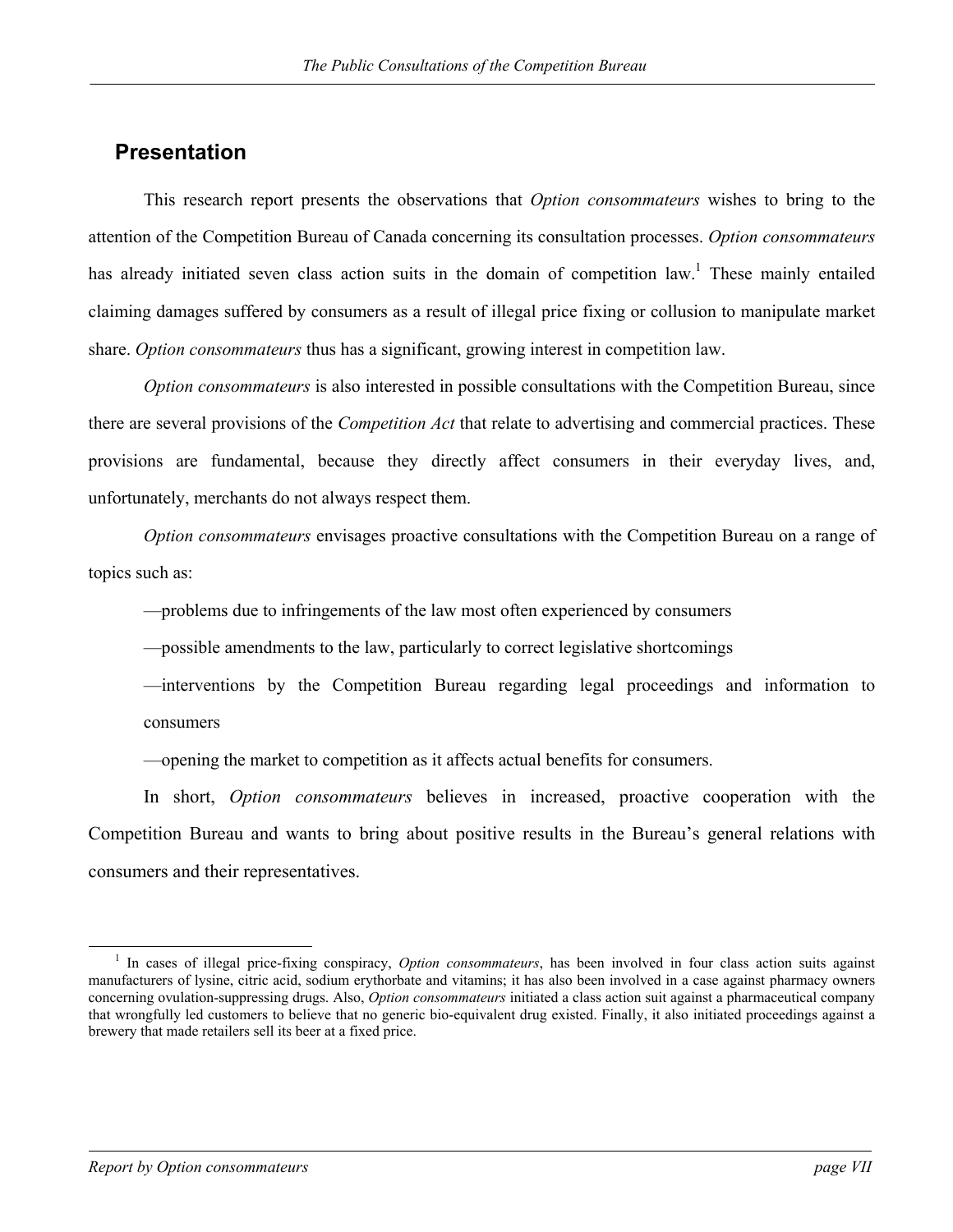## <span id="page-8-0"></span>**1. Introduction**

For several years now, transparency has been one of the Competition Bureau's principal goals. In addition to offering wide access to its publications and reports, particularly via its Web site, and the speeches and short talks its representatives have given on various occasions, the Bureau has also attempted to enhance transparency by revitalizing communications with stakeholders. With this aim on mind, "In the spring of 2001, the Competition Bureau began building new partnerships with business, legal and consumer associations directly affected by its work."<sup>[2](#page-8-1)</sup> All this is to the Bureau's credit.

Moreover, the Competition Bureau's mandate conceals a double objective, as the first page of last year's annual report reveals:

The Competition Bureau works to create an environment in which Canadians can enjoy the benefits of competitive prices, product choice and quality services in a dynamic, healthy, innovative and competitive marketplace. It accomplishes this by promoting and maintaining competition in the Canadian market.<sup>[3](#page-8-2)</sup>

In other words, the Bureau ensures that Canadian consumers reap all the advantages of a competitive market (first objective) through monitoring and encouraging such competition (second objective). Without getting into semantics, it appears obvious to us that the first objective is the condition for the second. In short, the enforcement of Canadian legislation on competition to some extent guarantees a competitive environment for Canadian consumers.

If we agree that this is obvious, should we not for a moment consider the situation from a totally opposite perspective? Are there not grounds for wondering about the means available to consumers and their representatives for bringing competition-related questions to each other's attention?

 $\overline{2}$ 

<span id="page-8-2"></span><span id="page-8-1"></span><sup>&</sup>lt;sup>2</sup>Competition Bureau, *Annual Report of the Commissioner of Competition for the year ending March 31, 2002*, p. 2.<br><sup>3</sup> *Ibid.*, p. 1. This paragraph has been reproduced, sometimes with a few subtle variations, for the fo Competition Bureau, *Annual Report of the Commissioner of Competition for the year ending March 31, 2001*, p. 1; *Annual Report of the Commissioner of Competition for the year ending March 31, 2000*, p. 1 and *Annual Report of the Commissioner of Competition for the year ending March 31, 1999*, p. 1.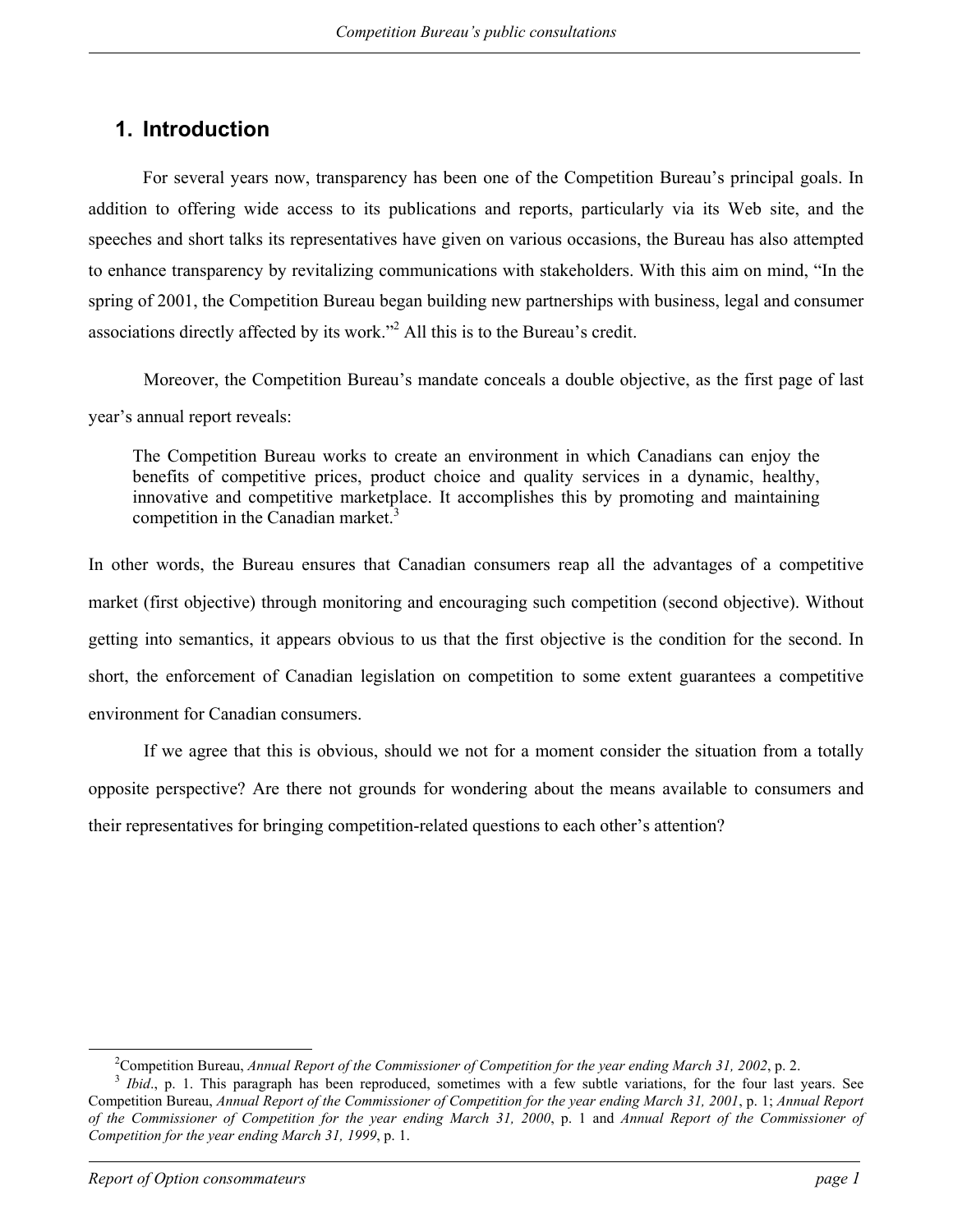## <span id="page-9-0"></span>*1.1 The definition of the problem*

More specifically, in the current state of affairs, consumers and their representatives are able to interact formally with the authorities responsible for applying *the Competition Act*<sup>[4](#page-9-1)</sup> in the following situations:

—in the context of parliamentary work, generally at the time of tabling a bill, or in the context of consultations organized by the Bureau in relation to private bills

—in the context of consultations announced by the Bureau, particularly via its Web site, in relation to various questions falling under its purview, which result in the submission of written comments

—in the context of interventions of a legal nature, before the Competition Tribunal or other courts.

This raises three major difficulties. First, consumers and their representatives are generally in reactive mode in relation to initiatives originating from the Bureau. Second, the greater number of thematic consultations may result in a dispersal of consumer association resources. Third, the mechanisms in place often require stakeholders to analyze complex and rather technical problems in a very short time.

Given the large number of questions related to competition law and the repercussions that these can have on the daily lives of Canadian consumers, it would definitely be useful for consumers and their representatives to be able to intervene in other contexts, in a proactive and preventive way. However, this will require resources and a certain degree of expertise, as well as mechanisms to facilitate such interventions.

## *1.2 Objectives of the project*

The aim of this project is to:

1. Identify the principal issues the Competition Bureau has taken action on, and to proceed with consultations with the public, particularly through consumer associations

2. Identify the mechanisms that the Bureau uses for this purpose and evaluate their effectiveness

3. Describe, in the light of the experience of other countries in analogous contexts, various consultation processes that the Bureau could utilize by evaluating their potential effectiveness

<span id="page-9-1"></span> $\overline{4}$  $<sup>4</sup>$  Although the Competition Bureau is also responsible for the application of other legislative provisions that involve questions</sup> very similar to those covered by *the Competition Act*, we have chosen to limit ourselves to questions related to the development and application of *the Competition Act* in order to better focus our study.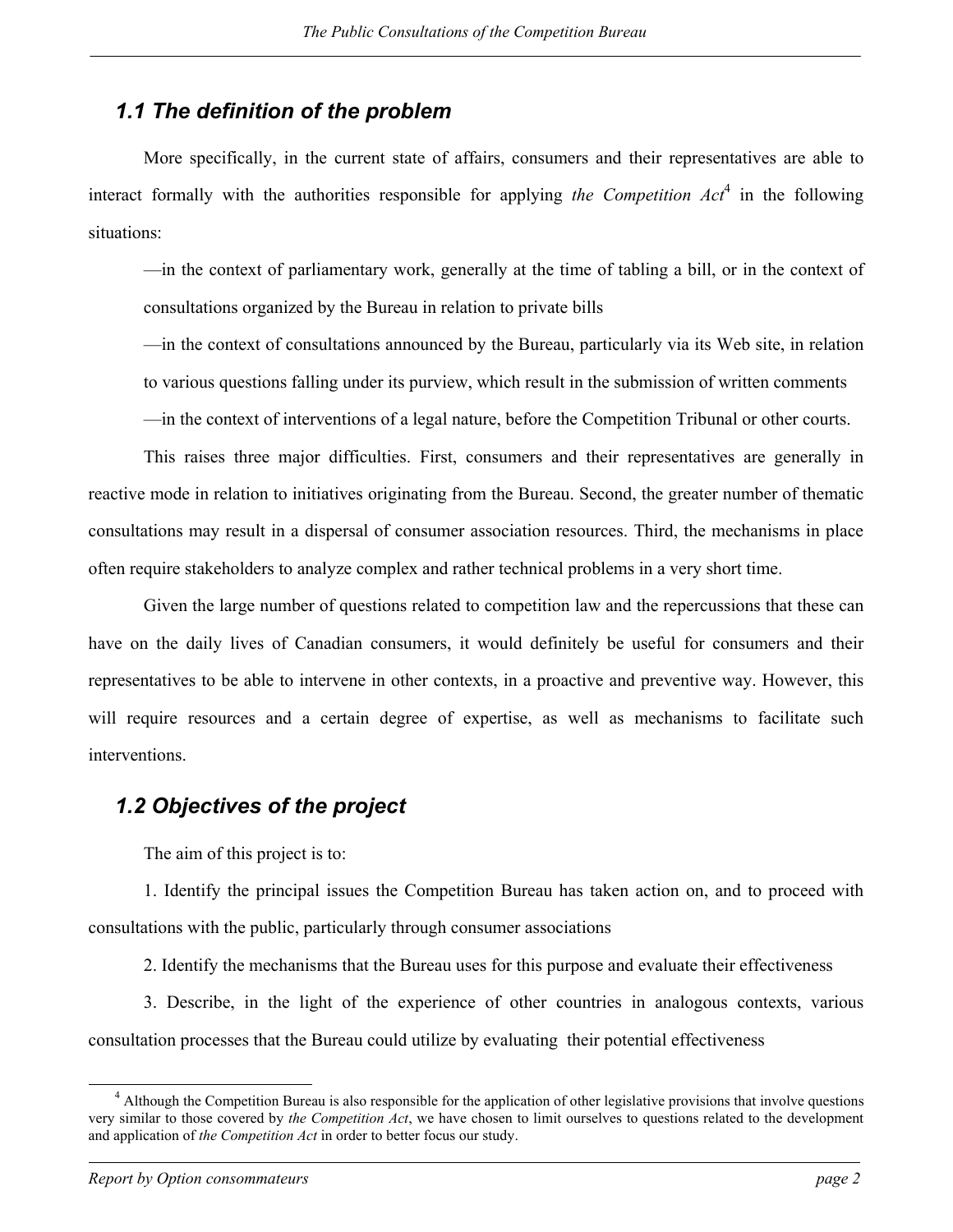<span id="page-10-0"></span>4. Describe, in the light of the experience of Canadian authorities with a different role than the Bureau, other consultation processes that the Bureau might employ, and evaluate their potential effectiveness

5. Make recommendations aimed at increasing the effectiveness of the public consultation processes used by the Bureau and attempt, in general terms, to make it easier for Canadian consumers to be informed of competition–related issues and to be involved in them.

## *1.3 Approach and method*

In order to attain the objectives of the project, we intend to proceed as follows:

1. By carrying out information retrieval on every aspect of the project, i.e. on the major questions raised during the Competition Bureau's public consultations, on the consultation process used by the Bureau, on the consultation modes employed by foreign agencies that play a similar role to the Bureau and, finally, on some of the consultation modes used by Canadian authorities with a different mandate than the Bureau

2. By supplementing this information with discussions with participants in the consultations (particularly representatives of consumer associations) and with the senior management of the Competition Bureau in order to determine how effective the parties on both sides judge the consultation process to be.

3. By analyzing this information, drafting a report and sending our recommendations to the Competition Bureau and to any other party interested in these questions.

## **2. The Competition Bureau's public consultations**

The Competition Bureau has been consulting and informing the public on questions that fall under its authority for some considerable time. The first meeting organized as part of the Director's Consultative Forum took place in September 1987,<sup>[5](#page-10-1)</sup> and the experience was repeated twice in 1988, in April and December, and several times in 1989. <sup>[6](#page-10-2)</sup> This is how the process is described in the annual reports:

<span id="page-10-1"></span> $\frac{1}{5}$ <sup>5</sup> At that time and until March 18, 1999, the Commissioner of Competition's title was Director of Investigations and Research. In addition, the Director's Advisory Forum was integrated within the Information and Conformity Program, whose activities included short speeches, advisory opinions and information bulletins. 6

<span id="page-10-2"></span>Bureau of Competition Policy, *Annual Report of the Director of Investigation and Research*. *Competition Act for the year ending March 31, 1988*, p. 31; *Annual Report of the Director of Investigation and Research. Competition Act for the year ending March 31, 1989*, p. 39 and *Annual Report of the Director of Investigation and Research. Competition Act for the year ending March 31, 1990*, p. 37.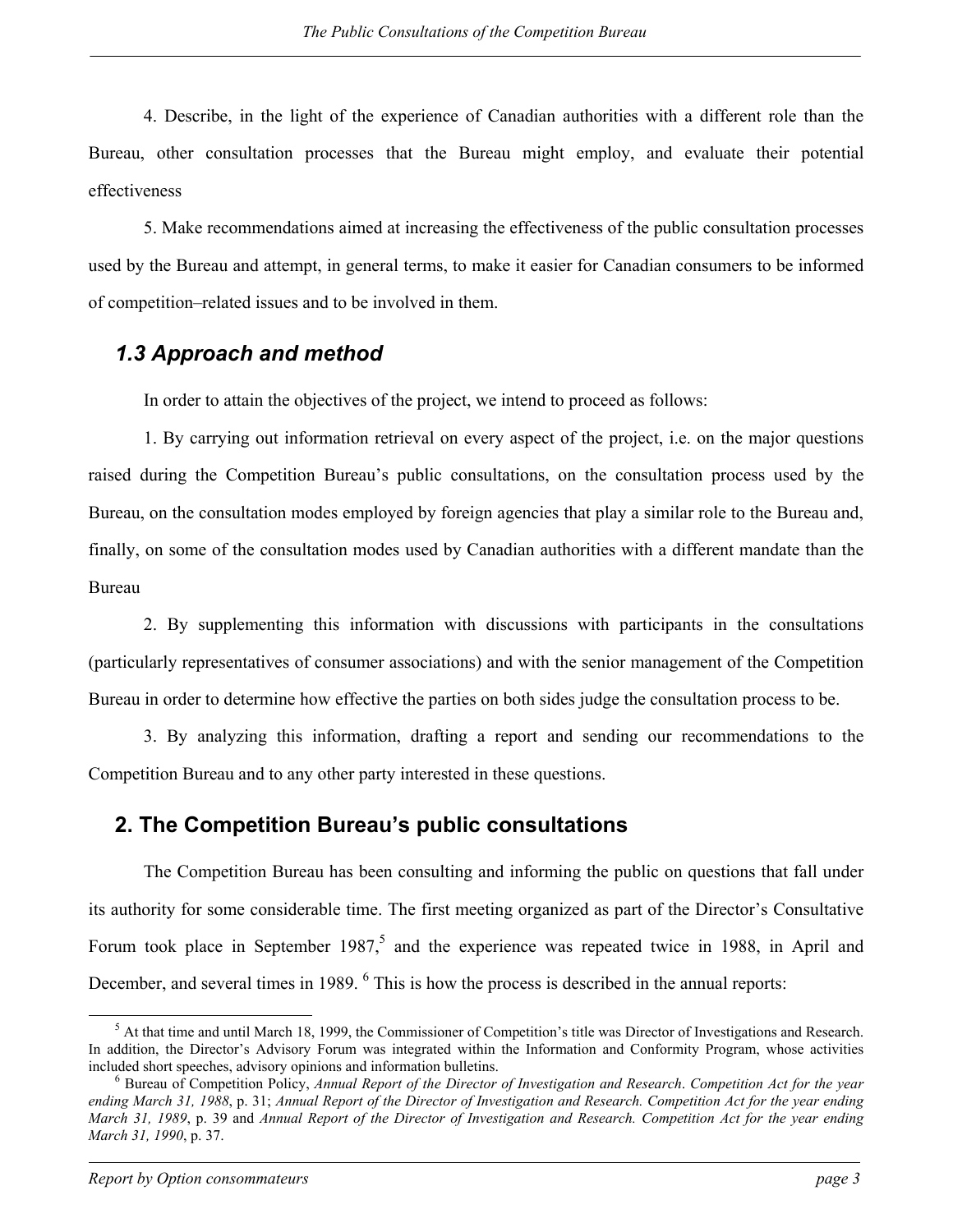The Director's Consultative Forum is an informal gathering comprising a small number of academics, business people, lawyers, consumer representatives and others, who are invited to meet the Director to provide feedback on issues relating to the enforcement of the *Competition* Act. In order to allow for the broadest cross section of participation, there is no fixed membership for the Forum and an effort is made to involve participants from different regions of the country. While attendance at the Forum is by invitation, those interested in the administration and enforcement of competition law are welcome to request an invitation to be a participant.<sup>7</sup>

In the various Forums conducted over the years, attention has been focused on the merger review process (September 1987), on the overall approach to conformity policy, on the role of the *Competition Act*  in a freer commercial environment (April 1988), and on policies with regard to suppression and private prosecution (December 1988). Finally, we should add that the Director and the senior executive of the Bureau have taken part in several other, more limited consultation meetings with representatives of the commercial, industrial, legal, and political sectors, as well as with business people and consumer associations<sup>[8](#page-11-1)</sup>

As a consultation process, therefore, the Director's Advisory Forum represents an interesting antecedent. The Forum was admittedly informal and irregular with no established members, yet it constituted an example of continuous consultation and dialogue between interested parties and the Bureau. This process did no more than start the work of consultation that has since been initiated by the Bureau; a task that touches on an increasing number of issues as problems in competition law become ever more complex.

However, before directly addressing the question of the Competition Bureau's consultations, we wish to specify the context in which they take place. We think that the consultations find their rationale in the broader context of the public need for information and transparency recognized by the Bureau. This placing in context also enables us to appreciate the overall work of the Bureau and to observe the role that the consultations and their participants can play within it.

<span id="page-11-0"></span> $\frac{1}{7}$ <sup>7</sup>Bureau of Competition Policy, *Annual report (1987-1988), op cit.* p. 31. The paragraph was included almost completely in the annual reports for the two following years.

<span id="page-11-1"></span>Bureau of Competition Policy, *Annual report (1988-1989), op cit.*, p. 39 and *Annual report (1989-1990), op cit.*, p. 37.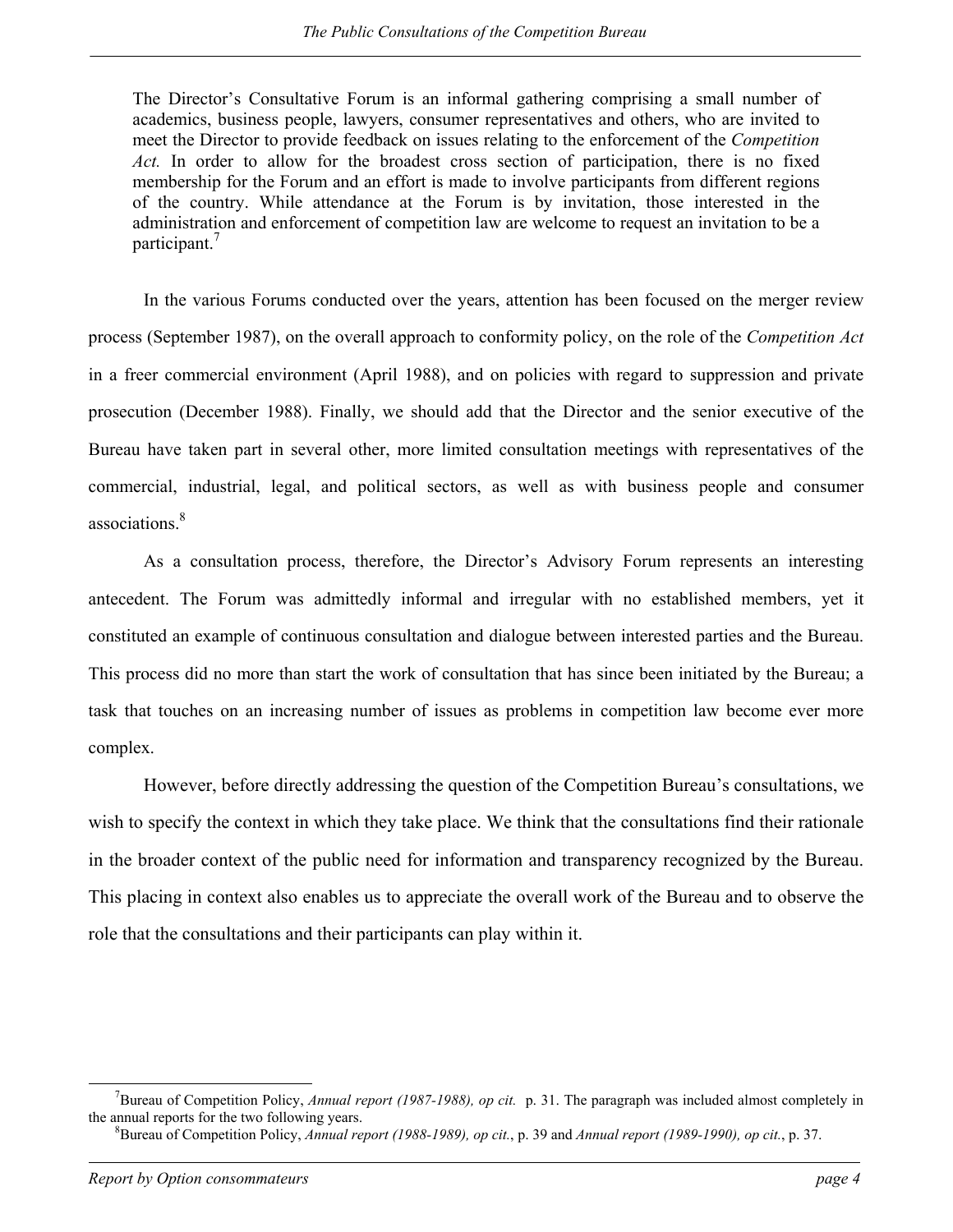## <span id="page-12-0"></span>*2.1 Public information context*

There are various programs or intentions that, in our view, have contributed to the development of a true public information policy at the Competition Bureau. Already, at the time when *the Competition Act*  was still only a bill, the aim was "to develop a total, dynamic program to raise public awareness about the beneficial effects of maintaining competition."<sup>[9](#page-12-1)</sup> Moreover, the Good Business Practice and Information Program or the Information and Compliance program have long occupied a place in the pages of the annual report of the Director of Investigation and Research. Far from being useless or negligible, public information assumes its fullest significance in its current articulation via the conformity continuum

### **2.1.1 The conformity continuum**

The conformity continuum is not in itself a consultation process. We refer to it primarily because it attempts to organize all the Competition Bureau's activities into a coherent whole.

The continuum can be best understood as a system of compliance and enforcement instruments designed to complement one another and work interdependently toward promoting conformity with the law. No individual part of the continuum is more important than another; no part stands alone; and no part can be effective in isolation $10$ .

The continuum comprises both general and specific measures. We shall omit the specific measures because they relate to individual cases of non-compliance with the law. However, the general measures "have been taken to encourage proactive compliance with the law and are addressed to the general public and to business people in the form of education and monitoring activities."<sup>11</sup> The general measures include publication, communication, promotion and monitoring activities.<sup>12</sup> Among these can be found a description of the relationship with the actors in the market:

The Bureau maintains regular contact with industry representatives, consumers and the legal community to collect and analyze market information. This market intelligence contributes to a better understanding of stakeholders and helps the Bureau maintain or set priorities. Liaison with marketplace contacts such as major Canadian retailers, importers and manufacturers helps to ensure compliance with the standards-based acts. Designated Bureau officers provide a

<span id="page-12-1"></span> <sup>9</sup> Bureau of competition policy, *Annual Report of the Director of Investigation and Research. Competition Act for the year ending March 31, 1986*, p. 11.<br><sup>10</sup> Competition Bureau, *Conformity Continuum Information Bulletin*, 2000, p.3. We should note that a first mention of the

<span id="page-12-2"></span>conformity continuum is made in Competition Bureau, *Annual Report of the Director of Investigation and Research. Competition* 

<span id="page-12-3"></span><sup>&</sup>lt;sup>11</sup> Competition Bureau, *Conformity Continuum Information Bulletin, Op cit.*, p. 3. <sup>12</sup> A table illustrating the elements making up the continuum is found in Appendix I.

<span id="page-12-4"></span>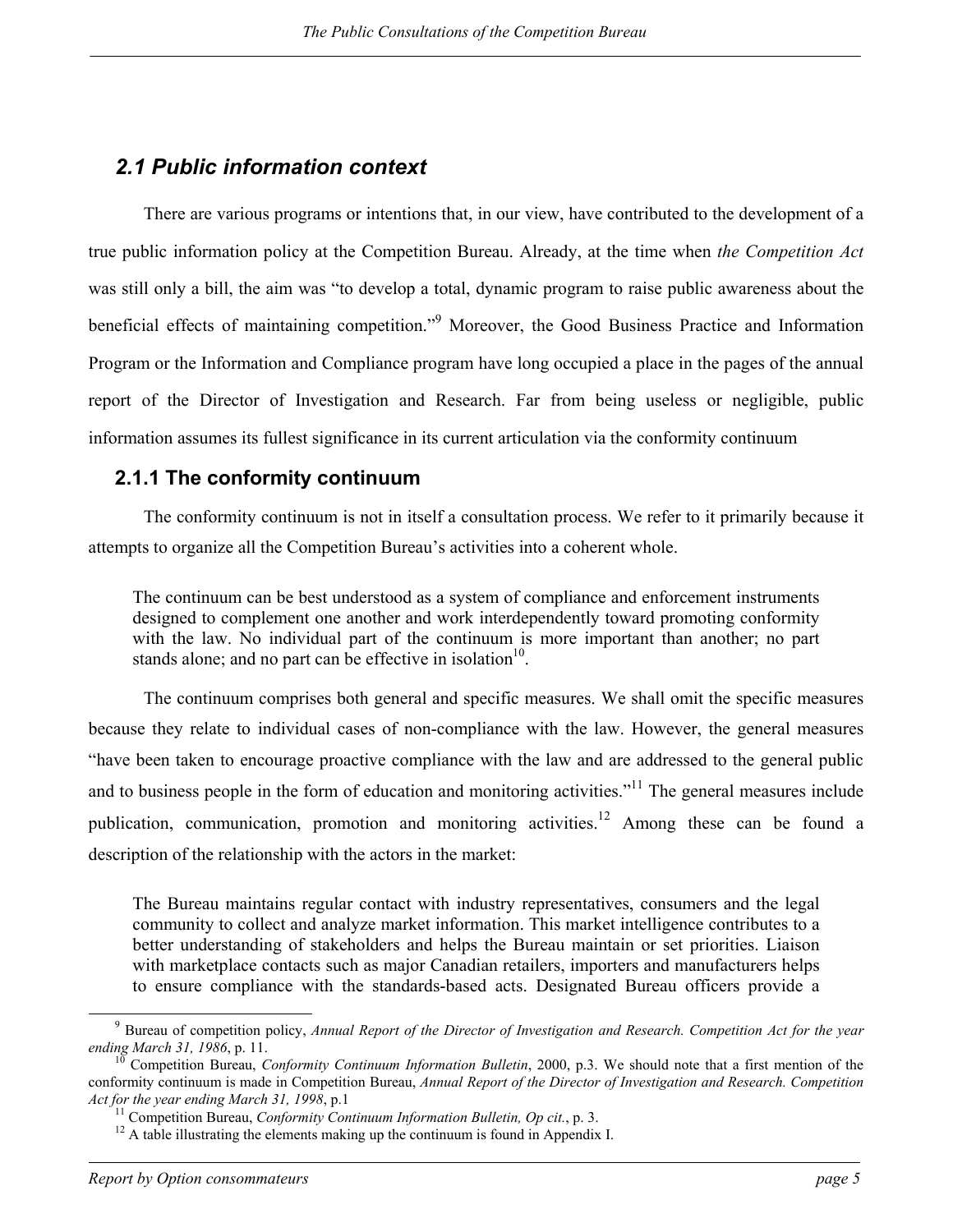<span id="page-13-0"></span>single point of contact for major retailers to resolve compliance issues. These officers are also called upon to deliver in-house seminars to managers, buyers and quality control personnel.<sup>13</sup>

There is also a description concerning the consultations:

The Bureau uses a consultation process for legislative amendments and enforcement practices that are under review. Typically, guidelines and information bulletins are released only after extensive consultations. The Bureau consults regularly to ensure that its policies reflect the input of stakeholders.<sup>[14](#page-13-2)</sup>

### *Comments by Option consommateurs*

The general measures of the conformity continuum are designed to be proactive and are addressed to the general public through education and monitoring activities. In this way, the Competition Bureau communicates with consumers and others about the market. However, although such wholly creditable efforts appear to be proactive, they seem to us overly timid. As for the regularly organized consultations on the Bureau's policies, we doubt that these are truly proactive; once again the initiative to consult falls primarily upon the Bureau. Finally, the relationship with the actors in the market seems to be directed at merchants or people in the industry. Is it the rather general character of the conformity continuum document that leaves this impression? It seems not, since it describes the Bureau's various publications, promotion activities and the information center in sufficient detail to form a fairly accurate impression. Now that the stage has been set, let us examine the consultation process employed by the Competition Bureau.

## *2.2 A description of the various consultation procedures [15](#page-13-3)*

The *Competition Act* and Canadian competition law in general have undergone relatively frequent amendments in recent years. 1986 saw the adoption of the *Competition Act,* which considerably widened the range of civil provisions already adopted in 1975 under the *Combines Investigation Act*. The new act opened to consumers and their representatives a whole range of possibilities in the field of competition law that hitherto came under the criminal code. Furthermore, the field of activity in which private individuals can intervene directly before the *Competition Tribunal* has recently been widened.[16](#page-13-4) While they do not

<span id="page-13-1"></span>

<span id="page-13-3"></span><span id="page-13-2"></span>

<sup>&</sup>lt;sup>13</sup> *Ibid.*, p. 8.<br><sup>14</sup> *Ibid.*, p. 9.<br><sup>15</sup> For this part of the Competition Bureau's consultation, we relied heavily, in addition to our research, on information<br>provided by Purvi Radia of the Competition Bureau. We are

<span id="page-13-4"></span><sup>&</sup>lt;sup>16</sup> These are cases of refusal to sell, of tie-in sales, and market exclusivity and limitation. See sections 75 and 77 of the *Competition Act* with respect to restrictive trade practices, 2002, Ch, 16, sec. 11.1, 11.2 and 11.3.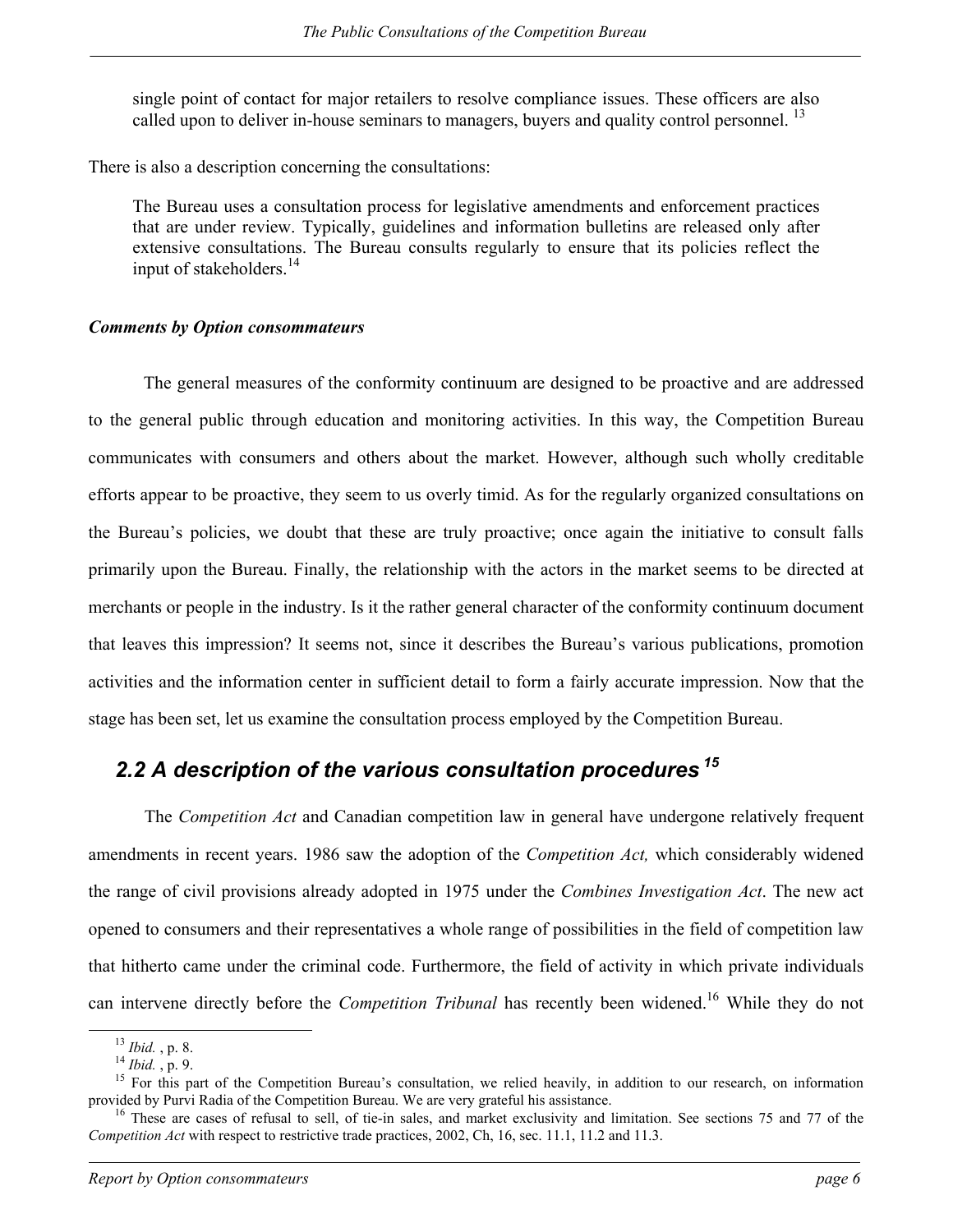<span id="page-14-0"></span>properly speaking constitute a consultation, we cannot but be pleased by the possibilities of such an initiative. However, debate is obviously limited to what is immediately relevant to the purposes of the matter under dispute and consumers and their representatives remain in reactive mode.

As stated earlier, consumers and their representatives were consulted above all while the draft legislation was being studied. However useful this formula might be, stakeholders still find themselves in reactive mode and are required to analyze complex issues in a short time. Finally, the number of consultations announced by the Competition Bureau through means such as its Web site has been increasing substantially for some time now. While the issues that consumers and their representatives can intervene on are diversifying, this inevitably implies a dispersion of their resources, both human and material, which are often very limited, if not exhausted. Let us now turn to the Competition Bureau's various consultation process.

### **2.2.1 Consultations on the legislative amendments of 1999**

In June 1995, Industry Minister John Manley requested a large-scale public consultation process aimed at bringing the *Competition Act* up to date. The consultations served as a framework for bill C-67, *An Act to amend the Competition Act and to make Consequential and Related Amendments to Other Acts*, which was tabled in the House of Commons in November 1996. However, bill C-67 died on the order paper with the call for elections in April 1997, and saw itself replaced, after slight amendments, by Bill C-20, which was finally passed in March 1999.

A discussion paper prepared by the Competition Bureau in June 1995 listed a number of possible amendments to *the Competition Act* aimed at facilitating consultation.<sup>[17](#page-14-1)</sup> The document was posted on the Bureau's Web site and sent to over one thousand stakeholders, including companies, consumer associations, government agencies, lawyers and academics. In October  $1995^{18}$  $1995^{18}$  $1995^{18}$ , over 80 answers to the discussion paper were received; these came from various interested parties, in particular, small and large

<span id="page-14-1"></span><sup>&</sup>lt;sup>17</sup> Competition Bureau, *Discussion Paper: Amending the Competition Act*, June 1995. The subjects, seven in number, were as follows, Notifiable Transactions; Confidentiality and Mutual Assistance; Misleading Advertising and Deceptive Marketing Practices; Regular Price Claims and Section 52(1)( *d*); Price Discrimination and Promotional Allowances; Access to the Competition Tribunal; Prohibition Orders; and Deceptive Telemarketing Solicitations.. <sup>18</sup> By cross-checking information found under the Competition Bureau's Web site's "News Releases/Backgrounders" heading

<span id="page-14-2"></span>in its "Media Room" section with *Concuraction/CompAct*, No 1, January-March 1996, we were able to establish that the period allotted for sending comments was from June 28 to October 6, 1995, i.e. 101 days inclusive.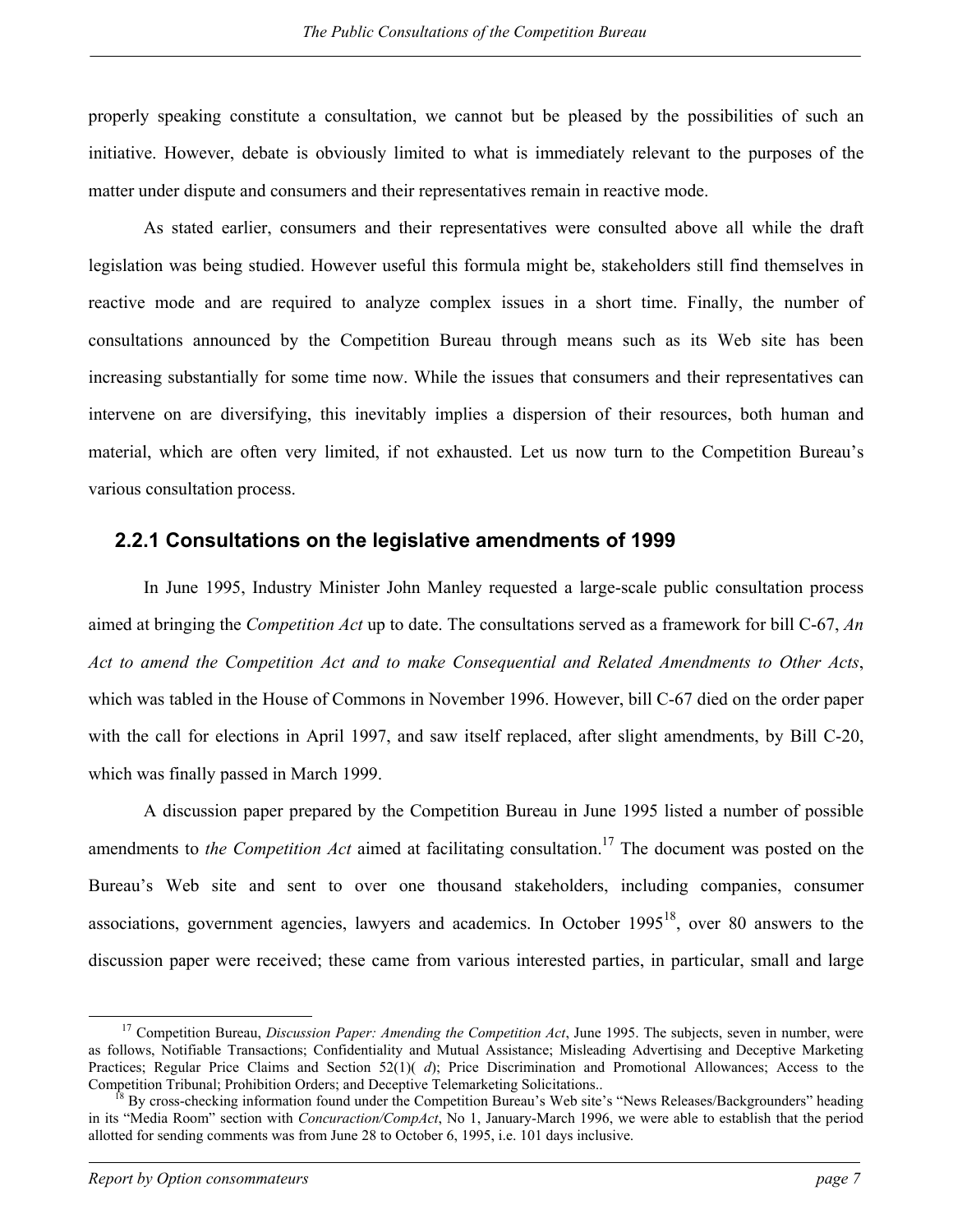enterprises, law firms, various organizations and associations, provincial governments and private individuals.

A consultative committee was set up to study the observations submitted by stakeholders in response to the discussion paper and to issue opinions on the relevance and feasibility of the proposals and solutions.<sup>[19](#page-15-0)</sup> The Committee met in camera on several occasions between October 1995 and February 1996. During this time, the Competition Bureau maintained dialogue with stakeholders interested in specific aspects of the amendments and set up think tanks on topics such as prior notice, confidentiality and telemarketing. [20](#page-15-1)

In March 1996, the consultative committee presented a report to the Competition Bureau that included specific recommendations on each legislative proposal put forward in the discussion paper. The Director of Investigations and Research made recommendations concerning legislative amendments, which were sent to the Minister of Industry. So it was, following the elections and after a few final corrections, that the consultation process culminated in the legislative amendments of 1999.

#### *Comments by Option consommateurs*

We should point out right away that the initiative for the consultations on these legislative amendments came from the Competition Bureau, which meant that consumers, their representatives, and other stakeholders were in reactive mode. Consumers and their representatives were given a reasonable period of time (101 days) to address up to seven general topics related to the amendments under consideration. We imagine that the consultation process must have involved the deployment of considerable resources on their part, but they had a reasonable period of time to prepare for it. Among the twelve members of the consultative committee that met in camera before presenting its report was one representative of a consumers' association. Transparency was thus not in evidence at the committee

<span id="page-15-0"></span><sup>&</sup>lt;sup>19</sup> On this committee: Ed Ratushny (Chair) (Faculty of Law, University of Ottawa), Donald S. Affleck (Kelly, Affleck, Greene), Robert D. Anderson (Proctor & Gamble), Yves Bériault (McCarthy, Tétrault), Sara Blake (Ontario Securities Commission), Harry Chandler (Competition Bureau), Rosalie Daly Todd (Consumers' Association of Canada), Calvin S. Goldman (Davies, Ward & Beck), Lawson A. W. Hunter (Stikeman, Elliott) George Post (Counsel), William T. Stanbury (Faculty of Commerce and Business Administration, University of Colombia-British), Norman J. Stewart (Ford Canada Ltd) and Peter Woolford (Retail Council of Canada).<br><sup>20</sup> The consultation process surrounding these legislative amendments is explained in articles in the Information Bulletin

<span id="page-15-1"></span>*Concuraction/CompAct*. These articles are accessible via the Competition Bureau's Web site. See *Concuraction/CompAct*, No 1, January-March 1996 and No 2, April-June 1996.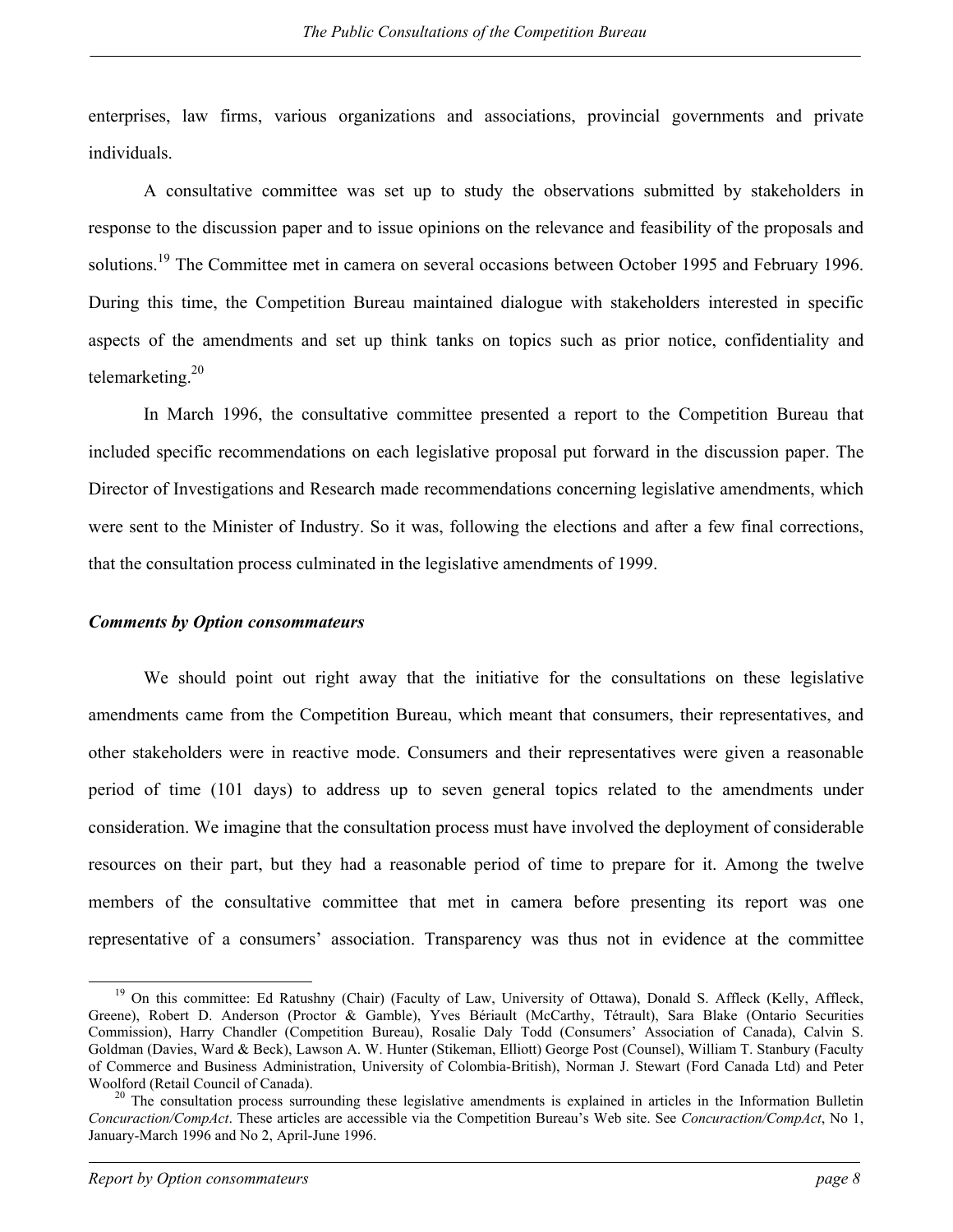<span id="page-16-0"></span>meetings and, although we approve of the presence on the committee of Rosalie Daly Todd of the Consumers' Association of Canada, there were nonetheless eleven other members around the table who did not necessarily have the interests of consumers at heart. Just one consultation process, however, does not make up truly representative sample for evaluating the work of the Bureau; let us now take a look at what occurred a few years later.

### **2.2.2 Consultations on the legislative amendments of 2002**

In April 2000, Industry Minister John Manley asked the Competition Bureau to launch a consultation process on four private bills. Here again, the public consultations served as a framework for Bill C-23, *An Act to Amend the Competition Act and the Competition Tribunal Act*, which was adopted in June 2002.

The Competition Bureau gave the Public Policy Forum<sup>[21](#page-16-1)</sup> (PPF) the specific mandate of consulting Canadians on the principles underlying the proposed amendments to the four private bills. Thus, the consultations focussed not on the four private bills as such, but on the principles underlying the proposed legislation.<sup>[22](#page-16-2)</sup> Throughout the consultation process, the PPF posted relevant documents on its Web site related to the various stages of the consultation (context papers, memos, round table reports).  $^{23}$  $^{23}$  $^{23}$ 

The PPF invited approximately 2,000 organizations and individuals to make comments on the discussion paper<sup>[24](#page-16-4)</sup> prepared by the Competition Bureau and received a little over 100 submissions between

<span id="page-16-1"></span><sup>&</sup>lt;sup>21</sup> "The Public Policy Forum is a non-partisan, non-profit organization aimed at improving the quality of government in Canada through better dialogue among government, the private and the third sectors. The Forum's members, drawn from business, federal and provincial governments, the voluntary sector, and the labour movement, share a common belief than an efficient and effective public service is a key element in ensuring our quality of life and global competitive position. Established in 1987, the Public Policy Forum has gained a reputation as a trusted, neutral facilitator, capable of bringing together a wide range of stakeholders in productive dialogue. Its research program provides a neutral base to inform collective decision-making. By promoting more information sharing and greater linkages between governments and other sectors, the Public Policy Forum ensures that Canada's future directions become more dynamic, coordinated, and responsive to the challenges and opportunities which lie before us. [...] we have tried to ensure that the views expressed in this report fairly and accurately reflect all expressions of support and concern about the proposed amendments." Public Policy Forum, *Amendments to the* Competition Act *and the*  Competition Tribunal Act*: A Report on Consultations. Final Report Submitted to the Commissioner of Competition*, December 2000, pp.3 and 5. <sup>22</sup> These principles, of which there are seven, are: Illustrating the abuse of dominant position in the retail market (Bill C-402);

<span id="page-16-2"></span>Informing consumers (Bill C-438); Facilitating cooperation between competition authorities (Bill C-471); Private Right of Access to the Competition Tribunal (Bill C-472) References (Bill C-471), Adjudicating costs and summary dispositions (Bill C-472)

<span id="page-16-3"></span>Power to issue an injunction (Bill C-472); and Facilitating strategic alliances and improving the investment climate (Bill C-472)<br><sup>23</sup> According to our research on the PPF Web site, these documents are no longer posted onc

<span id="page-16-4"></span>April 2000, 13 pages.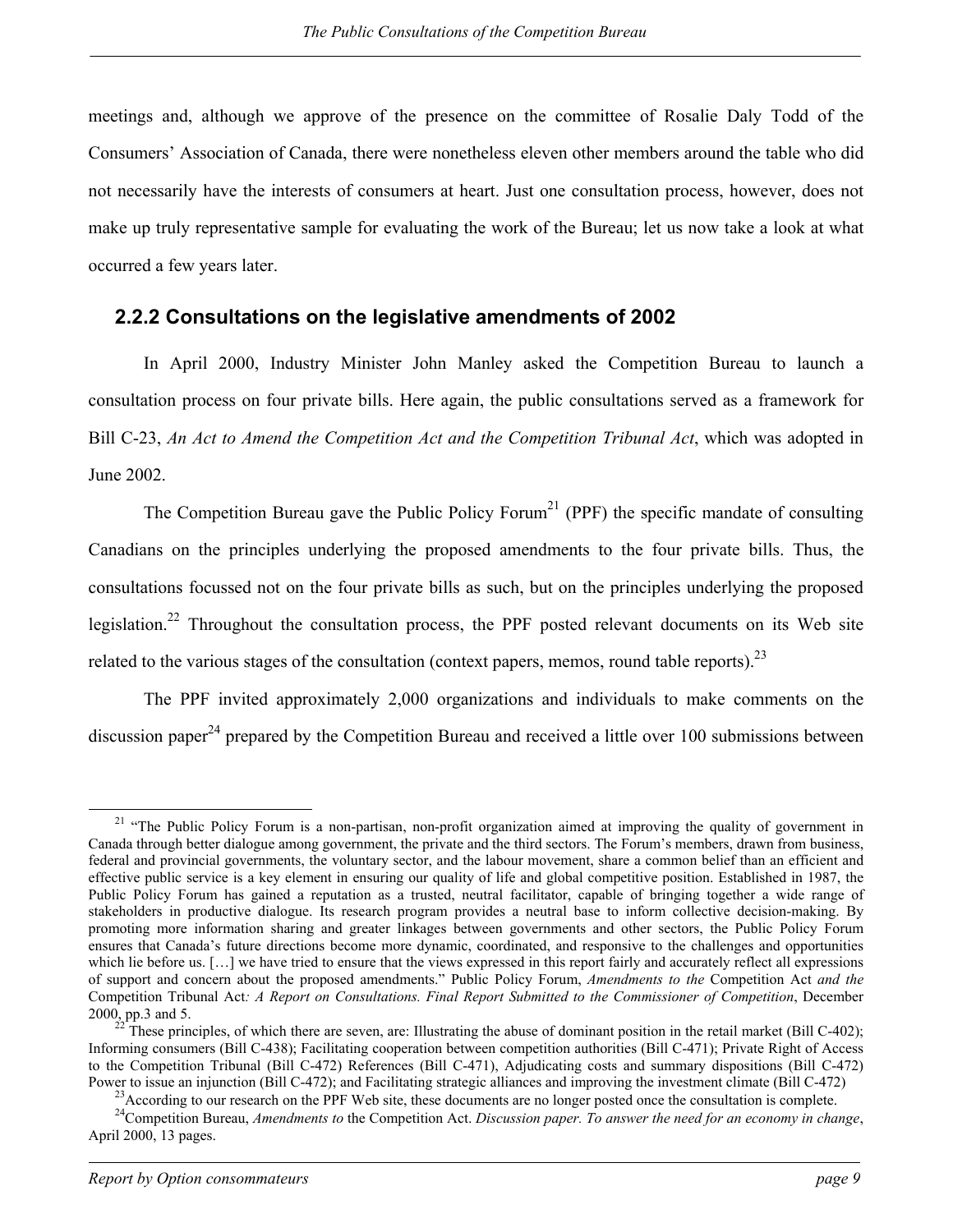April 17 and June 30, 2000.<sup>[25](#page-17-0)</sup> The PPF then organized a series of nine "general" round tables in August and September 2000. Representatives of consumer and trade associations, companies, federal, provincial and territorial governments and trade unions were invited to take part in these round tables, which took place in Halifax, Montreal, Ottawa (2), Toronto (2), Winnipeg, Calgary and Vancouver. Thereafter, the PPF invited specialists in competition law from the academic and legal worlds to three "technical" round tables, where the questions raised in the submissions and during preceding round tables were explored in greater depth.

Finally, once the consultation process (submissions and round tables), had been analyzed, the PPF sent a final report to the Competition Commissioner, who not only included comments on the seven principles under study, but also more general comments on the consultation process and the Competition Bureau.<sup>[26](#page-17-1)</sup> The Commissioner then made recommendations to the Industry Minister on legislative amendments. So it was that the consultations organized by the PPF made way for the legislative amendments adopted in June 2002.

#### *Comments by Option consommateurs*

We should state at the outset that these consultations on private bills place consumers and their representatives, like all stakeholders, reactive mode. As the complaints reproduced in Appendix II testify, although the time allowed to issue a comment on the consultations was very short (75 days), the consultation process at least had the merit of being monitored by an independent body, in this case the Public Policy Forum, followed by a dozen round tables. We can only encourage the Competition Bureau to continue on this course, and, furthermore, based on this experience, we have formulated the following three recommendations:

<span id="page-17-0"></span> <sup>25</sup>The period allocated for the sending of comments thus extended over 75 days. Public Policy Forum, *Amendments…op cit.,*

<span id="page-17-1"></span>p. 3. 26These comments outside the scope of the seven principles under study during the consultations on the amendments to *the Competition Act* are reproduced in Appendix II.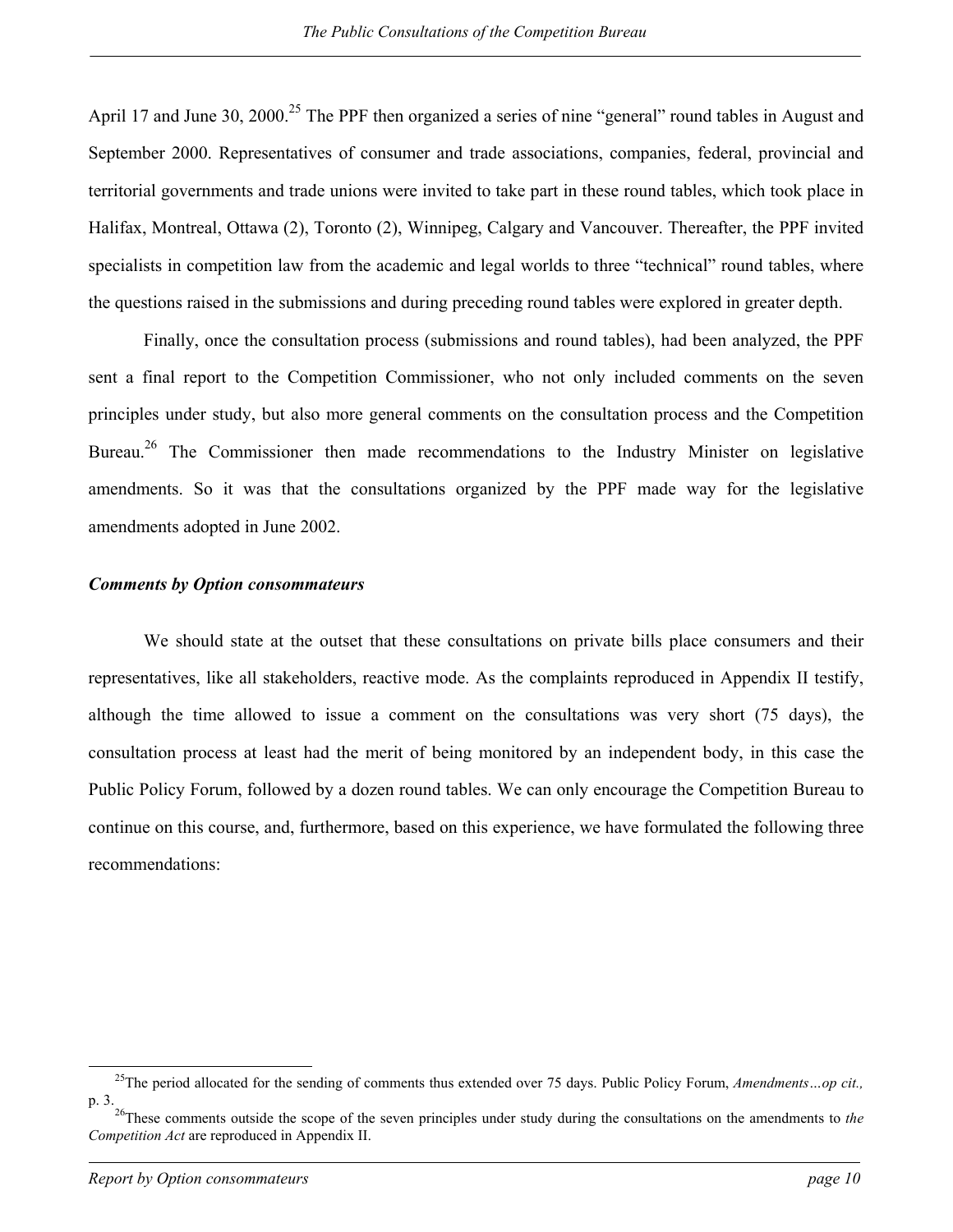### <span id="page-18-0"></span>**Recommendation 1**

**That the Competition Bureau always call upon a independent body to guide a transparent consultation process whenever amendments are made to laws that fall under its authority.**

#### **Recommendation 2**

**That the independent organization thus designated not only accord special importance to soliciting comments from a wide range of parties, but further, that it promote dialogue among stakeholders during the consultation process (e.g. round tables, interactive Webbased forums, etc).** 

### **Recommendation 3**

**That the independent organization thus designated be allowed sufficient time to gather comments with regard to the consultation and that it post them on a Web site not only during, but after the consultation process, for purposes of information**.

### **2.2.3 Requests for comments from the public**

As often as possible and in line with its concerns over education, enforcement of the law and transparency, the Competition Bureau issues requests for comments from the public. Although it had already done this previously, in 2001 the Bureau assembled all the information on its Web site in the section "Requests for Public Comments." This section gives information on public consultations related to legislative amendments, draft guidelines<sup>[27](#page-18-1)</sup>, information bulletins and various guides.<sup>[28](#page-18-2)</sup> Replies received by the Bureau are posted there, with permission, in their entirety or in summary form. The Bureau attempts as far as possible to take proposals submitted into account before posting a final version of any given project. It sometimes happens that requests for public comments ensue from other Competition Bureau consultation activities. This was the case, for example, with the discussion paper on pricing and service standards; which, incidentally, states:

l

<span id="page-18-1"></span> $27$  The Competition Bureau has conducted many consultations on draft guidelines in recent years. Let us note in passing the *Merger Enforcement Guidelines as Applied to a Bank Merger* 1998; *Draft Enforcement Guidelines. Abuse of Dominant Position in the Retail Food Sector*, 2001 *and Draft Enforcement Guidelines for Illegal Trade Practices: Unreasonably Low Pricing* 

<span id="page-18-2"></span><sup>&</sup>lt;sup>28</sup>A list of examples of consultations on publications is included in Appendix III.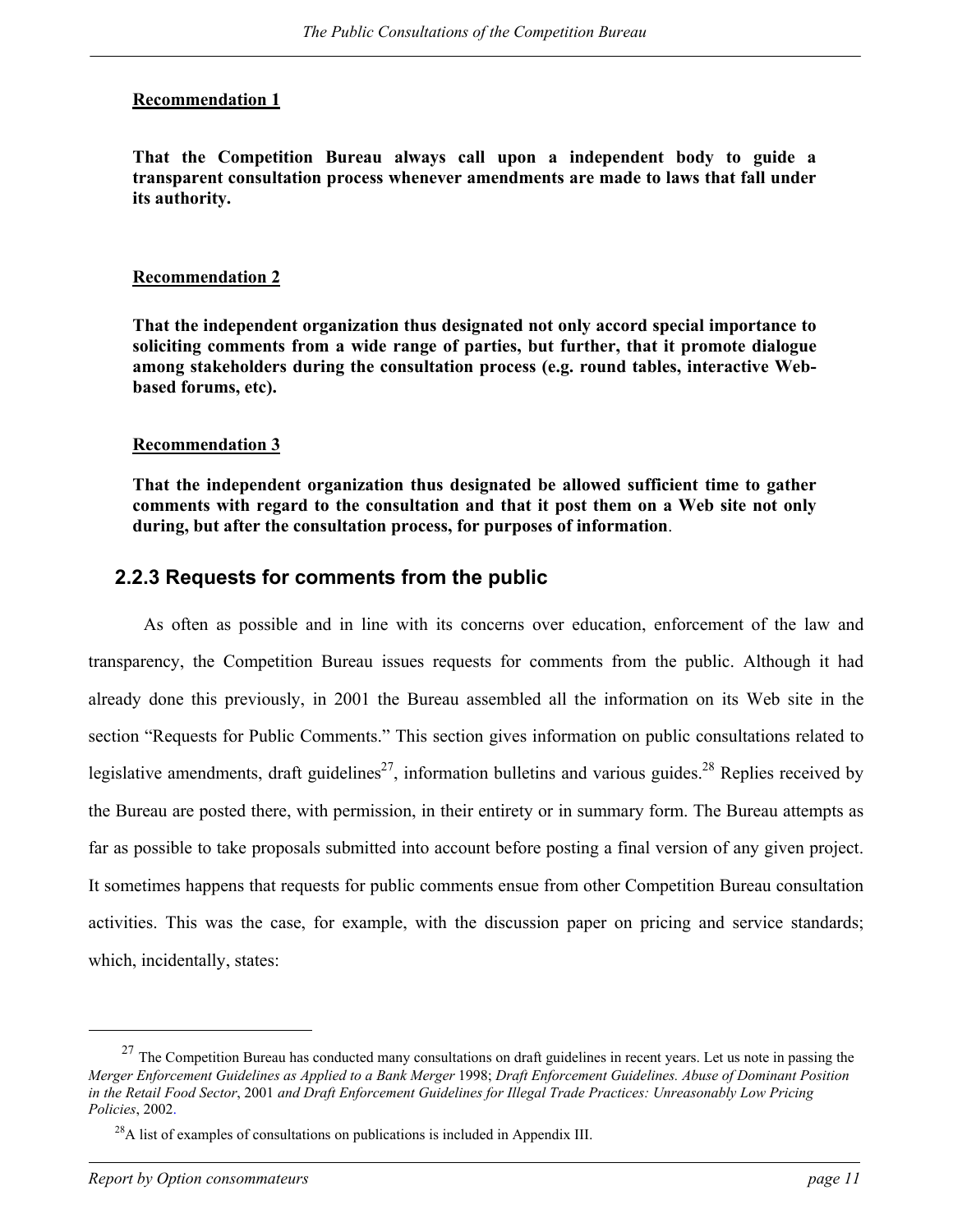In developing this proposal, the Bureau has benefited significantly from client input received during the Fees and Service Standards Forum in 1999, the June 2001 Mergers Branch Forum, the Merger Review Benchmarking initiative, the Merger Notification Unit consultations in January 2001, and the numerous other consultations and meetings between the Bureau and its stakeholders. Through a combination of stakeholder forums and wide distribution of this consultation paper, the Bureau intends to gather the necessary client input for revising the existing Fee and Service Standards Policy. Forums planned for November 2002 will benefit from written comments received as a result of this consultation. These forums will allow those most directly affected to comment on, and actively participate in, the development of revisions to the current policy. The final proposal will reflect the feedback provided by interested parties.<sup>29</sup>

Therefore, not only did the consultation on pricing and service standards result from the forums and various projects, but it in turn gave rise to three forums  $30$  in addition to written comments.

Finally, it should be noted that the Bureau's Web site receives an average of 25,000 visits per month. Also, anyone interested in the Bureau's activities can subscribe, depending on their interests, to a mailing list on the Web site; approximately 2,500 subscribers receive information from the Competition Bureau by e-mail.

### *Comments by Option consommateurs*

We encourage the Competition Bureau to continue its "Requests for Public Comments" via its Web site and to post relevant documents to help interested parties carry out the necessary follow-up. It is certainly the most cost-effective way to reach a wide audience, especially consumers or at th[e v](#page-19-2)ery least their representatives. It is obvious that "the Bureau's main communication tool is its Web site $31$ " and this should continue, while seeking improvements. However, we notice that the subjects on which the Bureau requests comments are very diverse and that it is difficult for stakeholders such as consumers and their representatives, with their often limited resources, to be prepared for every call from the Bureau. We will see presently how the Bureau tries to contact stakeholders, in a different, more informal way (Subsection  $2.2.5$ ).

<span id="page-19-0"></span> <sup>29</sup> Competition Bureau, *Discussion Paper on the Proposal to Increase Fees and Revise its Fee and Service Standards Policy*, August 2002, p. 20.<br><sup>30</sup>The forums scheduled for November 2002 finally took place on December 9, 2002 in Vancouver, on December 11, 2002 in

<span id="page-19-1"></span>Toronto and on December 13, 2002 in Montreal. 31Competition Bureau, *Annual report (2001-2002), op cit.*, p. 2.

<span id="page-19-2"></span>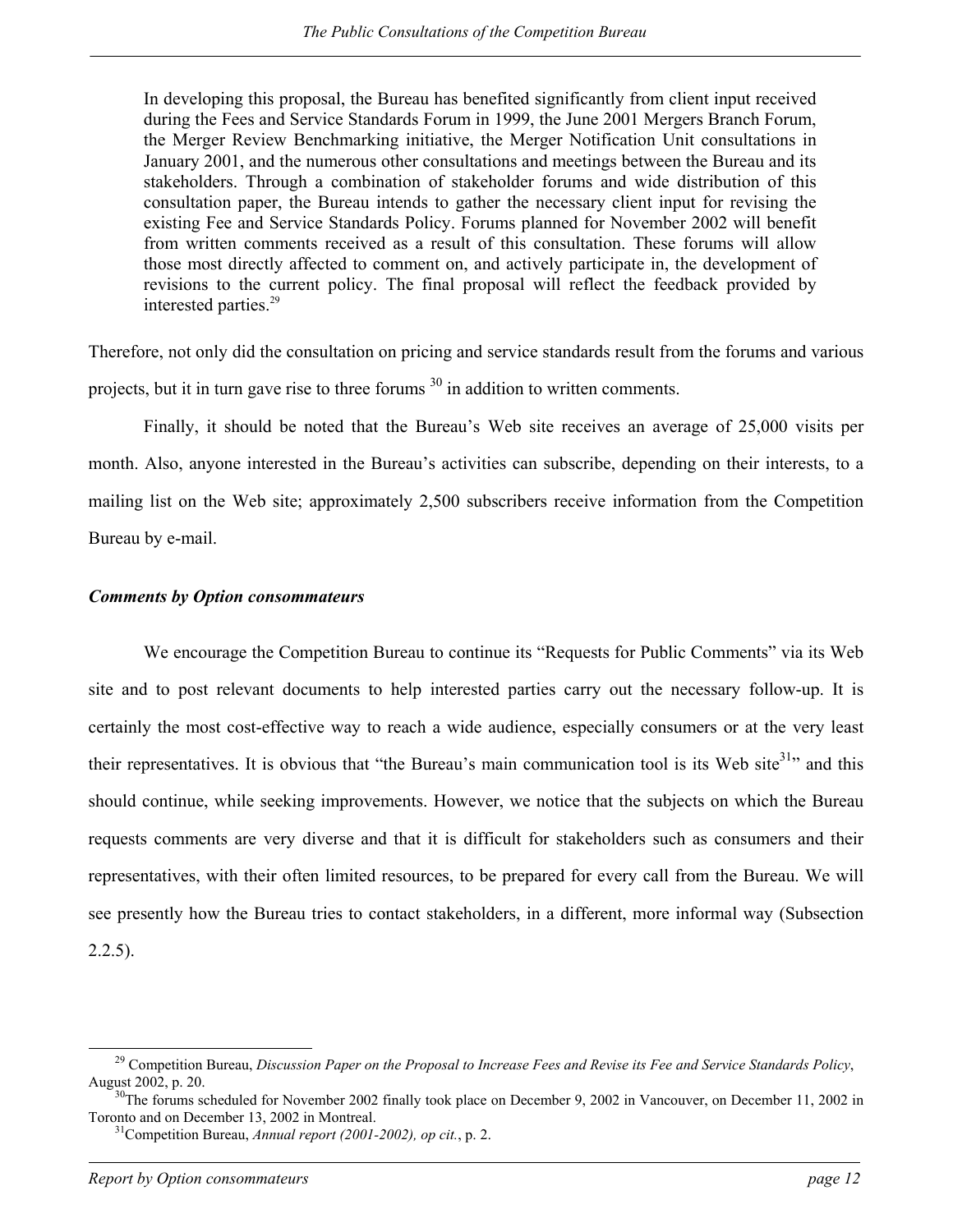### <span id="page-20-0"></span>**2.2.4 Consultations on payments**

When the Competition Bureau carries out amendments to its regulations, it is subject to *The Government of Canada Regulatory Policy,* which applies to all federal regulatory agencies. In particular, this policy states that "Canadians are consulted, and that they have an opportunity to participate in developing or modifying regulations and regulatory programs." <sup>[32](#page-20-1)</sup> The policy describes the consultation process as follows:

Regulatory authorities proposing new regulatory requirements, or changes to existing regulatory requirements, must carry out timely and thorough consultations with interested parties. The consultation effort should be proportional to the magnitude of the impact of the proposed regulatory change. Notice of proposed regulations and amendments must be given so that there is time to make changes and to take comments from consultees into account. Regulatory authorities must clearly set out the processes they use to allow interested parties to express their opinions and provide input. In particular, authorities must be able to identify and contact interested stakeholders, including, where appropriate, representatives from public interest, labour and consumer groups. If stakeholder groups indicate a preference for a particular consultation mechanism, they should be accommodated, time and resources permitting. Consultation efforts should be coordinated between authorities to reduce duplication and burden on stakeholders. Regulatory authorities should consider using an iterative system to obtain feedback on the problem, on alternative solutions and, later, on the preferred solution. Consultations should begin as early as possible in order to get stakeholder input on the definition of the problem, as well as on proposed solutions. Regulatory authorities creating new regulatory requirements must tell stakeholders about the proposal in simple, clear, complete and concise language that the general public can easily understand. New regulations must be written in plain language that regulatees can easily understand. New regulations and changes to existing regulations, as well as material incorporated by reference, must be well publicized and easily accessible to stakeholders.<sup>[33](#page-20-2)</sup>

Moreover, all draft regulation is subject to prepublication in the *Gazette of Canada*. Prepublication gives interested stakeholders and Canadians in general one final opportunity to review the draft regulation in question and to comment on it. Prepublication also makes it possible for interested stakeholders to follow the development of the regulation from the initial consultation stage. Usually, a 30-day time limit is allowed for comments.<sup>[34](#page-20-3)</sup> For example, the Competition Bureau had to resort to this procedure recently with regard to Notable Transactions Regulations.<sup>[35](#page-20-4)</sup>

<span id="page-20-1"></span>

<span id="page-20-3"></span><span id="page-20-2"></span>

<sup>&</sup>lt;sup>32</sup> Privy Council Office, *The Government of Canada Regulatory Policy*, November 1999.<br><sup>33</sup> *Ibid.*<br><sup>34</sup> This time limit may be extended or reduced. In matters of trade and competition, given that Canada has signed vario

<span id="page-20-4"></span><sup>&</sup>lt;sup>35</sup> See *Canada Gazette, Part I*, vol. 136, No 33, August 17, 2002 and the *Canada Gazette, Part II*, vol. 137, no 3, March 27, 2003.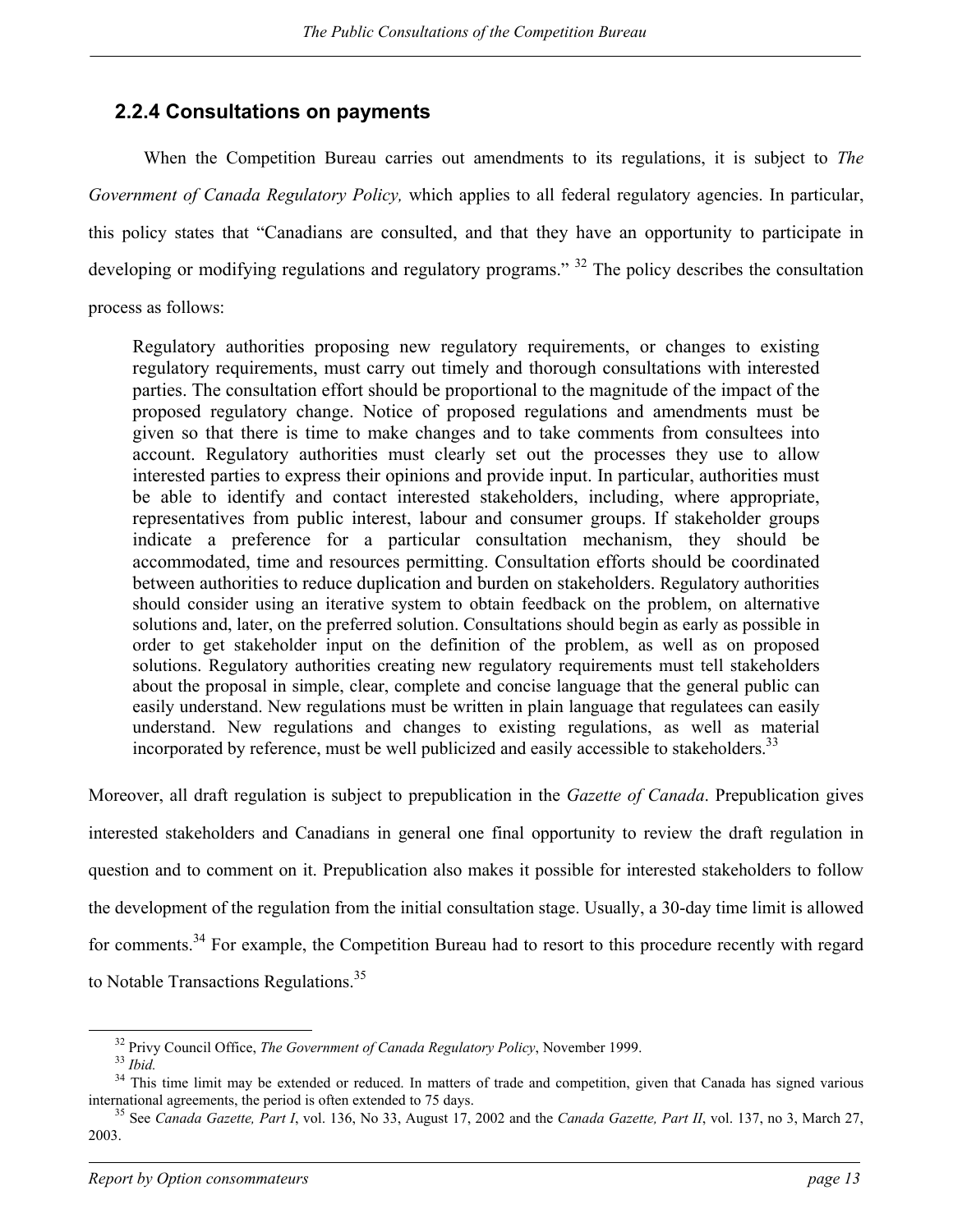#### <span id="page-21-0"></span>*Comments by Option consommateurs*

Although this consultation process places stakeholders in reactive mode, we understand that the Competition Bureau is simply pursuing the policy set in place by the Canadian government. On the other hand, we think there is nothing to prevent the Bureau from inserting references to its own consultation processes within a regulation. We will see further which aspects could profit from such insertions, without being constraining, in the light of the experience of another Canadian authority (Subsection 5.1.1).

### **2.2.5 Stakeholder Relations Program**

In the spring of 2001, the Competition Bureau undertook the creation of new partnerships with business, law and consumer associations. Consequently, in June 2001, the Bureau hired a consultant to solicit regular stakeholders and sound them out with regard to the Bureau's consultations and ways in which it could improve its relations with stakeholders.<sup>[36](#page-21-1)</sup> This resulted in the establishment of the Stakeholder Relations Program. The partnership effort with these associations is focussed on improving relations and raising awareness of the work carried out by the Bureau. This involves reinforcing the Bureau's communication tools and developing a transparent dialogue with stakeholders. The Bureau then consults stakeholders directly, targeted according to issue, on very specific questions. For example, the Bureau conducted interviews with various stakeholders with a view to improving its Web site in order to respond to the needs of its diversified audience.

#### *Comments by Option consommateurs*

The Competition Bureau's Stakeholder Relations Program has the merit of conducting consultations within a more informal framework, without necessarily making them more proactive for consumers and their representatives. In fact, although the consultation process is more informal in terms of the questions asked, the stakeholders consulted and the means of conducting it, the Bureau still retains the initiative of whether to consult or not. We by no means call into question the advantages that can de derived from such consultations as we will see further on (Subsections 3.2.1 and 5.1.1), but we think that the interaction between the Bureau and its stakeholders, particularly consumers and their representatives, would be

<span id="page-21-1"></span><sup>&</sup>lt;sup>36</sup>A list of stakeholders interviewed on this occasion is available in Appendix IV. It provides a general portrait of the stakeholders contacted by the Competition Bureau in consultations with stakeholders.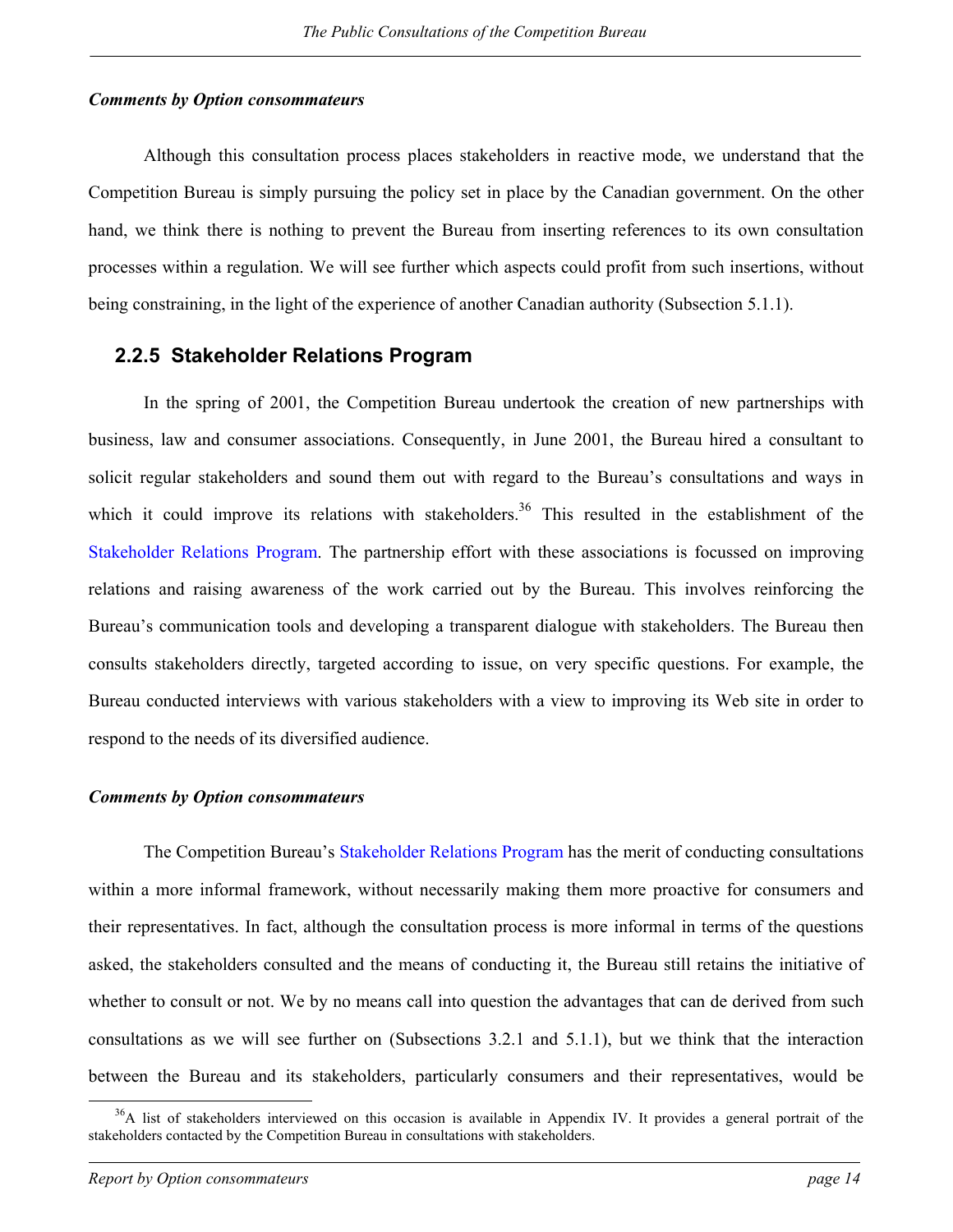<span id="page-22-0"></span>enriched if the latter could proceed within a formal framework without having to wait for a request from the Bureau. We will formulate our recommendation in this regard further on (Subsection 4.4.1). In spite of this, as an organization representing the interests of consumers, we approve of the efforts deployed by the Bureau in its Stakeholder Relations Program. We not only encourage the Bureau to continue in this course, but make the following recommendation:

#### **Recommendation 4**

### **That the Competition Bureau maintain a formal, public, active list of stakeholders in connection with of its Stakeholder Relations Program.**

Let us now see what the Competition Bureau and other stakeholders have to say about consultations.

# **3 Stakeholders' comments on the Competition Bureau's consultation process**

Since it was not our mandate to undertake an exhaustive evaluation of the stakeholder consultation process, we limited ourselves to the consumer organizations that agreed to answer us. It should also be noted that none of the academics we contacted replied to us. The following comments shed light on certain aspects of the preceding section from a different standpoint.

### *3.1 The Competition Bureau's comments*

In addition to participating in describing its own consultation process, the Competition Bureau wrote to tell us that it agrees that there is room for improvement in every type of consultation. In addition, the Bureau considers that it is proceeding in a consistent manner with regard to its consultations, but that it would be able to accomplish far more if it had more resources.

As an organization that represents consumers, we cannot but sympathize with this remark, and hope that this report will help the Bureau improve its consultations. We have also selected some comments from responses by Bureau staff, the broad outlines of which are presented below.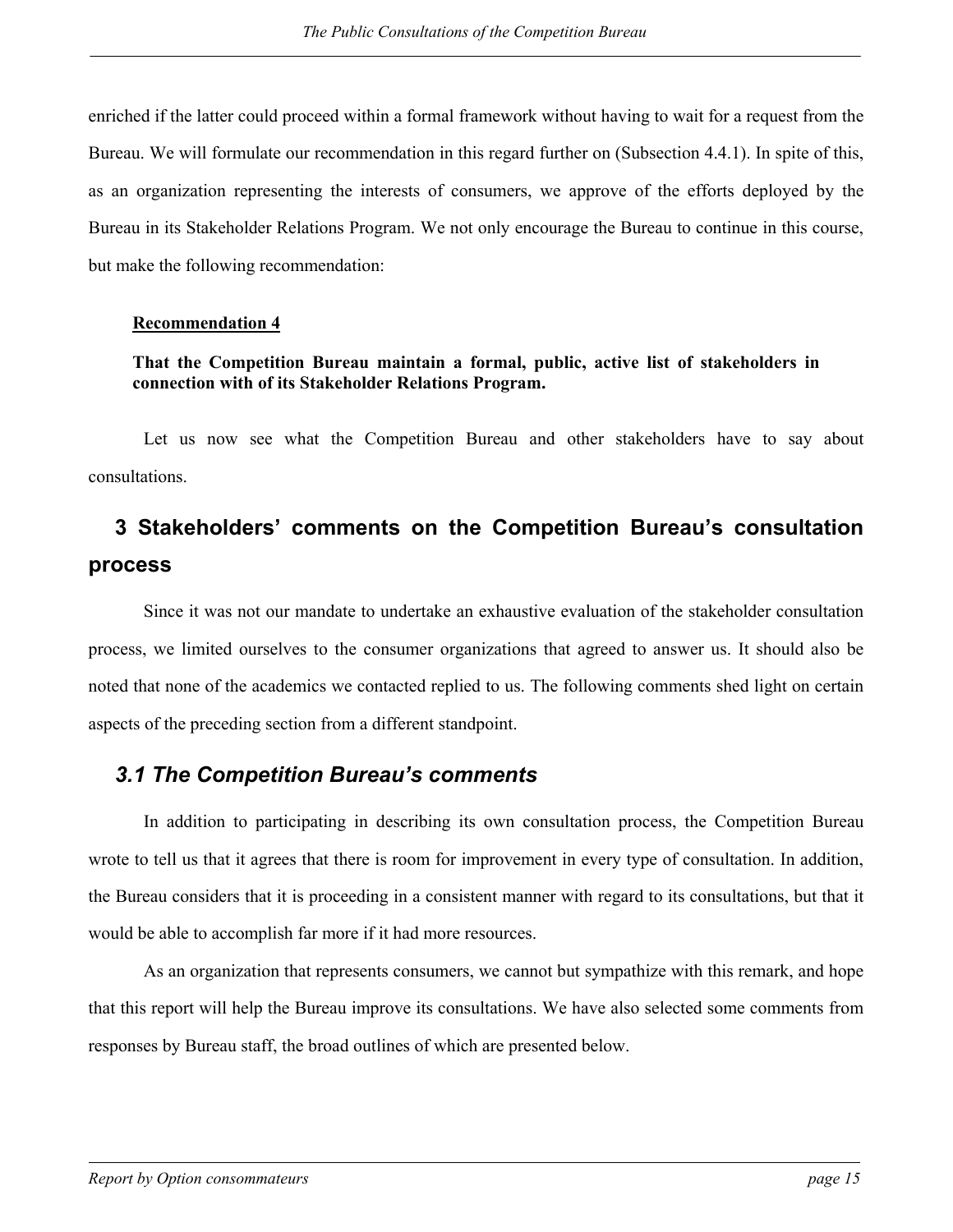## <span id="page-23-0"></span>**3.1.1 Comments on the 2002 legislative amendments**

In a short speech given at a Canadian Bar Association conference, Suzanne Legault, the Assistant

Deputy Commissioner of Competition in the Legislative Affairs Division, made the following comments:

Although the legislative process followed in Bill C-23 might be described by some as unorthodox, the Bureau considers it highly successful. The underlying principles of the bill were developed by a number of people, not solely by the Bureau. A broad range of stakeholders were consulted and additions needed to address the Canadian economy were made to the Bill. These important amendments represent a comprehensive, balanced approach to amending competition legislation and were in keeping with the flexibility afforded by the legislative process  $[\dots]$ 

It is the Competition Bureau's preference to release discussion papers on all proposed amendments to the *Competition Act* so that they can be fully studied and discussed by a wide range of stakeholders. Similarly, the Bureau recognizes that these consultations need to allow sufficient time for meaningful input. Both steps will only improve on the advice that the Bureau provides to its Minister. At the same time, it is necessary to recognize that there are often competing interests involved in competition policy, that Members of Parliament have a legitimate role to play in the process, and that competition policy is not developed in a static environment (changing events can outstrip even the best laid plans). $37$ 

In an unspecified short speech, Sally Southey, Assistant Commissioner of Competition in the

Communications Division, comments on the interest in resorting to private bills to amend *the Competition*

*Act*:

An interesting common thread which has run through most of the bills proposed in recent years is that there has been a consumer-focussed element. While this consumer-focussed aspect may not have been the most important element of the bill from a competition law standpoint, it is this consumer focus which often stirs members of parliament to action. For example, many members of parliament reported receiving letters and phone calls from constituents complaining of so-called "scratch and win" cards they receive in the mail, or harassing phone calls from telemarketers telling them that they have won a prize.<sup>[38](#page-23-2)</sup>

### **3.1.2 Comments on the conformity continuum**

In the same speech, Sally Southey adds, this time in connection with communication strategies aimed at the public:

In 2001, the Bureau launched a plan to build new partnerships with its key stakeholders including: business groups, consumer organizations and industry associations. The initiative is improving relationships, enhancing credibility and raising awareness of the Bureau's operations among the key associations and their members. One tool that has proven to be

<sup>&</sup>lt;sup>37</sup> Suzanne Legault, *Legislative Process for Amending the Competition Act*: Remarks to the Canadian Bar Association's Annual Fall Conference on Competition Law. 2002. pp. 10-12.

<span id="page-23-2"></span><span id="page-23-1"></span><sup>&</sup>lt;sup>38</sup> Sally Southey, *Building a Competition Culture*, speech, November 2002, p.8.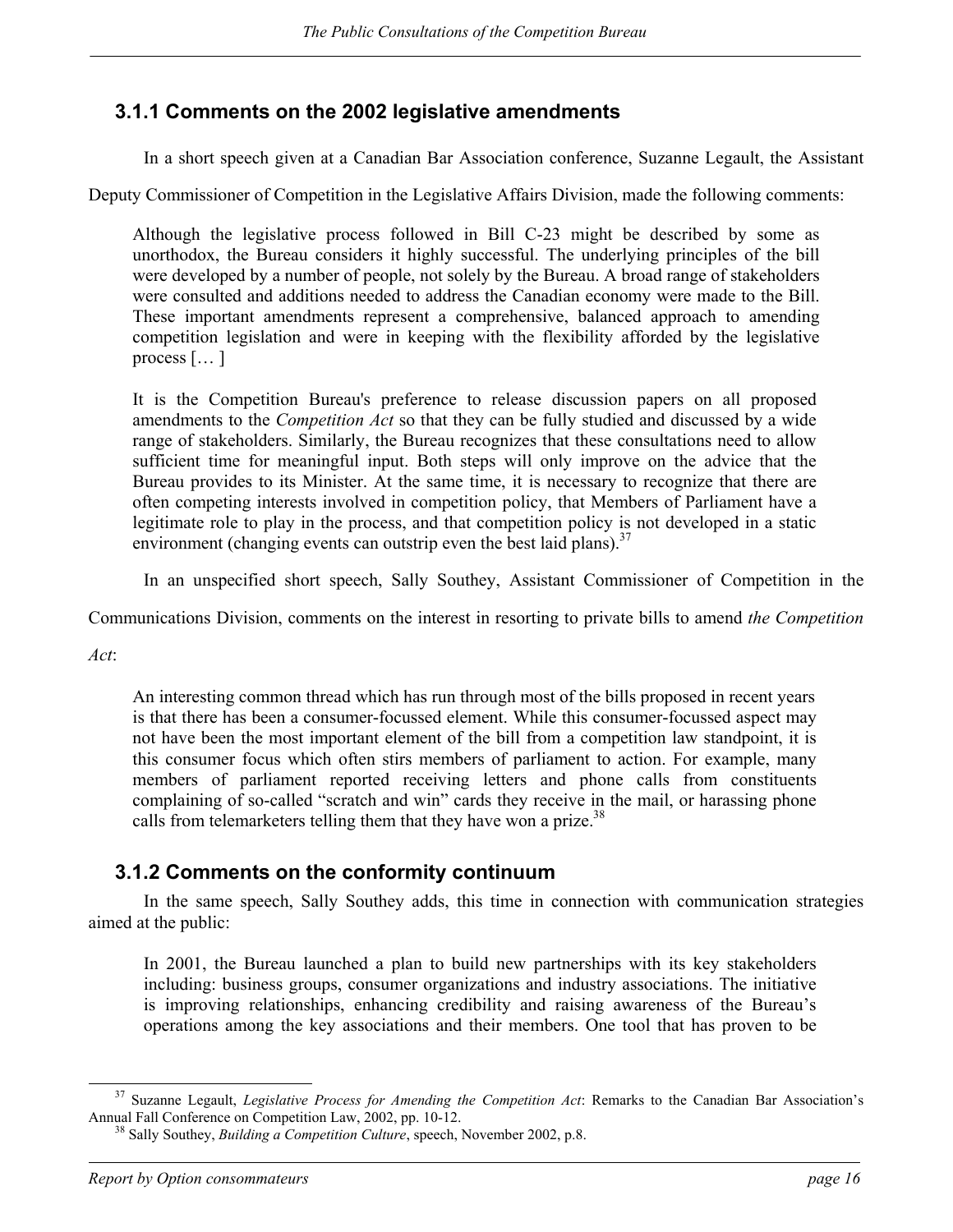<span id="page-24-0"></span>very effective in communicating with external audiences and supporting our enforcement approach is the Bureau's Conformity Continuum.<sup>[39](#page-24-1)</sup>

#### *Comments by Option consommateurs*

First, with regard to the legislative amendments, we see that the principles underlying the bill were not developed solely by the Competition Bureau and that consumers, via their Members of Parliament, seem to have played a proactive role in the process. Second, the above excerpt suggests to us that the Stakeholder Relations Program has some considerable importance in the Bureau's information initiative and that it falls well within the scope of the conformity continuum. We will see later how, in our view, the Bureau could further strengthen its capacity "to communicate with external audiences" and establish a proactive dialogue with consumers and their representatives (Subsection 4.4.1).

## *3.2 Comments by consumer's representatives*

### **3.2.1** *Consumers Council of Canada*

The *Consumers Council of Canada* representative related her experience with regard to the Stakeholders Relations Program. She says that a consultant at the Competition Bureau telephoned her twice: the first time in 2002 about the Bureau itself and the second time a few months ago about the Bureau's Web site. In the first case, she was interviewed by telephone for approximately 45 minutes, in a rather exhaustive manner, she says, on her general perceptions of the Bureau. She had the feeling that the Bureau was truly interested in her comments. If her memory serves her well, there was even another call some time after, by way of follow-up. In the second case, which specifically concerned the Bureau's Web site, she first received a series of questions about other sites for purely comparative purposes. There was then a telephone conversation of approximately 30 minutes on her assessment of the Bureau's Web site compared with other sites. On the whole, she rated the experience positively; she found the telephone interview satisfactory and was delighted to see that the Bureau actually makes contact with stakeholders.

<span id="page-24-1"></span> <sup>39</sup> *Ibid.* , p. 10.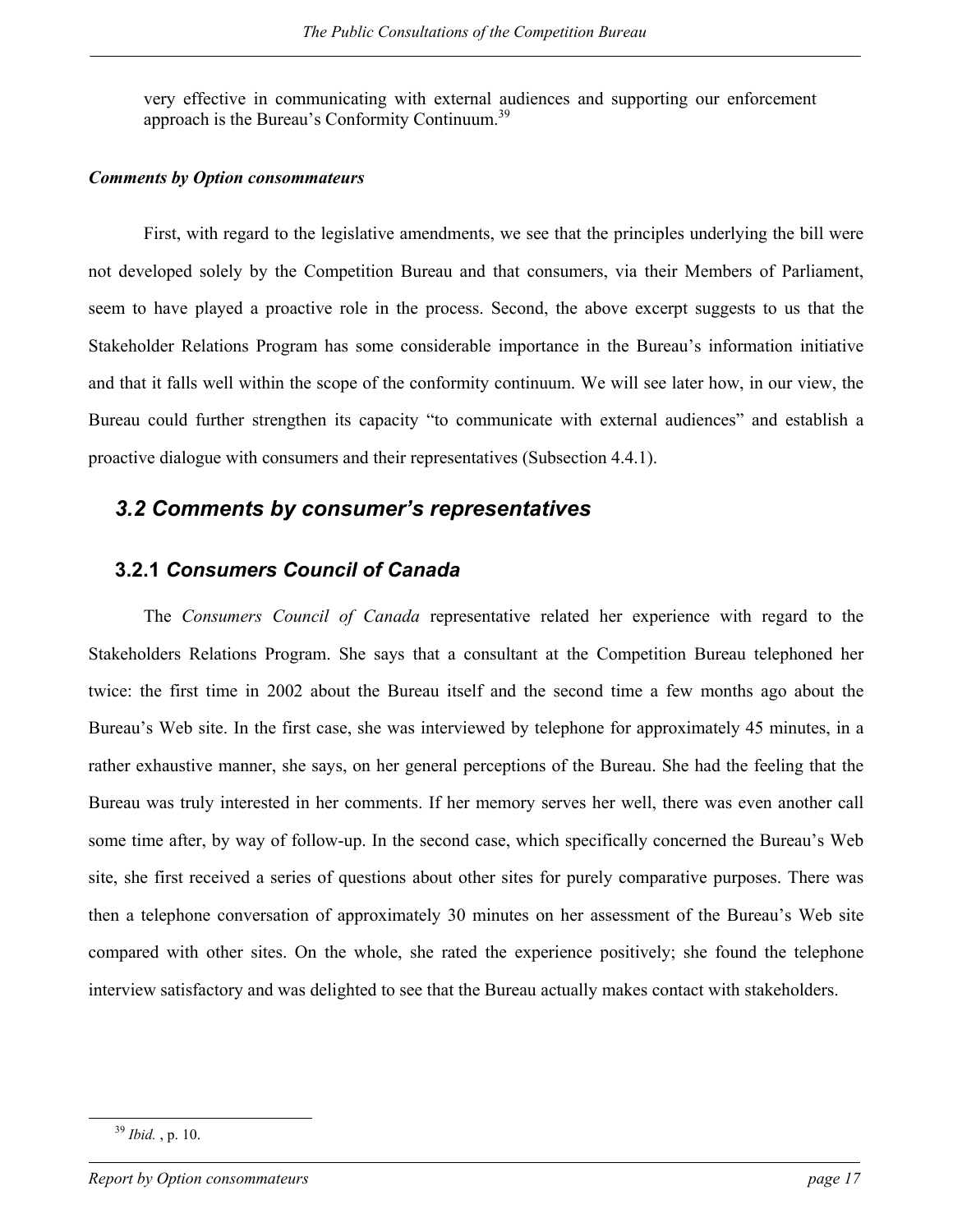### <span id="page-25-0"></span>**3.2.2 The Public Interest Advocacy Centre**

The Public Interest Advocacy Centre (PIAC) began by pointing out that the PIAC is primarily consulted in the context of legislative amendments to the *Competition Act*. According to the representative questioned, the principal problem with these consultations is that they are focussed on the opinions of "Bay Street lawyers" who in general are against any reform that would threaten a wider range of anticompetitive behaviour or would make it easier for complaining parties to obtain assistance. He added that because of the lack of consumer and public interest groups active in the field of competition law, the interests of the public tend to been seen as no more important than any other interests in the process. He was of course implying here that that the interests of the public should definitely take precedence over other interests.

Furthermore, The PIAC suggests that the Bureau should first of all try to develop a more enlightened position toward consumers, who are supposed to be protected by a competitive market. It recognizes, moreover, that public interest and consumer organizations must themselves use resources from other projects in dealing with consultations involving competition. Consequently, it thinks that the Bureau could fund the production of comments on a given consultation. Finally, it believes that the Bureau should try to balance stakeholder participation in order to avoid the situation in which one or two consumers' representatives find themselves facing about thirty stakeholders from the industrial sector.

#### *Comments by Option consommateurs*

In short, the CCC experience confirms the importance that the Stakeholders Relations Program can have for stakeholders who represent consumers. It also highlights one of the advantages of informal consultations: direct contact with stakeholders.

Like the PIAC, we have already referred to the lack of resources for consumer and public interest groups. We also think that these groups would appreciate the chance to develop more in-depth expertise in the area of competition and be able to take part more effectively in the formal consultation process launched by the Competition Bureau. Consequently, we recommend: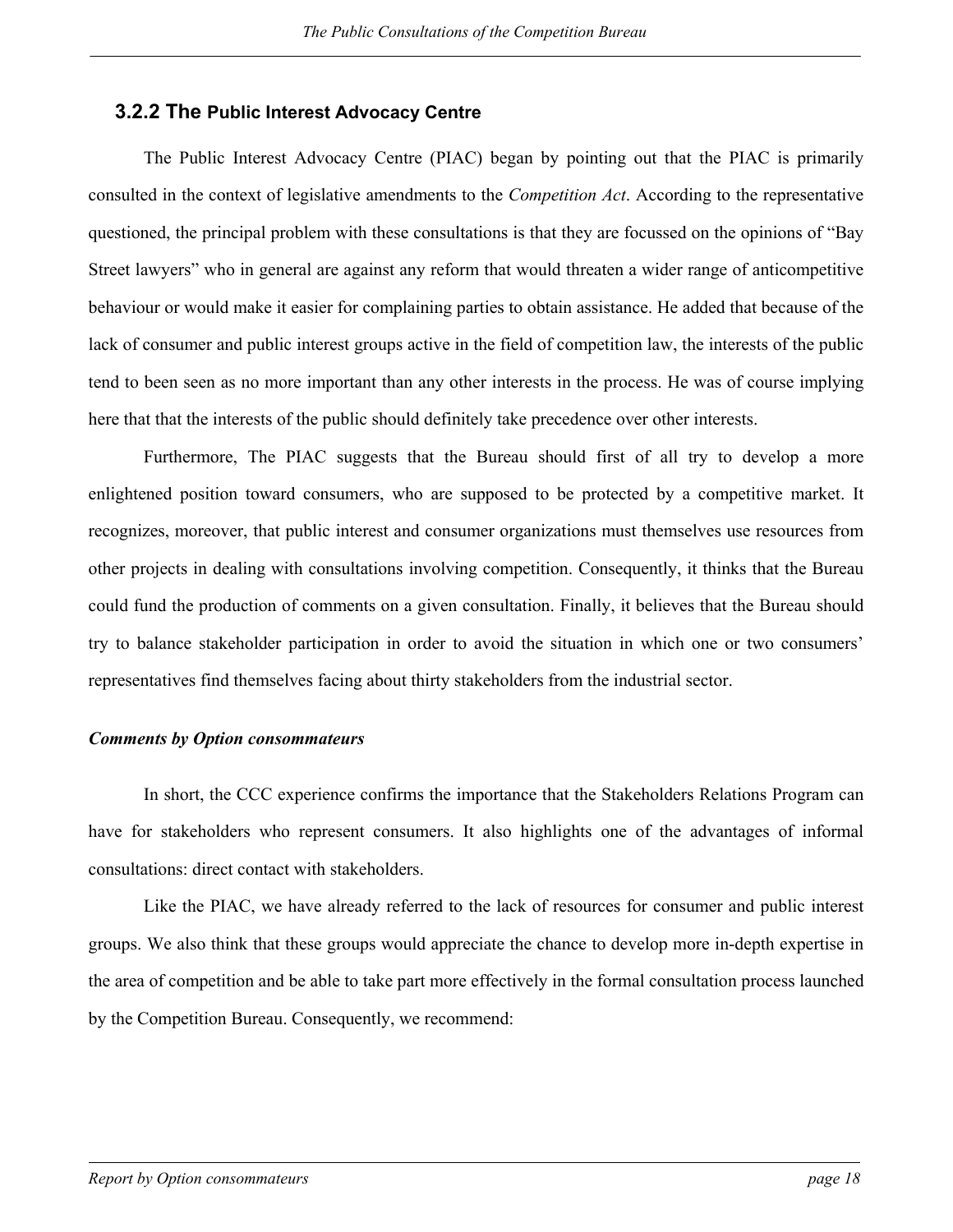### <span id="page-26-0"></span>**Recommendation 5**

### **That the Competition Bureau explore the possibility of creating funds to finance consumer and public interest groups to permit them to develop written comments in response to the Bureau's consultations.**

In order to do this, the Bureau could use as its starting point the Contributions Program for Non-profit Consumer and Voluntary Organizations administered by Industry Canada's Office of Consumer Affairs. Pursuing this line of thought, let us now see whether we might have something to learn from foreign experiences in the competition domain.

### **4. Consultations in similar contexts**

Before we present the results of our research on consultation on competition in various countries, and to set the tone for our approach, we would like to draw attention to certain aspects of a study that substantially supports our position with regard to consumer organizations. In this study, it states:

In Europe, probably because of the development of the economic union, there appears to be more government intervention and appreciation for the benefits of consulting with consumers. Governments such as the United Kingdom's have recognized the need to strengthen consumer organizations in order to ensure effective consume representation. This occurs through both training and funding. Nonetheless, many consumer organizations and consumer advisory boards continue to lack financial resources. The European Union is examining this aspect and relevant consumer bodies within the European Union have called for more resources to perform their role effectively […] Experience has shown, in other countries, that a careful and transparent appointment process is necessary when consumer representatives are appointed to public advisory bodies.<sup>[40](#page-26-1)</sup>

## *4.1 European Community*

The European Union Treaty states that each Member State must adopt an economic policy based on the principle of an open market economy. Accordingly, the European Community's Competition Directorate-General pursues the objective of defending and developing healthy competition in the common market.

### **4.1.1 Competition Directorate-General**

When a new policy or draft legislation is being considered, the Competition Directorate General usually launches consultations and invites the public to make comments. The consultations follow a

<span id="page-26-1"></span> <sup>40</sup> Consumers Council of Canada, *Research Brief Involving Consumers in Corporate Decision and Policy-Making*, April 2002. This document is a summary of the report *Consumer Participation in Corporate Decision-Making*.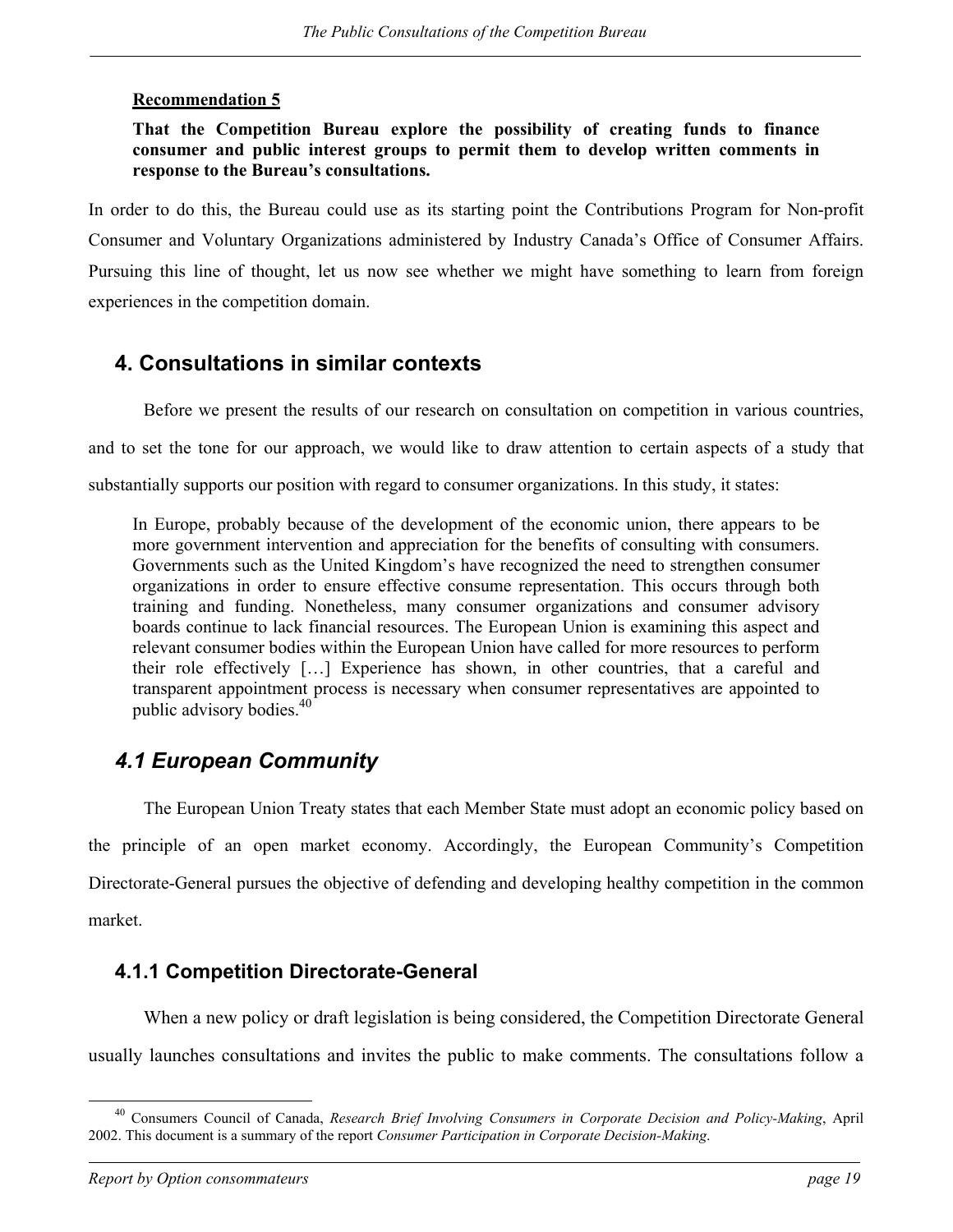<span id="page-27-0"></span>traditional pattern; i.e. a document explaining the Directorate-General's project is submitted to those who have a certain interest in commenting on it or who would like to do so.<sup>[41](#page-27-1)</sup> Moreover, it sometimes happens that specific opinions are solicited from companies in an exploratory questionnaire.<sup>[42](#page-27-2)</sup> Finally, when the *White Paper on Modernization of Rules Implementing Articles 85 and 86 of the EC Treaty,* was being considered, not only were interested parties invited to submit their comments, but the European Parliament held public hearings.<sup>[43](#page-27-3)</sup> As regards the Competition Directorate-General of the European Community, however, there is nothing truly remarkable that could be used to improve consultation processes that are, after all, already in vogue at the Competition Bureau.

### **4.1.2 The European Economic and Social Committee**

Nevertheless, one of the most interesting aspects at the European Community level is the work of the European Economic and Social Committee (EESC). This committee is made up of 222 members from the various socio-economic communities of Europe. The main task of this consultative body is to advise EU decision-making bodies. It is mandatory for the Committee to be consulted on the issues stipulated in the Treaties and in all cases where the institutions deem it appropriate. The Committee may also be asked to draw up exploratory opinions and can also issue opinions on its own initiative. In short, the EESC represents organized civil society to the politicians of the European Community.<sup>44</sup> It therefore happens that the EESC issues opinions in the area of competition, particularly in the DGCCE annual report.

#### *Comments by Option consommateurs*

Without wishing to push for the creation of a similar organization in Canada, which incidentally would be exceeding our mandate, we feel that the operations and organization of the EESC provide an example that would deserve to be adapted here within the more limited context of competition. We find the idea of a bridge between decision-making authorities and civil society very appealing; a bridge that

<span id="page-27-1"></span><sup>&</sup>lt;sup>41</sup> The reader can observe this in the current and completed consultations described on the Competition Directorate-General Web site. For example, in the consultation *Regulation in liberal professions and its effects. Invitation to comment* on p. 8, the following invitation appears: "Comments are welcome from professional bodies, members of professions, consumers, public sector regulators, and other representatives of public administrations and from any legal or private person with relevant experience

<span id="page-27-2"></span>and/or interest. In case you represent an organization or institution, please name it."<br><sup>42</sup> Let us mention, for example, a consultation in progress until June 13, 2003: *Industry dialogues on air transport competition*<br>po

<sup>&</sup>lt;sup>43</sup> The period for formulating comments extended from April 28, 1999 to September 30, 1999, i.e. 156 days inclusively, and the hearing was on September 22, 1999.

<span id="page-27-4"></span><span id="page-27-3"></span> $44$  For fuller details on the EESC, see Appendix V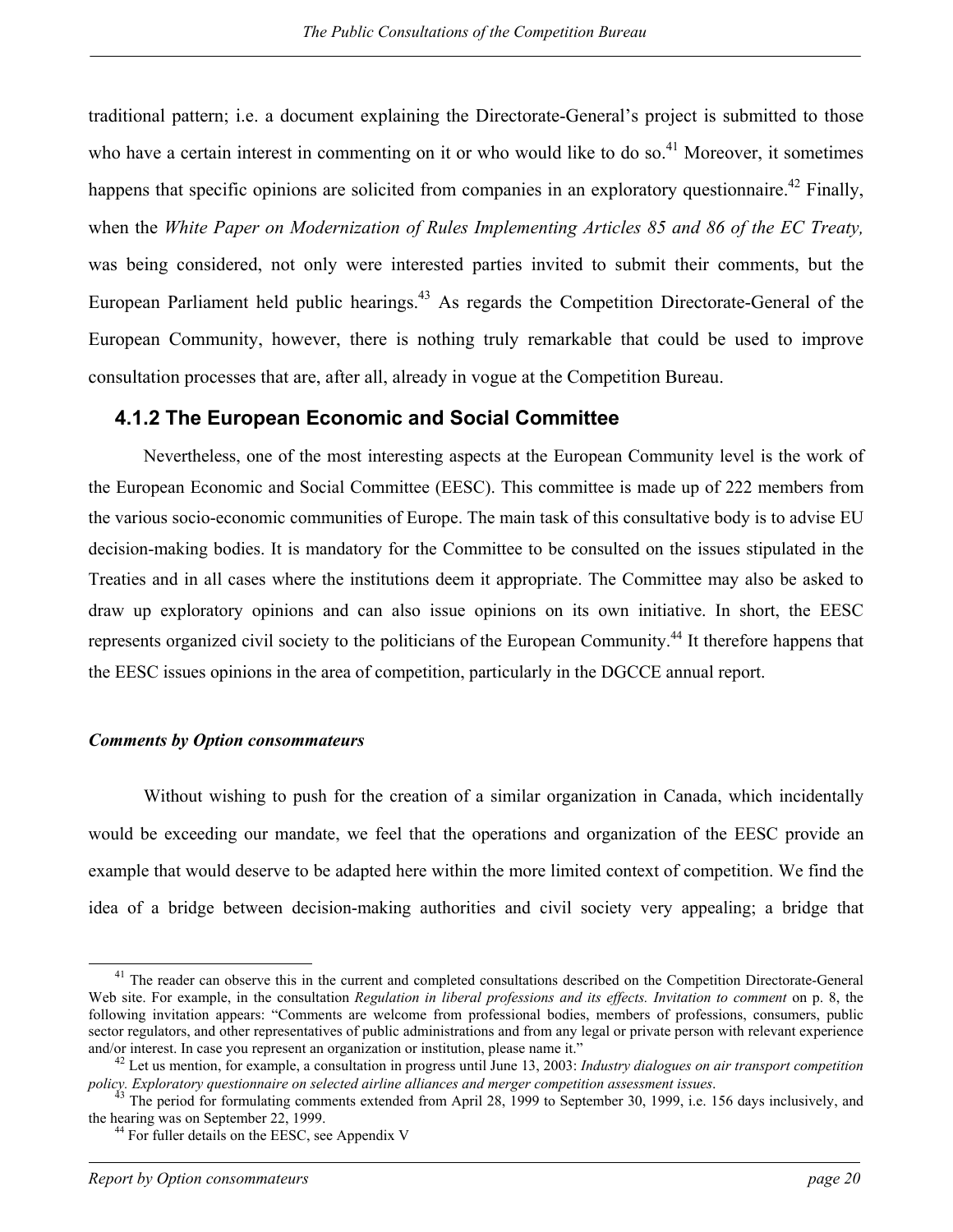<span id="page-28-0"></span>supports dialogue in both directions, that places stakeholders in reactive mode and proactive mode at the same time. We cannot but approve of a participatory democracy that not only guarantees a opportunity for fruitful dialogue, but by that very fact reinforces the legitimacy of the decision-making process. We will see further on how this might be evisaged (Subsection 4.4.1).

### *4.2 France*

In France, competition law falls within the purview of the Ministry of the Economy, Finance and Industry (MINEFI). The General Directorate for Fair Trading, Consumer Affairs and Fraud Control (DGCCRF) reports to the MINEFI<sup>[45](#page-28-1)</sup> and is, in essence, responsible for the control of mergers, as appears from the only public consultation available on its Web site as of December 13, 2002. The DGCCRF also makes the control of mergers public within the regime created by the Law Relating to New Economic Regulations, thus allowing the public to follow the progress of a merger case. Once the Minister of the Economy has been notified of a merger, interested third parties are invited to provide their comments. Needless to say, the DGCCRF also consults representative professional bodies when preparing texts for France or for the European Community. From the outset, it should to be admitted that the consultation modes adopted for DGCCRF initiatives are reactive and rather informal. Let us nonetheless examine the consultation process on the guidelines for control of mergers in greater detail.

### *4.2.1 Consultation on the Guidelines*

The Law Relating to New Economic Regulations of May 15, 2001 instituted a new regime for controlling mergers in France, which came into force on May 18, 2002. In order to ensure the transparency and predictability of this control, the DGCCRF published the *Draft Guidelines for the Analysis and Control of Mergers* on its Web site. This document sets out the criteria retained by the French competition authorities in their analysis of mergers and constitutes as exhaustive a guide as possible of the control procedures put in place by the new regime. These draft guidelines were published in order to gather comments from the business community and competition law practitioners. Interested parties were invited

<span id="page-28-1"></span><sup>&</sup>lt;sup>45</sup> We note in passing the existence of the Competition Council and the National Consumers' Council, both under the aegis of the MINEFI. Having basically an advisory role, neither of these councils conducts public consultations. Their opinions are published in the *Official Bulletin of Fair Trading, Consumer Affairs and Fraud Control,* available on the DGCCPF Web site.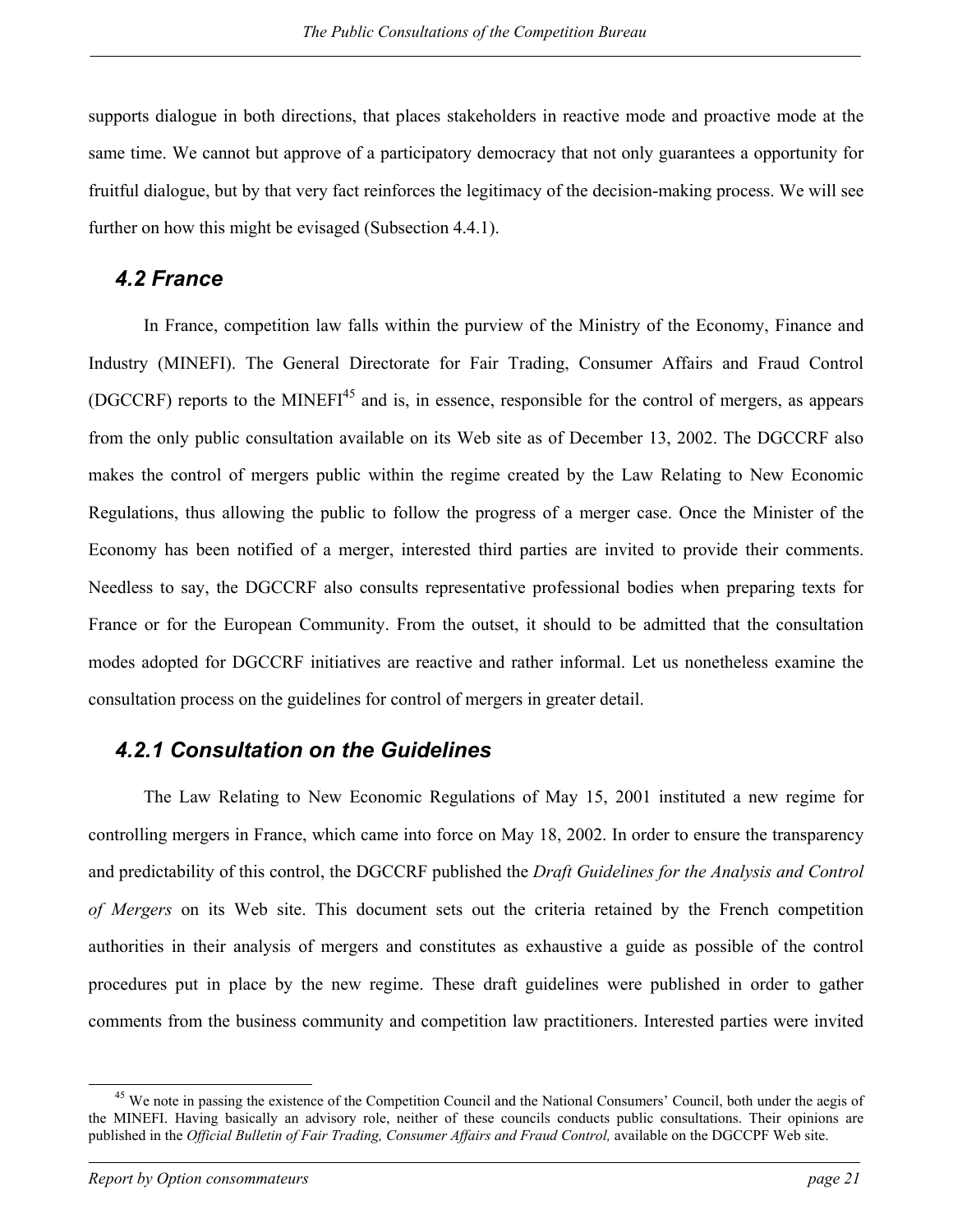<span id="page-29-0"></span>to contribute their observations and comments on the draft during the consultation period, which extended for just over two months. Once the final guidelines are prepared, they will be published.

Consultation on the guidelines was essentially addressed to parties directly affected by mergers. There is nothing new to this type of consultation, and it does not provide consumers or their representatives with a way to increase their participation in the consultation process. The DGCCRF has, however, been conducting workshops on competition and consumer affairs issues for several years. These workshops merit a closer look.

## *4.2.2 Competition and Consumer Affairs Workshops*

Since they were begun in 1994, competition workshops have proven valuable as a forum in which a range of specialists (academics, economists, lawyers, government representatives) can meet in a group to consider, analyze and publicly debate:

— issues on which jurisprudence not yet determined all the rules

— issues on which there may be divergent opinions, and

— issues to which the application of competition law may be perceived as antagonistic to the interests pursued by other laws.

Consumer affairs workshops were begun in 1996 to gain a better understanding of consumer-related phenomena by stimulating discussion and promoting encounters among specialists with different perspectives, such as heads of research groups, consumer group representatives, business leaders, academics, government representatives, and lawyers.

The competition and consumer affairs workshops each have a steering committee whose role is to determine the orientation of the workshop meetings, propose topics for discussion, establish a schedule, and guide the work they do. At an annual meeting, each steering committee, presided over by the Director General of the DGCCRF, draws up a list of possible topics for workshops. The Director General makes the final choice from among the topics proposed by the steering committees and the administration.

A chair for each workshop is also chosen at the annual meeting. The chair considers the plans for the workshop with the administration and suggests possible participants. The chairman leads the debates, ensures that the workshops proceed smoothly, sees that the time allotted to participants, usually a maximum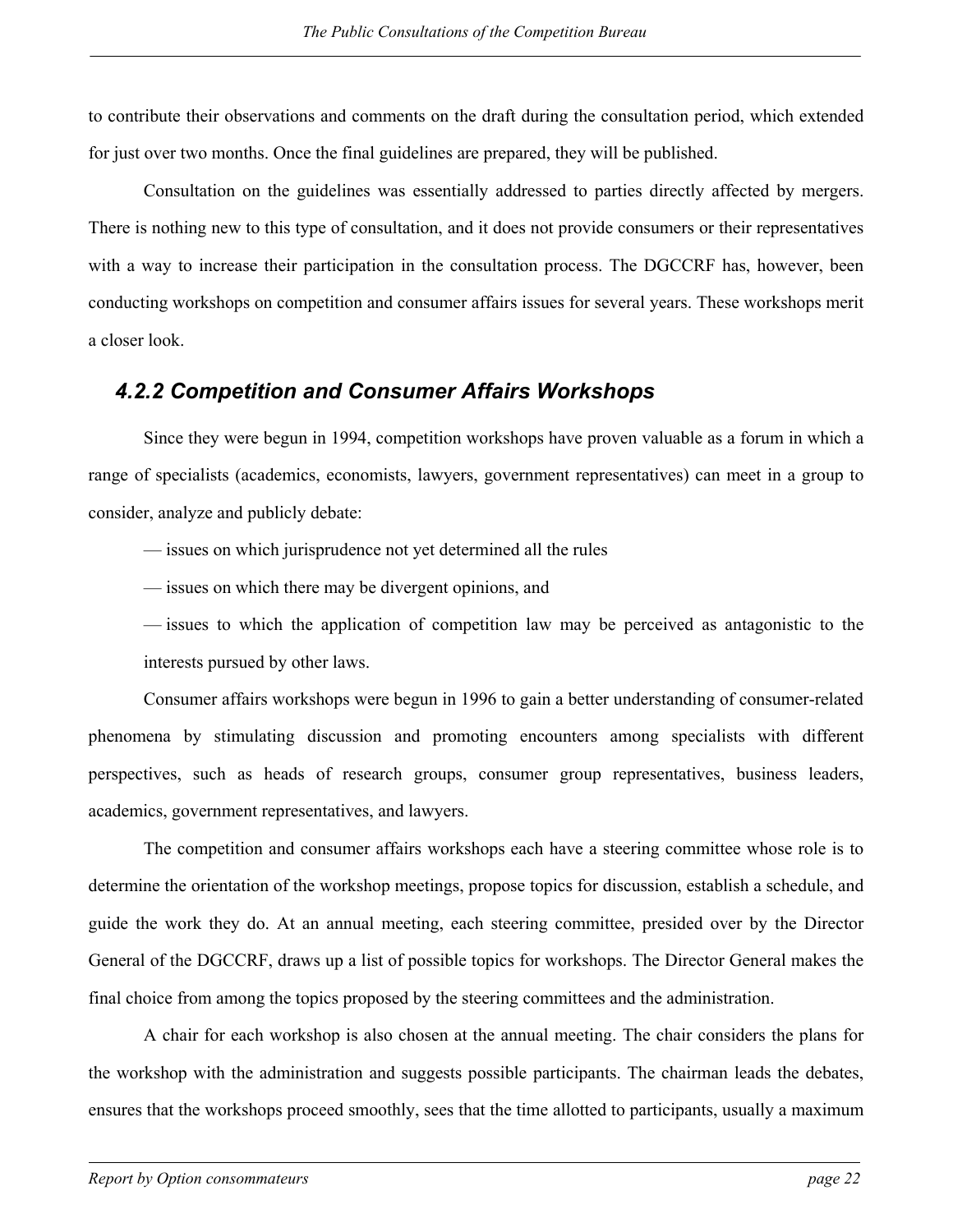of 30 minutes each, is respected, and, if necessary, keeps the debates focussed. A file is routinely given to the participants at each workshop. It contains a summary or an outline of the various contributions and documents for consideration, including useful schedules, on the chosen topic. With certain exceptions, the workshops are held between 2:30 and 5 p.m.<sup>[46](#page-30-0)</sup>

Each of the participants is given an evaluation form in order to determine their interest in the proposed event and to gather their suggestions. This is done mostly to help the administration improve its performance by taking participants' remarks into account. The workshops are part of the DGCCRF's policy of transparency in matters of competition and consumer affairs. The highlights of the debates and contributions are published in the *Revue de la concurrence et de la consommation* (competition and consumer affairs journal)*.* 

#### *Comments by Option consommateurs*

We noticed that the DGCCRF competition workshops are separate from their consumer affairs workshops. We believe that exchanges would be more fruitful if the workshops brought together stakeholders concerned with competition issues and those concerned with consumer issues. This would permit stakeholders to share their often opposing views. In order to encourage exchanges and avoid split vision within the Competition Bureau, it would be advisable for the Bureau to organize workshops in which both competition and consumer specialists are brought together. Thus a single steering committee would be called upon to determine subjects of common interest.<sup>[47](#page-30-1)</sup> We recommend, therefore,

#### **Recommendation 6**

**That the Competition Bureau organize joint competition and consumer affairs workshops at least twice a year in order to promote exchanges among stakeholders and broaden their understanding of both competition and consumer issues**.

<span id="page-30-0"></span><sup>&</sup>lt;sup>46</sup> Details of the composition of the steering committee, a hypothetical workshop schedule and the topics addressed since the competition and the consumer workshops are presented in Appendix VI.<br><sup>47</sup> We believe that current events provide an almost inexhaustible source of topics for the workshops, which would address

<span id="page-30-1"></span>themes related to both competition and consumer affairs. The workshops organized by the DGCCPF have dealt with topics such as health, the Internet and banking. The fourth consumer workshop was entitled "Is Consumer Protection Useful in a Free-Market System?" while the twelfth competition workshop was entitled "Consumer Interests in the Application of Competition Law." It thus appears feasible to find common topics for more harmonized workshops.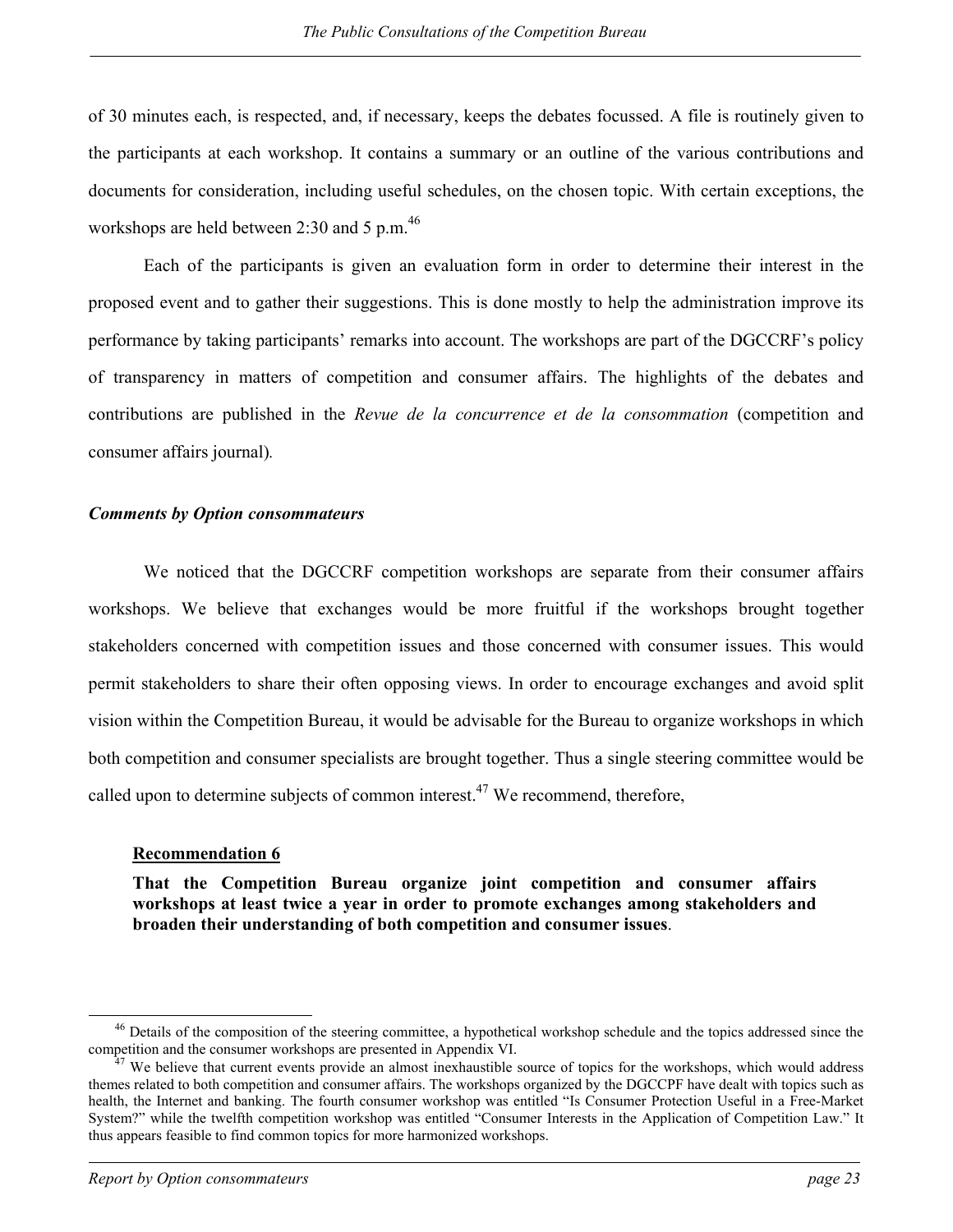<span id="page-31-0"></span>While these workshops may have no apparent decision-making impact, they do permit parties with different interests to participate in formal discussions on a wide variety of current topics. The workshops would, therefore, be of interest to the Competition Bureau in its efforts to promote communication and would ensure that stakeholders expand their range of knowledge. Once the workshops are over, their reports should be published on a Web site so that the workshops remain accessible in a cost-effective way.

### **4.2.3 The** *MINEFI Forums*

We turn now to the consultations conducted directly by MINEFI on various current issues that generally fall outside the framework of competition. These consultations do, however, have the merit of being simple and direct. The MINEFI uses the interactive potential of the Web to organize forums. More than a dozen public consultations have given Internet users an opportunity to voice their opinions on a range of subjects of current interest. A forum on a given issue is accessible for several months, during which time contributions received from the public are coordinated by a moderator and made available on line. Once the forum is closed, the results are consolidated and made public. The MINEFI Web site announces that this dialogue with the public will soon be expanded.<sup>[48](#page-31-1)</sup>

### *Comments by Option consommateurs*

The Competition Bureau's Web site is clearly a valuable means of communication. The Internet is particularly well-suited to public consultations on issues of general interest because opinions can be quickly obtained, and the interactive capacity of the Internet can be used without spending colossal sums of money. For these reasons, we recommend:

#### **Recommendation 7**

**that the Competition Bureau conduct interactive forums on its Web site, either in tandem with other consultations or to obtain opinions on other issues of general or current interest.** 

<span id="page-31-1"></span><sup>&</sup>lt;sup>48</sup> See the "Forum" section on the MINEFI Web site, at www.minefi.gouv.fr/minefi/forum/index.htm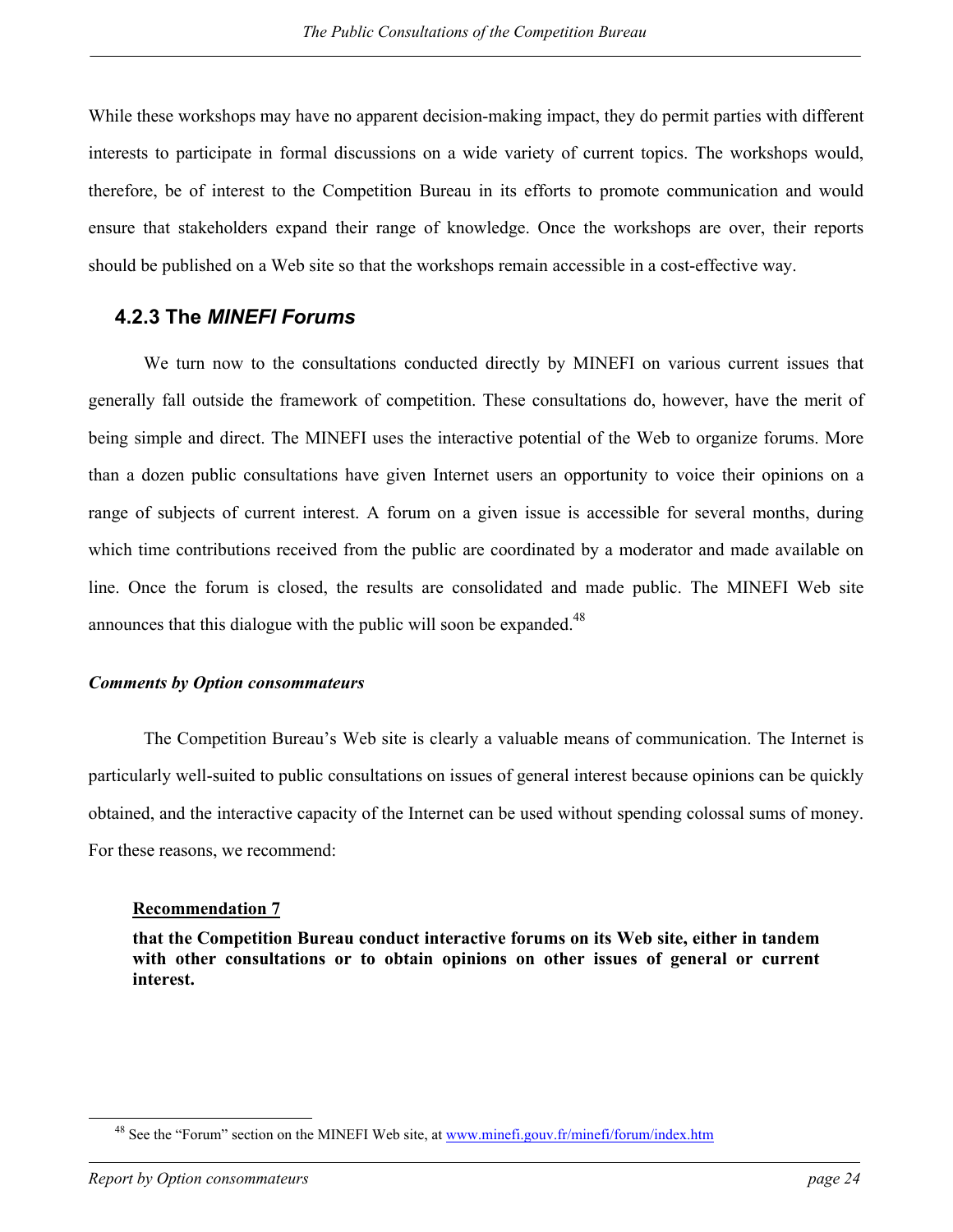<span id="page-32-0"></span>Of course, the Bureau may decide to conduct a more traditional form of consultation (requests for comments from the public, written comments and discussions through forums), and back it up with an interactive forum on the Internet.

### *4.3 The United Kingdom*

The *Office of Fair Trading* (OFT) is the British authority that plays a role that is markedly similar to that of the Competition Bureau. On July 7, 1999, the OFT published a consultation document aimed at improving the transparency of its activities that it sent to over 1,100 organizations, including government departments, trade associations, chambers of commerce, foreign competition and consumer authorities, universities, consumer associations, companies, law firms and the media.<sup>[49](#page-32-1)</sup> Here is a brief outline:

### **4.3.1** *Opening the door on fair trading***: The consultation document**

The consultation document was divided into four parts and contained thirteen questions, three of which were specifically related to the consultation process: one on reasons for consultation, one on methods of consultation, and one on reactions to the consultation exercises.[50](#page-32-2) One does not need to examine this document or the OFT Web site for very long to be convinced that the OFT conducts a great deal of consultation on a wide range of topics. Moreover, the OFT recognizes the importance of consultation for the relevant information it provides on a range of issues.

### **4.3.2** *Opening the door on fair trading***. A summary of responses**

In the summary of the answers recorded during the OFT consultation, a majority of respondents considered that the OFT already consults enough. Three respondents even commented that the current number of consultations conducted by the OFT was the most they could handle. Some, however, wished that the OFT would consult more, particularly with regard to setting priorities in creating information guides for consumers. In addition, the point was made that the OFT should carry out on-line consultation via its Web site, as well as person-to-person consultations such as seminars, roundtables or study groups.

<span id="page-32-2"></span><span id="page-32-1"></span>

<sup>&</sup>lt;sup>49</sup> We should mention that Industry Canada's Competition Bureau took part in this OFT consultation.<br><sup>50</sup> Office of Fair Trading, *Transparency Report. Opening the door on fair trading. A consultation paper on improving transparency in the operations of the OFT*, 1999, p. 15-17. These pages are reproduced in Appendix VII.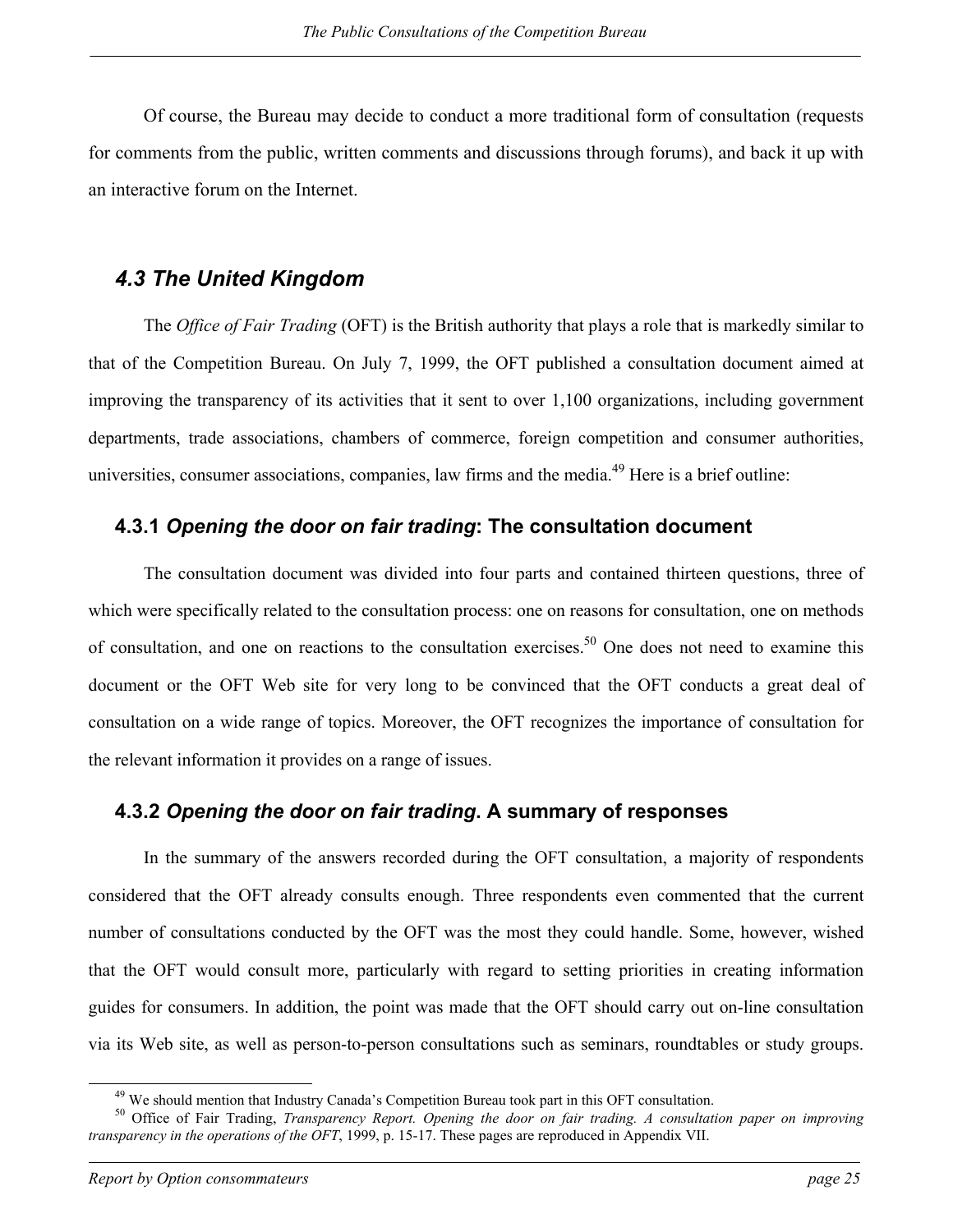<span id="page-33-0"></span>Finally, a majority of respondents, although satisfied with the reactions to the consultation exercises, wanted a published summary of the answers, a complete analysis of the answers, the details of actions to be taken, and explanations of factors that influenced decisions. A minority of respondents thought that the answers should always be available in their entirety, while the rest thought that the summary was sufficient. $51$ 

#### *Comments by Option consommateurs*

Among the OFT's consultation procedures, we found nothing more innovative than what has been described until now. For example, *custom-built mailing* has many points of similarity with the Competition Bureau's Stakeholders Relations Program (Subsection 2.2.5), also, we have already suggested something along the lines of *extensive consultation* (Subsection 4.2.3). The answers recorded during this OFT consultation are more often than not reformulations of comments expressed earlier in this document. In line with the concern expressed in the answers given to the OFT, however, we believe that there are grounds for standardizing communications after the consultation process. We will address this question in Subsection 5.1.1.

## *4.4 Australia [52](#page-33-2)*

In Australia, the equivalent of the Competition Bureau goes by the name of the *Australian Competition and Consumer Commission* "The Commission," as it is known, is responsible for the application of various competition-related laws and consults stakeholders frequently. It recognizes that some stakeholders, particularly community and consumer organizations, often do not have the resources and, in some cases, quite simply the expertise to take part in the consultations it conducts. Whenever public interest is manifested, the Commission can help stakeholders participate in consultations by collecting their opinions orally and then transcribing them. In addition to this feature of the Commission's consultations, we retained the impression of a completely original Consultative Committee.

<span id="page-33-1"></span> $51$  Office of Fair Trading, *Transparency Report: Responses to the OFT's Consultation Document: Opening the door on fair trading*, undated, no pagination. A summary of the answers to questions 7 to 9 is also reproduced

<span id="page-33-2"></span> $52$  For this part, we are very grateful for the cooperation of Elizabeth Davidson, Director of The International Unit of The *Australian Competition and Consumer Commission*, for the documents that she sent to us.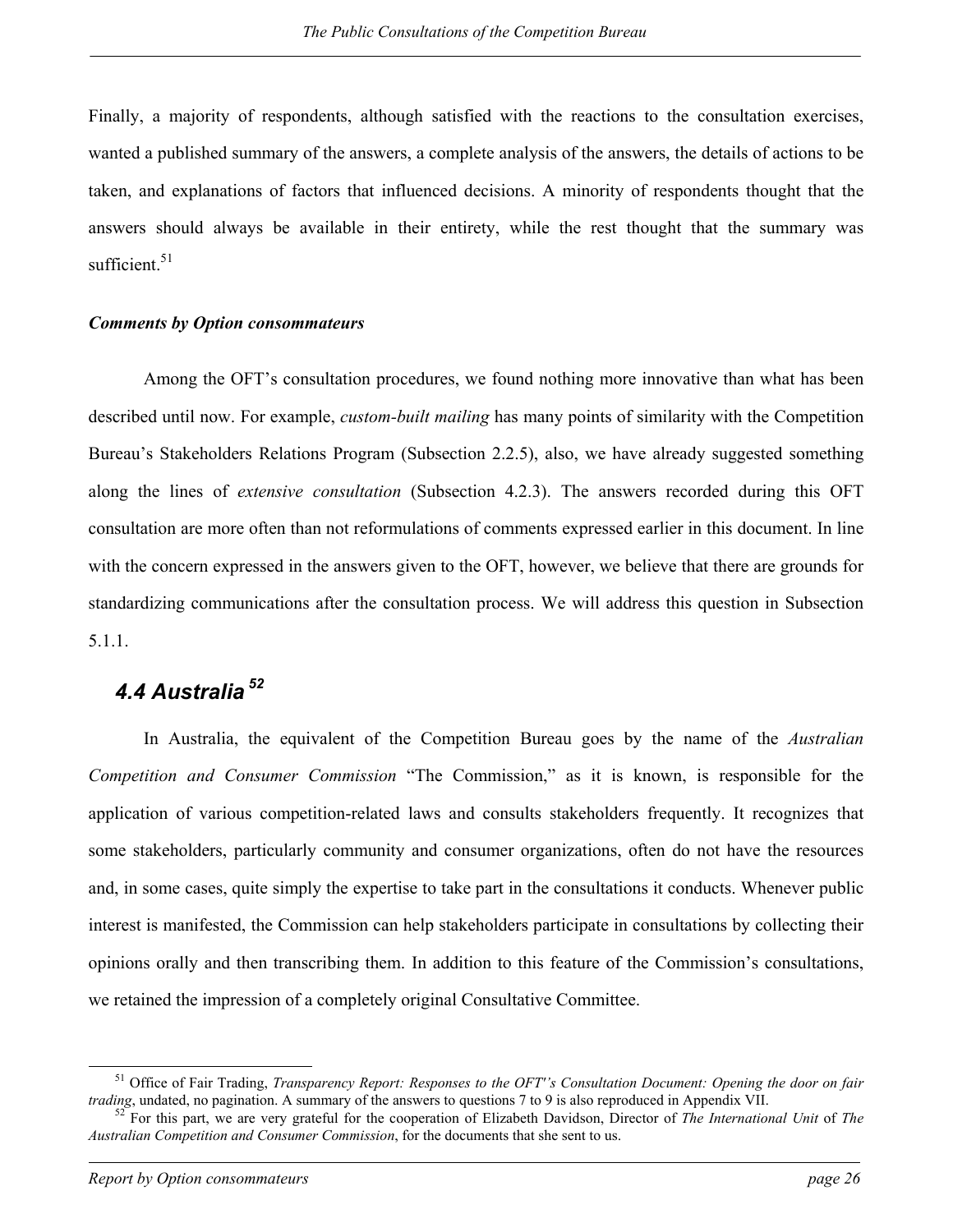### <span id="page-34-0"></span>**4.4.1** *The Consumer Consultative Committee*

In November 2001, the Commission set up a *Consumer Consultative Committee* (the Committee) that meets four times a year to ensure better communication between it and some of the major national consumer and public interest advocacy organizations. The Committee was established in order to provide the Commission with opinions on:

—Questions affecting consumers that fall under the Australian *Trade Practices Act*

—Topical questions or market developments of interest to certain groups of consumers

—The administration of the law by the Commission and the possibilities of its further improving its responsibilities as defined in the Act

—Strategies of dissemination of information and availability of relational networks designed to improve dialogue between consumers and their representatives

—Questions requested by the Commission.

In fact, each of the Commission's divisions is actively encouraged to submit questions to the Committee's program. The Committee, for its part, is formally invited to submit comments to the attention of the Commission without necessarily having to be asked.

The Committee is made up of eight to twelve members chosen to represent a broad range of community sectors.<sup>[53](#page-34-1)</sup> The Commission also makes provision that additional members with particular expertise in a certain point on the agenda may be added to Committee meetings on an ad hoc basis. This has not occurred to date.

The first members of the Committee were selected on the basis of the Commission's relations with various organizations while attempting to reflect the diversity of Australian consumers.<sup>[54](#page-34-2)</sup> The members are named by the Commission for a period of one to two years, after which the Commission renews its membership. Meetings take place four times a year at the Commission's Canberra Office, with the possibility of being held in other Bureaus. It is preferred that members be present at the meetings, but a compromise through videoconferencing is possible. In addition, the Commission tries to establish a

<span id="page-34-2"></span><span id="page-34-1"></span>

 $53$  A list of the current members of the Committee is available in Appendix VIII.<br> $54$  The Commission recognizes that all interests cannot be represented on the Committee, but that ideally its members would represent: consumers from isolated communities, aborigines, States and Territories, women, handicapped consumers, consumers in financial difficulties, consumers from various ethnic or linguistic communities and consumers of all ages.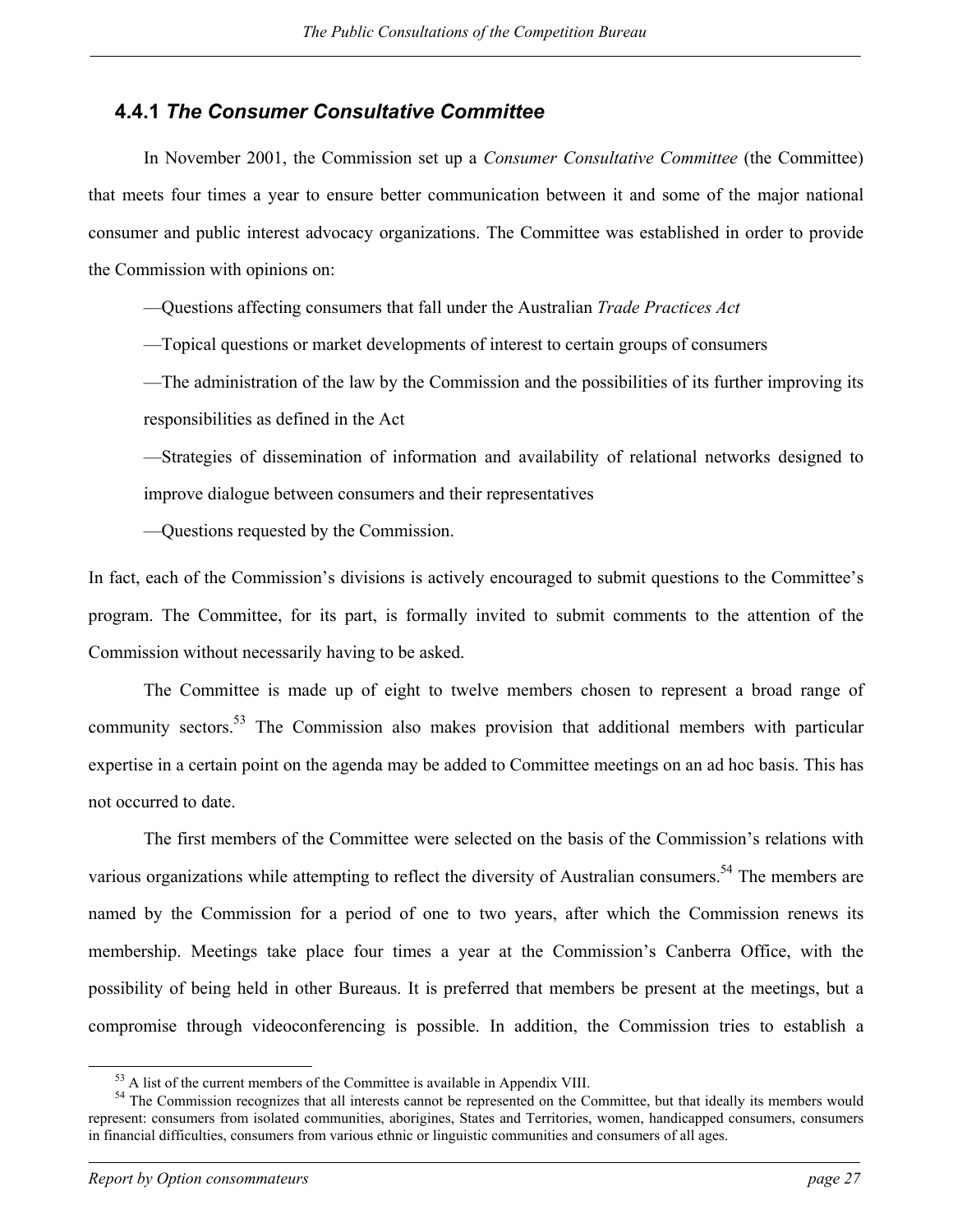complete calendar for the year. Finally, the Commission assumes both travel and lodging costs for the members of the Committee.

The Commission also provides the Committee's secretariat. The secretariat is available to help and advise members; its role is summarized as follows: to arrange reservations for the transport and lodging of members, to organize meetings, to handle correspondence, to prepare the agenda, and to establish and distribute the minutes of meetings. The secretariat also occasionally organizes teleconferences for members between Committee meetings. Finally, certain points of the minutes distributed after each meeting are updated and reported in the agenda of the next meeting.<sup>[55](#page-35-0)</sup>

Final details: members who believe that their other activities could come in conflict with their membership on the Committee must declare their interests to the Committee Chair. All correspondence must be approved by the Committee Chair and be handled by the secretariat. The Commission shall provide information on its activities to the Committee unless specifically forbidden on grounds of confidentiality.

#### *Comments by Option consommateurs*

For consumers and their representatives, the Australian C*onsumer Consultative Committee* represents an ideal forum for fertile exchanges with decision-making bodies in the domain of competition. We should point out that these exchanges occur not only at the instigation of one of the parties, but of all the parties around the table. Such a committee seems to represent a clear instance of dynamic relations between organized civil society and decision-making authorities, somewhat similar to what we noted above with regard to the EESC (Subsection 4.1.2). Such a committee has also the merit of giving a say to organizations that often do not have the resources to take an active part in consultations. Consequently, we strongly recommend:

#### **Recommendation 8**

**That the Competition Bureau make it a priority to set up a Consumer Consultative Committee.** 

#### *Report by Option consommateurs page 28*

<span id="page-35-0"></span><sup>&</sup>lt;sup>55</sup>An example of a standard Committee agenda is provided in Appendix VIII.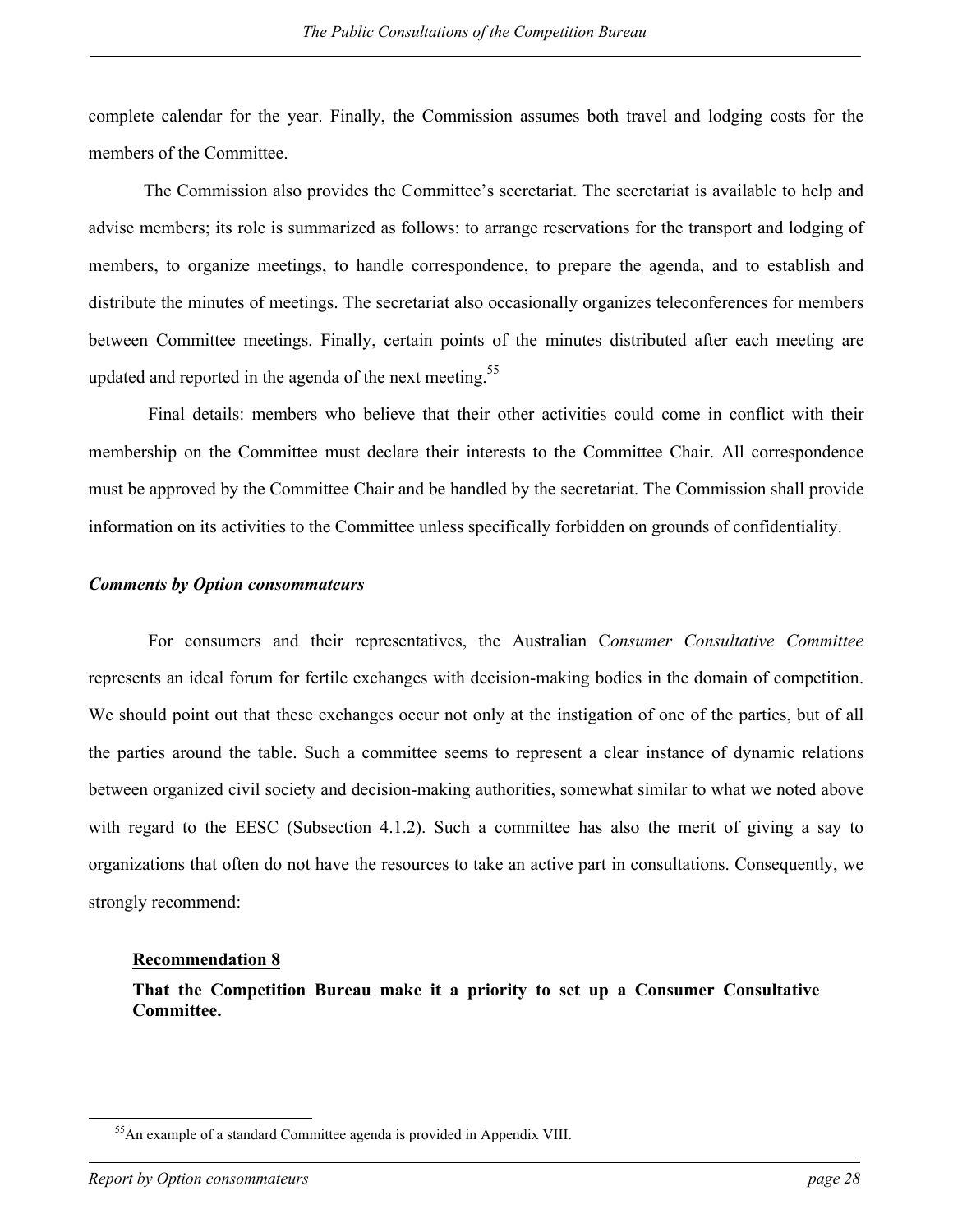<span id="page-36-0"></span>Finally, we suggest that the Competition Bureau consult *Canadian Consumer Initiative* to assist them in organizing all the finer details of setting up a Consultative Consumer Committee.

### *4.5 The United States*

The United States represents a particular case. There is a whole series of laws in the United States relating to competition, the application of which is shared between the *Federal Trade Commission* (FTC) and the *Department of Justice* (DOJ). Without going into too much detail, consultations in the United States above all take the form of public hearings. Indeed, the FTC Web site announces public hearings in connection with health care and intellectual property that it conducts jointly with the DOJ.<sup>[56](#page-36-1)</sup> In addition, since April 1995, the FTC has organized forty public workshops on various questions relating to consumerism and competition.<sup>[57](#page-36-2)</sup> It is difficult for us to describe these here because practically every workshop has a different format: they can last one day or an entire weekend and their frequency is not stated. To give an idea nonetheless, we could say that the workshops are a cross between public hearings and the French workshops described earlier.

Naturally, if the FTC accumulates sufficient indication of unfair or misleading competitive practices, it can initiate a regulatory process. During this process, the public will have an opportunity to take part in public hearings and send comments. Before making its final decision on the regulation, the FTC considers the written comments from the public, testimony given at the time of the hearings and various reports from its personnel and the "Presiding Officer."

#### *Comments by Option consommateurs*

The American experience, although rich in term of public hearings, offers little interest for in terms of this study. We feel that repeated public hearings can not only be long and tiring, but also very costly. The idea of workshops is not bad in itself, but we find the French approach to workshops simpler and easier to manage. As for the CTF's regulatory processes, these are scarcely different from what already occurs on this side of the border.

<span id="page-36-2"></span><span id="page-36-1"></span>

 $^{56}$ See http://www.ftc.gov/ftc/hearings.htm  $^{57}$ See http://www.ftc.gov/ftc/workshops.htm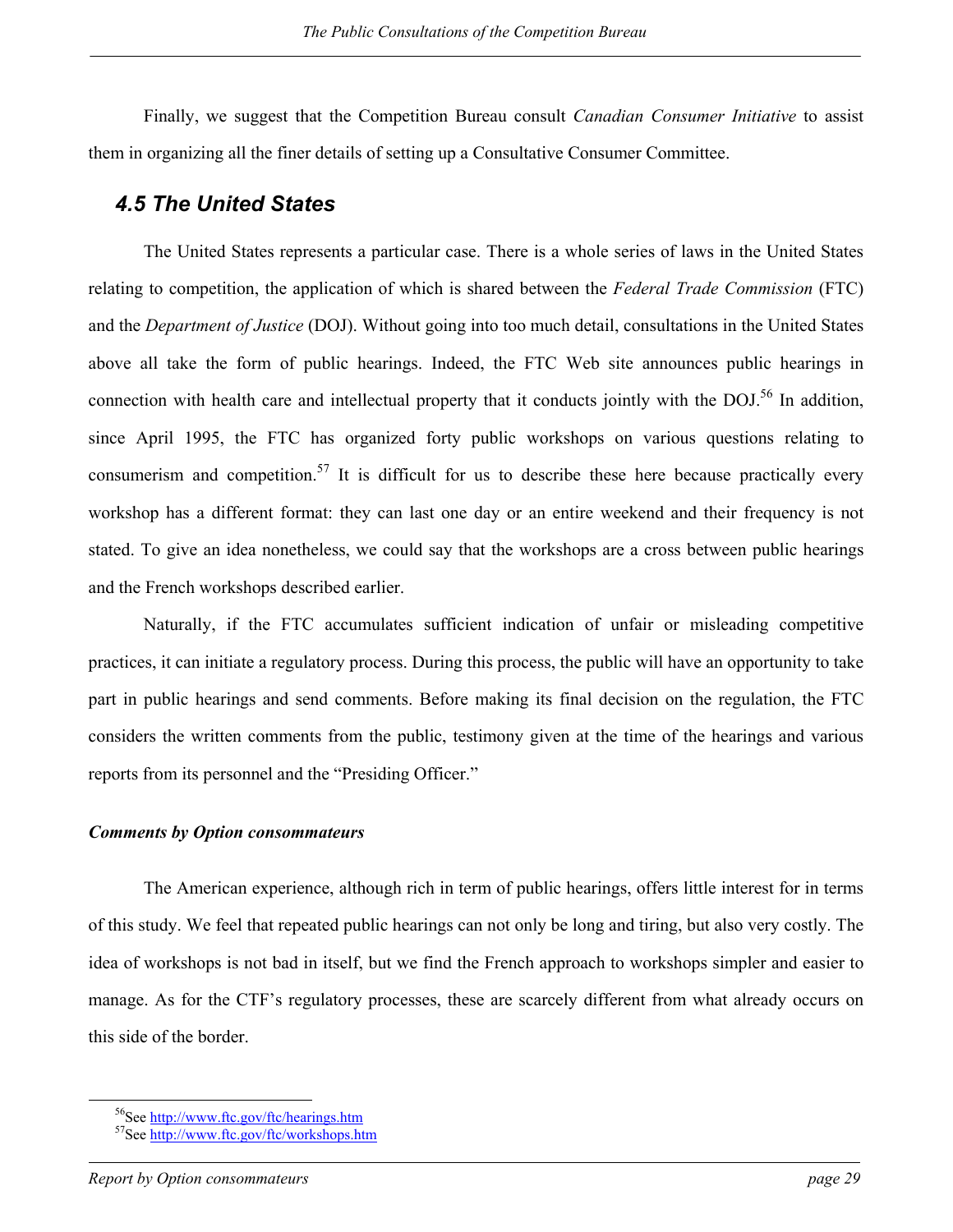<span id="page-37-0"></span>Before concluding, we wish to point out some relevant consultation experiences that took place in various competition domains in Canada.

### **5. Consultations in different contexts**

The purpose of this section is not to make an inventory of all the consultation processes in progress at the moment across the country, but simply to supplement what we have already seen on consultations here and elsewhere in the domain of competition. We had hoped at the beginning to examine the consultations of the Canadian Radio-television and Telecommunications Commission (CRTC), but the public notices of the CRTC have nothing new to offer and their public hearings are quite simply disproportionate to the needs of the competition domain. Also, the CRTC uses massive advertising campaigns to announce its consultations, yet we do not see what such a costly process could contribute to the Competition Bureau's consultations. Our attention was, however, drawn towards another Canadian Government authority.

### *5.1 Patent Medicine Prices Review Board*

Since 1987, the mandate of the Patent Medicine Prices Review Board (PMPRB) has been to protect the interests of consumers by making sure that the prices of patented drugs are not excessive. The PMPRB includes among its principal stakeholders consumers, seniors' organizations, patients' interest advocacy groups, provincial health ministries, and various groups of professionals in the health and pharmaceutical sectors.

Since June 1997, the PMPRB has been involved in a vast process of examination and renewal of its activities, and towards the end of the same year, it began a consultation with stakeholders on its role, its functions and methods with the aim of better serving the needs of the Canadian public. This consultation made it possible for the PMPRB to confirm that stakeholders wish to be consulted on a regular basis and prompted it to devise a consultation policy.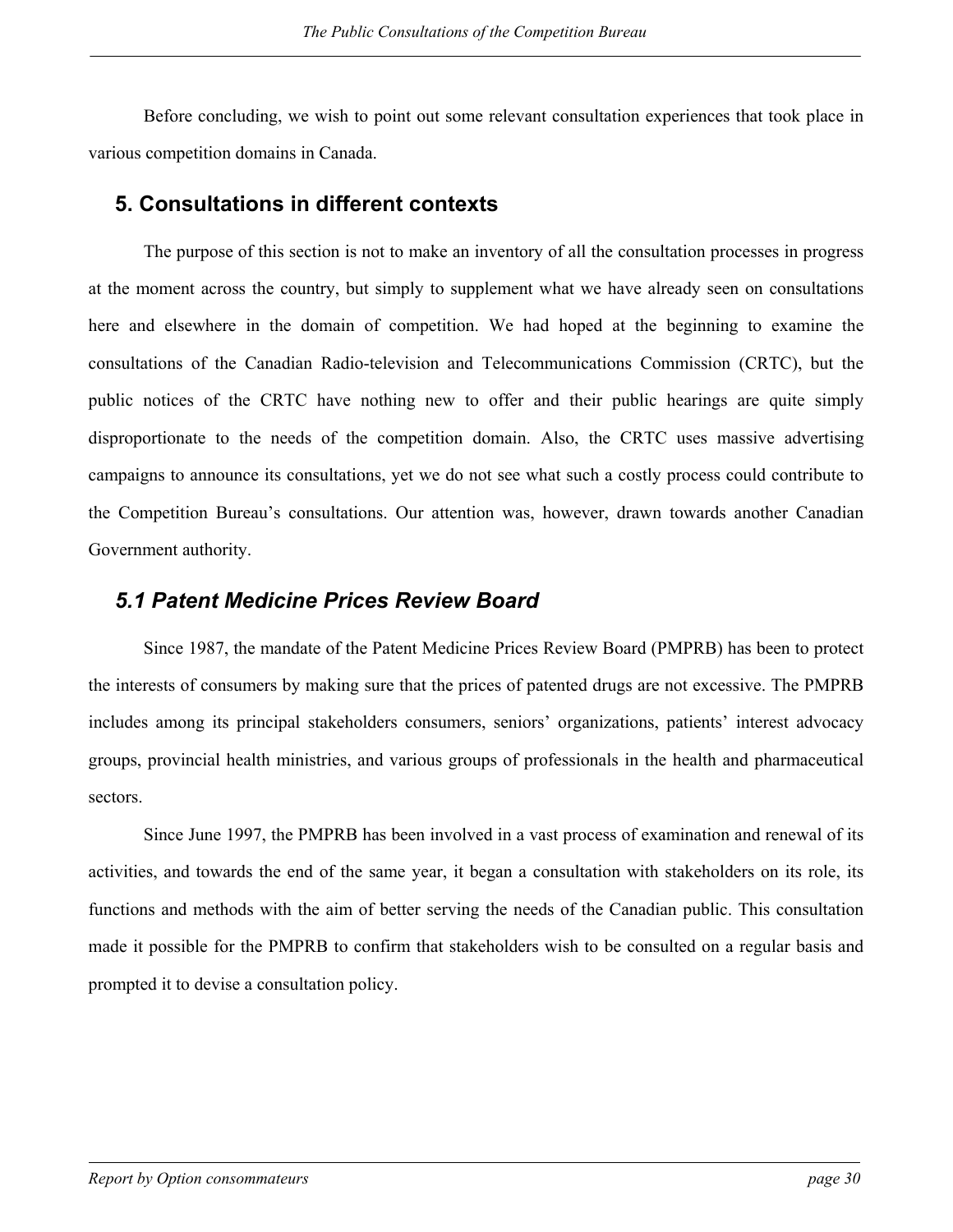## <span id="page-38-0"></span>**5.1.1 The PMPRB's consultation policy**

In September 1998, in its *Road Map for the Next Decade*, the PMPRB presented the broad outlines of its consultation policy. We reproduce here, for its undeniable interest, the "Standards of service" section of the policy; other significant parts of the policy are included in Appendix IX, for consultation purposes.

### Service Standards

The Board will maintain and publish an annual Research Agenda as part of its annual planning process. Among other things, the Research Agenda will identify initiatives that are currently, or may become, subject to public consultations. The Board's consultation plans will allow sufficient preparation time for meaningful participation by stakeholders. For each consultation initiative, the Board will develop a plan including these elements:

– Identify the objectives of the specific consultation.

– Develop an action plan setting out roles and responsibilities, both internally and with stakeholder participants.

– Ensure that the values, interests, knowledge and contribution of participants are considered.

– Identify in advance what information will be needed to support the consultation process and how this will be shared with stakeholders.

– Determine how communications will be managed before, during and after the consultation process.

– Identify evaluation and feed-back mechanisms.

Consultations shall be conducted in a public manner. For each consultation initiative, the Board will ensure that all written submissions and minutes of meetings with stakeholders as well as summaries of minutes of working groups and task forces are placed on the public record and reported on the Web site. Progress reports and the results of the consultations will be shared with stakeholders in a timely fashion and summarized in the Annual Report, the NEWS letter, the Web site, and in other ways as appropriate.<sup>[58](#page-38-1)</sup>

On November 20, 1998, the PMPRB organized a meeting to discuss the various questions raised in the *Road Map*. As regards the PMPRB consultation policy, the stakeholders who took part in the meeting approved several points, including the very existence of the policy, the diversity of its mechanisms, and the fact that it recognized several stakeholders, The stakeholders also added suggestions; these included the

<span id="page-38-1"></span> <sup>58</sup> Patent Medicine Prices Review Board, *Road Map for the Next Decade*, September 1998; enclosure entitled "Consultation Policy," p. 4.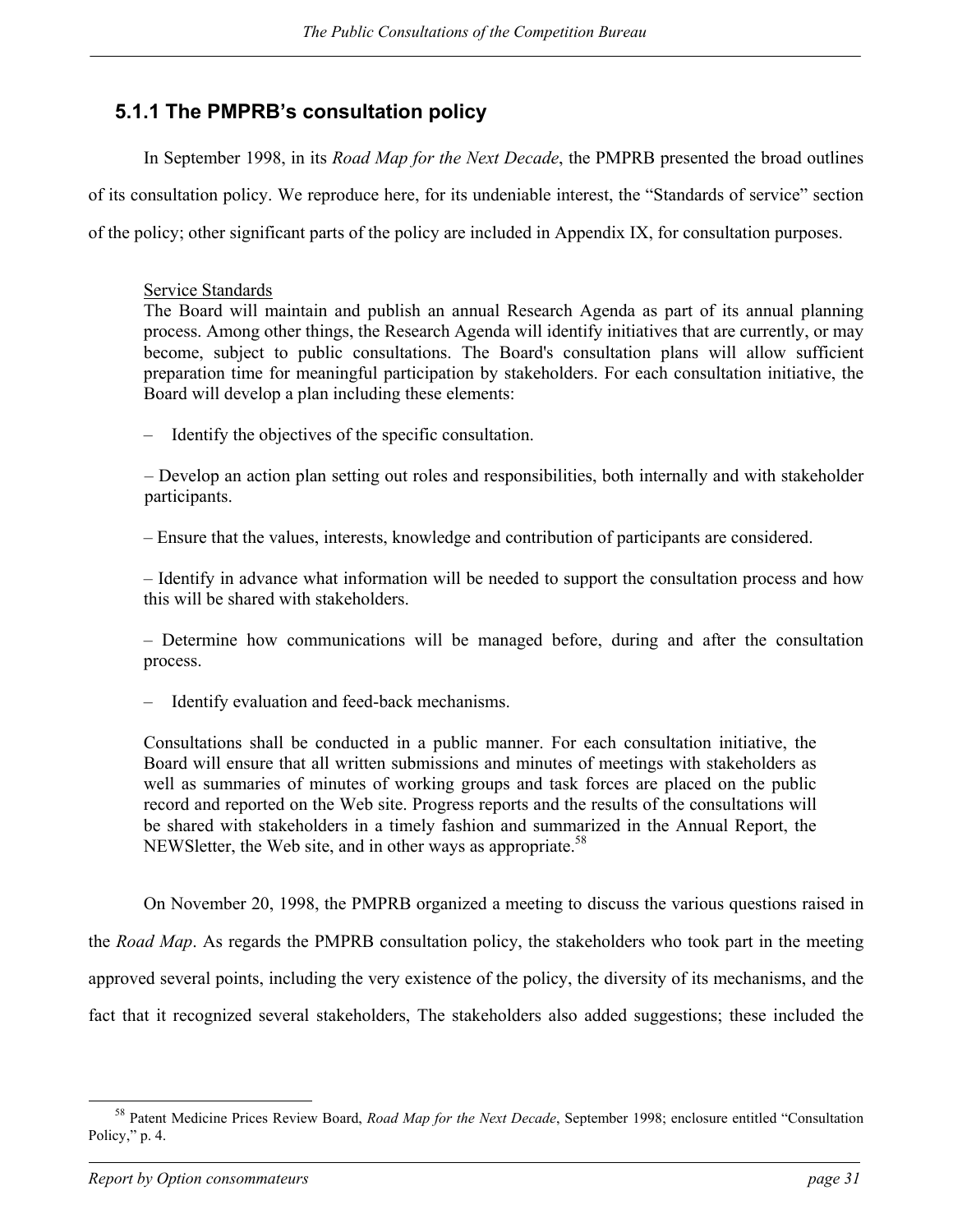need for informal discussions, meeting with one group at a time as well as with all the groups, and providing resources to nongovernmental groups and those representing consumers.

### *Comments by Option consommateurs*

We should state right away that consumers groups, whether they are concerned with questions relating to competition or with questions relating to the patent medicines market, all have the same Achilles' heel: the question of resources (particularly financial). We cannot insist too much on the recommendation made earlier (Subsection 3.2.2).

We also wish to emphasize that we understand the utility and the financial benefits that consultations in informal situations could represent for the Competition Bureau. Indeed, we could not find the same degree of latitude in any other consultation process. Consequently, we find it hard to imagine how a sufficiently explicit consultation policy could incorporate the degree of flexibility needed for the Bureau to consult on the highly diversified questions that arise in the field of competition. It must be admitted, however, that the introduction of service standards for the consultations, along the lines of those established by the PMPRB, would allow the Competition Bureau to delineate the steps in its advisory process without adversely affecting the need to adapt each consultation to its situation. Based on the PMPRB draft consultation policy that we have just seen, especially as concerns service standards, we recommend:

### **Recommendation 9**

### **That the Competition Bureau avail itself of public service standards to define the scope of each of its consultations.**

Consequently, and it does not matter whether the consultation is formal or informal, stakeholders will be informed from the outset of the plan behind every consultation project. We also think that such service standards would easily find their place among the general measures contained in the conformity continuum referred to at the beginning.

Although we could no doubt have added extra details throughout our study to fine-tune our presentation, we believe that the time has come to stress a number of key points.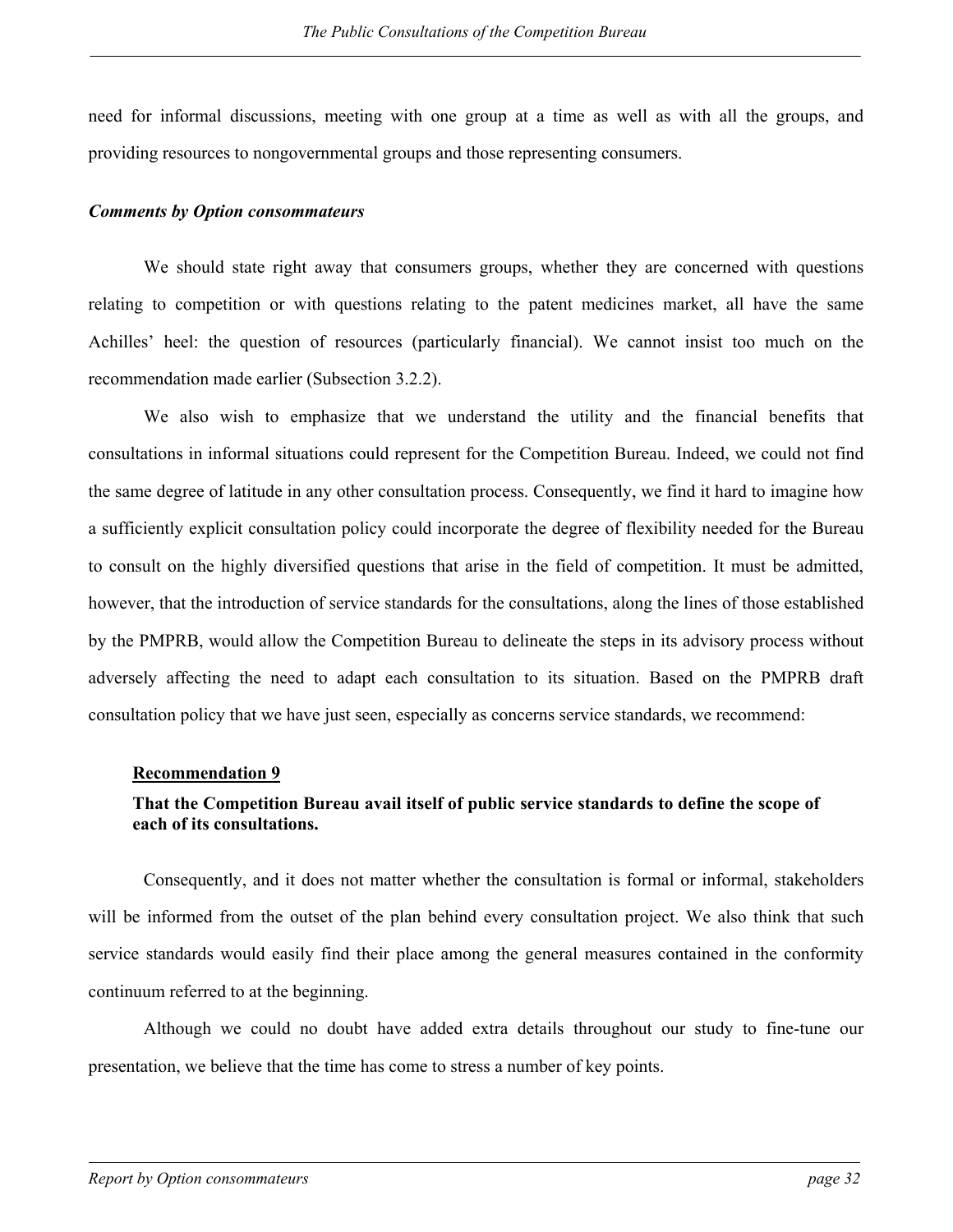## <span id="page-40-0"></span>**6. Conclusion**

At the beginning of this report, we referred to three difficulties encountered by consumers and their representatives in taking part in consultations organized by the Competition Bureau: the reactive mode of these consultations, the lack of resources and the need to master a certain expertise in a short period of time. Let us specify, first, that the goal of consumers and their representatives is not so much to ensure that they are consulted by the Competition Bureau at every possible opportunity, but that they have access to a proactive, preventive means of acting in collaboration with decision-making authorities, in this instance, the Bureau. In addition, we believe that the recommendations outlined in this report can resolve the difficulties experienced by consumers and their representatives.

## *6.1 Summary of key points*

In section two, we expressed our appreciation of the various situations in which the Competition Bureau conducts consultation and the effort it puts into consulting in a diversified way, in both formal and informal modes. Our recommendations are intended solely to improve certain aspects of the consultation process at the Competition Bureau, including those related to consultations on legislative amendments and the Stakeholders Relations Program (see Recommendations 1 to 4, Subsections 2.2.2 and 2.2.5).

In section three, the comments collected on the Competition Bureau's consultation processes threw new light on these processes. In particular, we noted one of the advantages of an informal consultation and pointed out the importance of funding for consumer and public interest groups. Additionally, our recommendation seeks to alleviate the precarious situation engendered by the insufficiency of resources for these groups and to develop expertise with regard to competition.

In section four, in our overview of foreign experiences in a similar context, we noted that in the majority of countries, consultations for all intents and purposes revolve around the same questions and unfold in the same way as at the Competition Bureau. In addition, two of our recommendations aimed, first, at stimulating dialogue among stakeholders and increasing their expertise through workshops and, second, at optimizing the use of the Web site, using interactive forums to enhance consultations (see Recommendations 6 and 7, Subsections 4.2.2 and 4.2.3). We also described the dynamic, preventive operations of a Consultative Consumers Committee active in Australia: we cannot stress enough the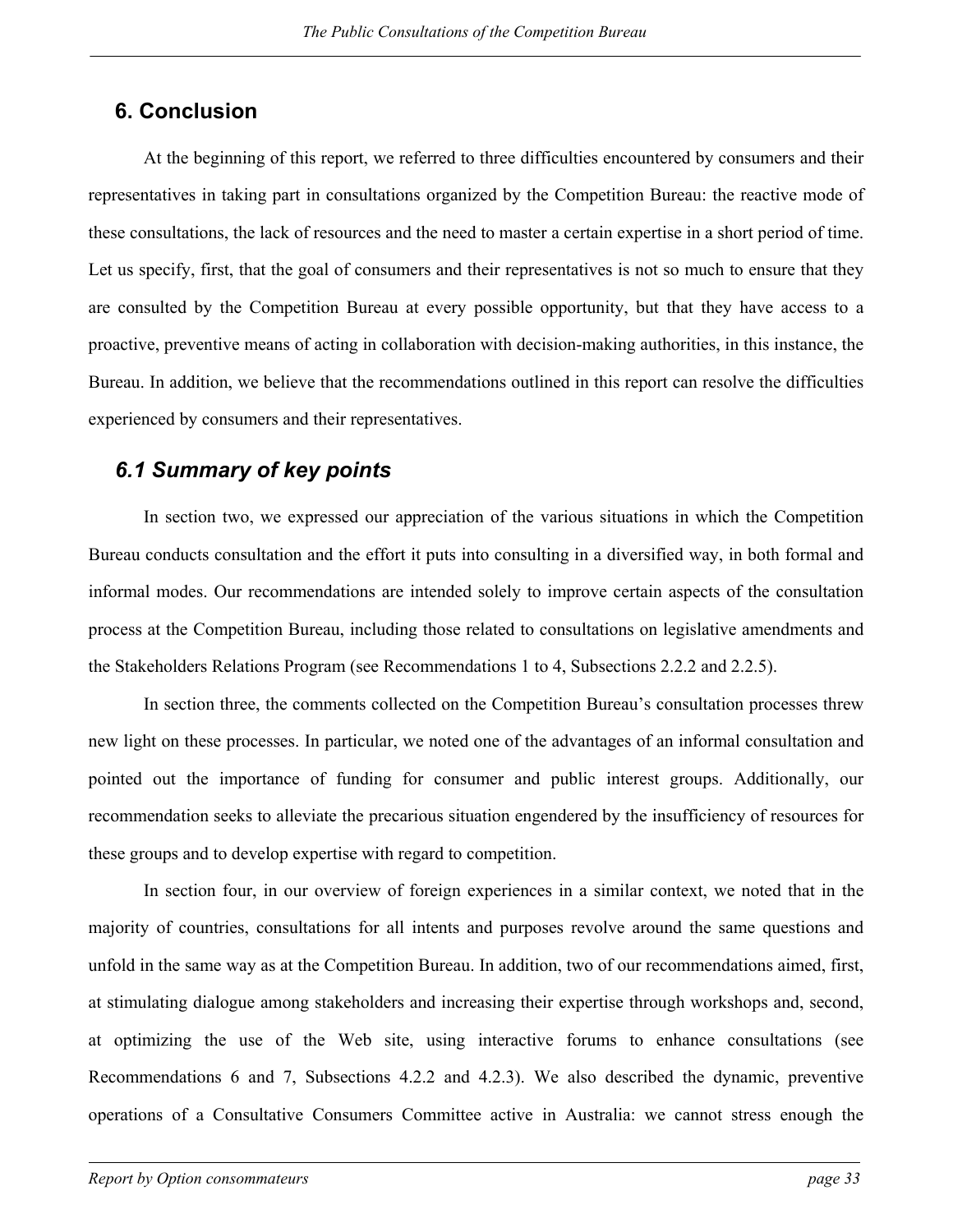<span id="page-41-0"></span>importance we ascribe to the recommendation that we derived from this experience (see Recommendation 8, Subsection 4.4.1).

Finally, in section five, during our examination of other consultation processes, we noted some service standards in a draft consultation policy developed by a federal government agency. While the policy as a whole appears to us to be more constraining than practical, the service standards have the advantage of clearly delineating the steps of any consultation (see Recommendation 9, Subsection 5.5.1).

## *6.2 Avenues for the future*

One last word in closing. Our principal recommendation, which requires the creation of a Consumers Consultative Committee, would probably be a first step toward helping consumers and their representatives to express themselves in a proactive way about competition. Such a recommendation can only encourage the Competition Bureau to develop a more informed approach toward consumers. We invite the Bureau to work in partnership with consumers to construct bridges that support dialogue in both directions.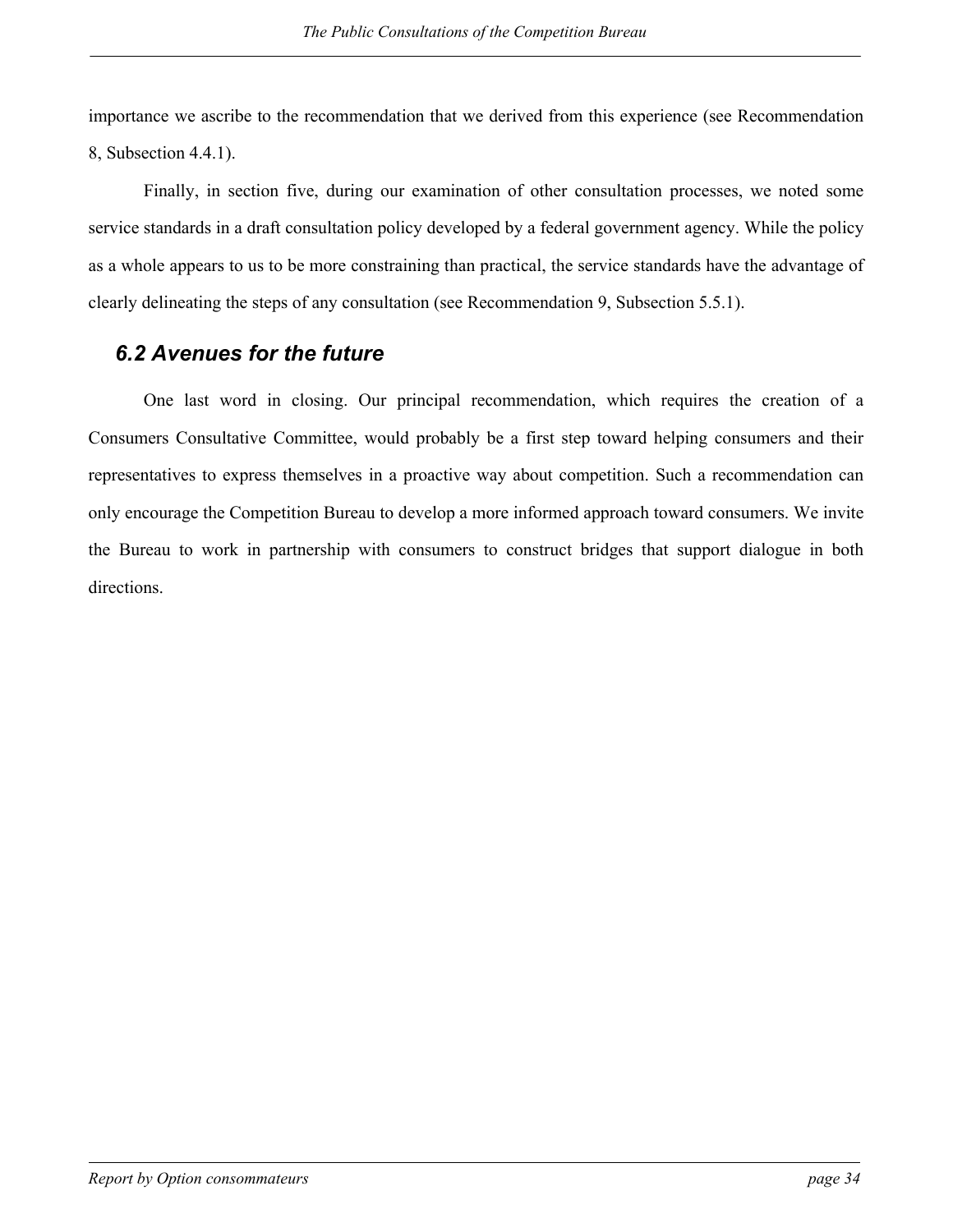## <span id="page-42-0"></span>**Bibliography**

*Unless otherwise specified, all the documents mentioned below can be found on the Web site of the organization that they refer to. We did not believe it necessary to include Web addresses at length for each document because they sometimes change over time, especially since the organizations' Web sites have their own search engines.* 

### **Competition Bureau (http://strategis.ic.gc.ca/SSGF/ct01250f. html)**

- COMPETITION BUREAU. *Conformity Continuum Information Bulletin*, 2000.
- COMPETITION BUREAU. *Concuraction/CompAct*, No 1, January-March 1996.
- COMPETITION BUREAU. *Concuraction/CompAct*, No 2, April-June 1996.
- COMPETITION BUREAU. *Discussion Paper on the Competition Bureau's Proposal to Increase Fees and Revise its Fee and Service Standards Policy*, 2002.
- COMPETITION BUREAU. *Discussion Paper . Amendments to the Competition Act*, 1995.
- COMPETITION BUREAU. *Enforcement Guidelines for Illegal Trade Practices. Unreasonably Low Pricing Policies*, 2002.
- COMPETITION BUREAU. *Enforcement Guidelines on the Abuse of Dominance Provisions: the Retail Food Sector*, 2001.
- COMPETITION BUREAU. *Merger Enforcement Guidelines as Applied to a Bank Merger*, 1998.
- COMPETITION BUREAU. *Amending the Competition Act. A Discussion Paper on Meeting the Challenges of the Global Economy*, 2000.
- COMPETITION BUREAU. *Annual report of the Commissioner of Competition for the year ending March 31, 2002*.
- COMPETITION BUREAU. *Annual report of the Commissioner of Competition for the year ending March 31, 2001*.
- COMPETITION BUREAU. *Annual report of the Commissioner of Competition for the year ending March 31, 2000*.
- COMPETITION BUREAU. *Annual report of the Commissioner of Competition for the year ending March 31, 1999*.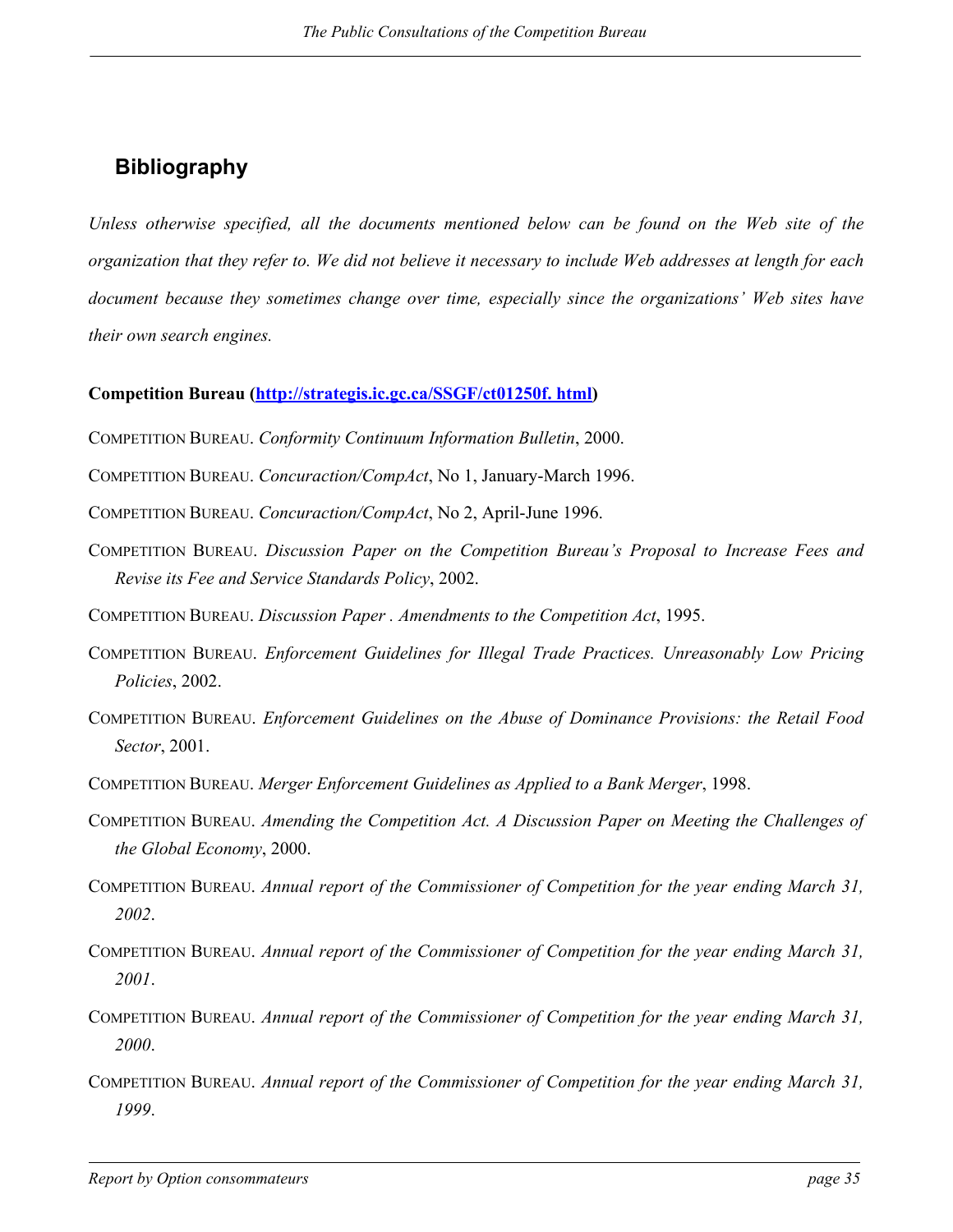- COMPETITION BUREAU. *Annual Report of the Director of Investigation and Research. Competition Act for the year ending March 31, 1998*.
- BUREAU OF COMPETITION POLICY. *Annual Report of the Director of Investigation and Research. Competition Act for the year ending March 31, 1990*. This document was consulted in the library.
- BUREAU OF COMPETITION POLICY. *Annual Report of the Director of Investigation and Research. Competition Act for the year ending March 31, 1989*. This document was consulted in the library.
- BUREAU OF COMPETITION POLICY. *Annual Report of the Director of Investigation and Research*. *Competition Act for the year ending March 31, 1988*. This document was consulted in the library.
- BUREAU OF COMPETITION POLICY. *Annual Report of the Director of Investigation and Research*. *Competition Act for the year ending March 31, 1986*. This document was consulted in the library.
- LEGAULT, Suzanne. *Legislative Process for Amending the Competition Act*, Remarks to the Canadian Bar Association's Annual Fall Conference on Competition Law, 2002.
- SOUTHEY, Sally. *Building a Competition Culture*, speech, November 2002.

### **European Economic and Social Committee** (http://www.esc.eu.int/pages/fr/home.asp)

EUROPEAN ECONOMIC AND SOCIAL COUNCIL. *The EESC in Ten Points*, 2002.

### **Directorate-General of Competition (http://europa.eu.int/comm/competition/index\_fr.html)**

- EUROPEAN COMMUNITY, DIRECTORATE-GENERAL OF COMPETITION. *Regulation in Liberal Professions and its Effects. Invitation to Comment*, 2003.
- EUROPEAN COMMUNITY, DIRECTORATE-GENERAL OF COMPETITION. *White Paper on Modernization of the Rules Implementing Articles 85 and 86 of the EC Treaty,* 1999.

### **PMPRB (http://www.pmprb-PMPRB.gc.ca/francais/View.asp?x=1)**

THE PATENT MEDICINE PRICES REVIEW BOARD. *Road Map for the Next Decade*, 1998. Enclosure entitled "Consultation Policy."

### **Consumers Council of Canada (http://www.consumerscouncil.com/)**

CONSUMERS COUNCIL OF CANADA. *Research Brief. Involving Consumers in Corporate Decision and Policy-Making*, 2002. This document is the summary of the report *Consumer Participation in Corporate Decision-Making*.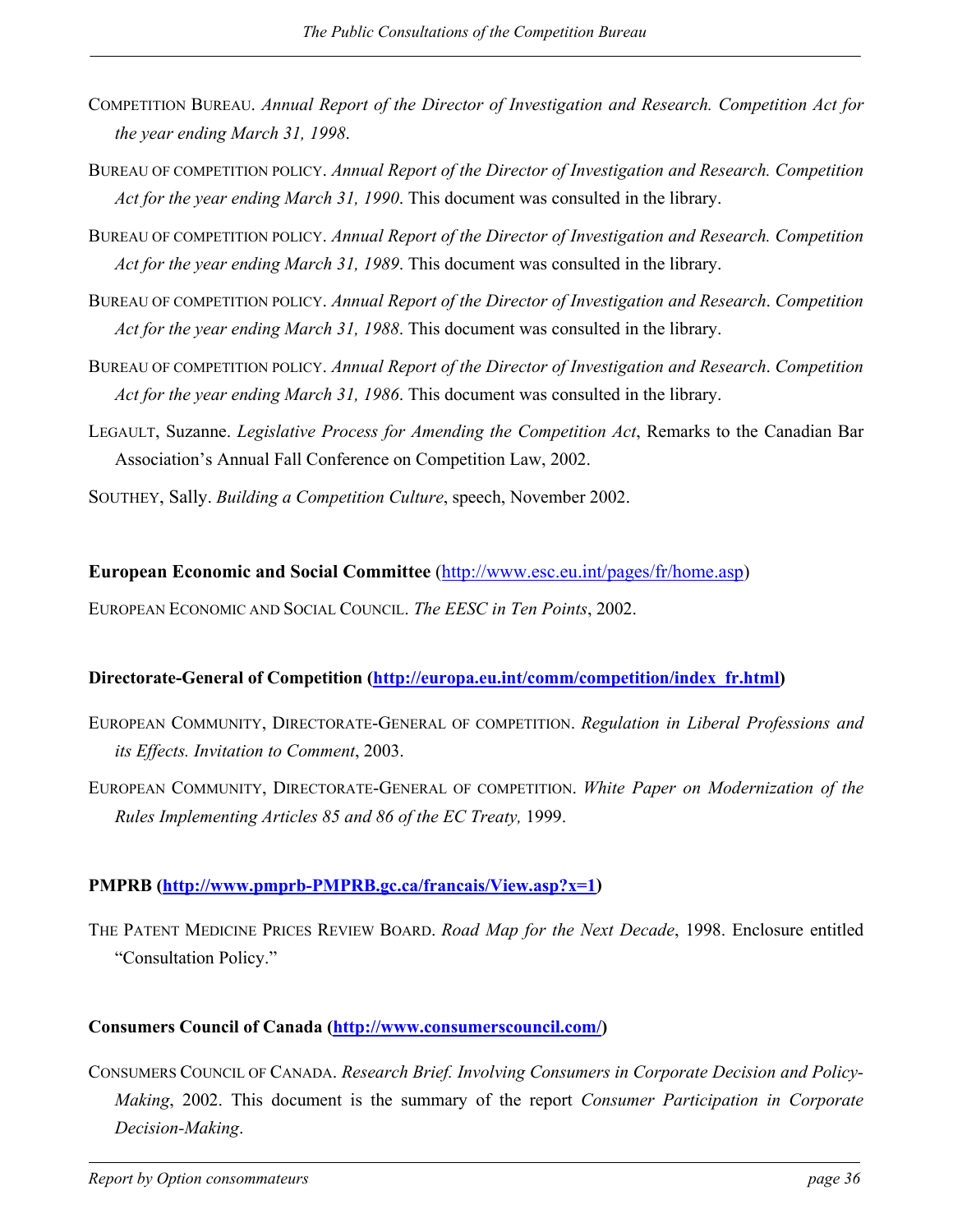### **DGCCRF (http://www.finances.gouv.fr/DGCCRF/)**

DIRECTION-GENERALE DE LA CONCURRENCE, CONSOMMATION ET LA REPRESSION DE LA FRAUDE. *Revue de la concurrence et de la consommation.* This document was consulted in the library.

**Public Policy Forum (http://www.ppforum.com/english/)** 

PUBLIC POLICY FORUM. *Amendments to the Competition Act and the Competition Tribunal Act: A Report on Consultations. Final Report Submitted to the Commissioner of Competition*, 2000.

**Government of Canada (http://canada.gc.ca/main\_e.html)** 

PRIVY COUNCIL OFFICE. *The Government of Canada Regulatory Policy*, 1999.

*Canada Gazette, Part I*, vol. 136, No 33, August 17, 2002.

*Canada Gazette, Part II*, vol. 137, No 3, March 27, 2003.

*Competition Act*, 2002, Ch. 16, art. 11.1, 11.2 and 11.3.

### **Office of Fair Trading (http://www.oft.gov.uk/default.htm)**

- OFFICE OF FAIR TRADING. *Opening the door on fair trading. A consultation paper on improving transparency in the operations of the OFT*, 1999.
- OFFICE OF FAIR TRADING. *Transparency Report. Reponses to the OFT's consultation document: Opening the door on fair trading*, undated, not paginated. This document was obtained thanks to the cooperation of the OFT Webmaster.

Other sites of interest:

**Australian Competition and Consumer Commission (http://www.accc.gov.au/)** 

**Federal Trade Commission (http://www.ftc.gov/)**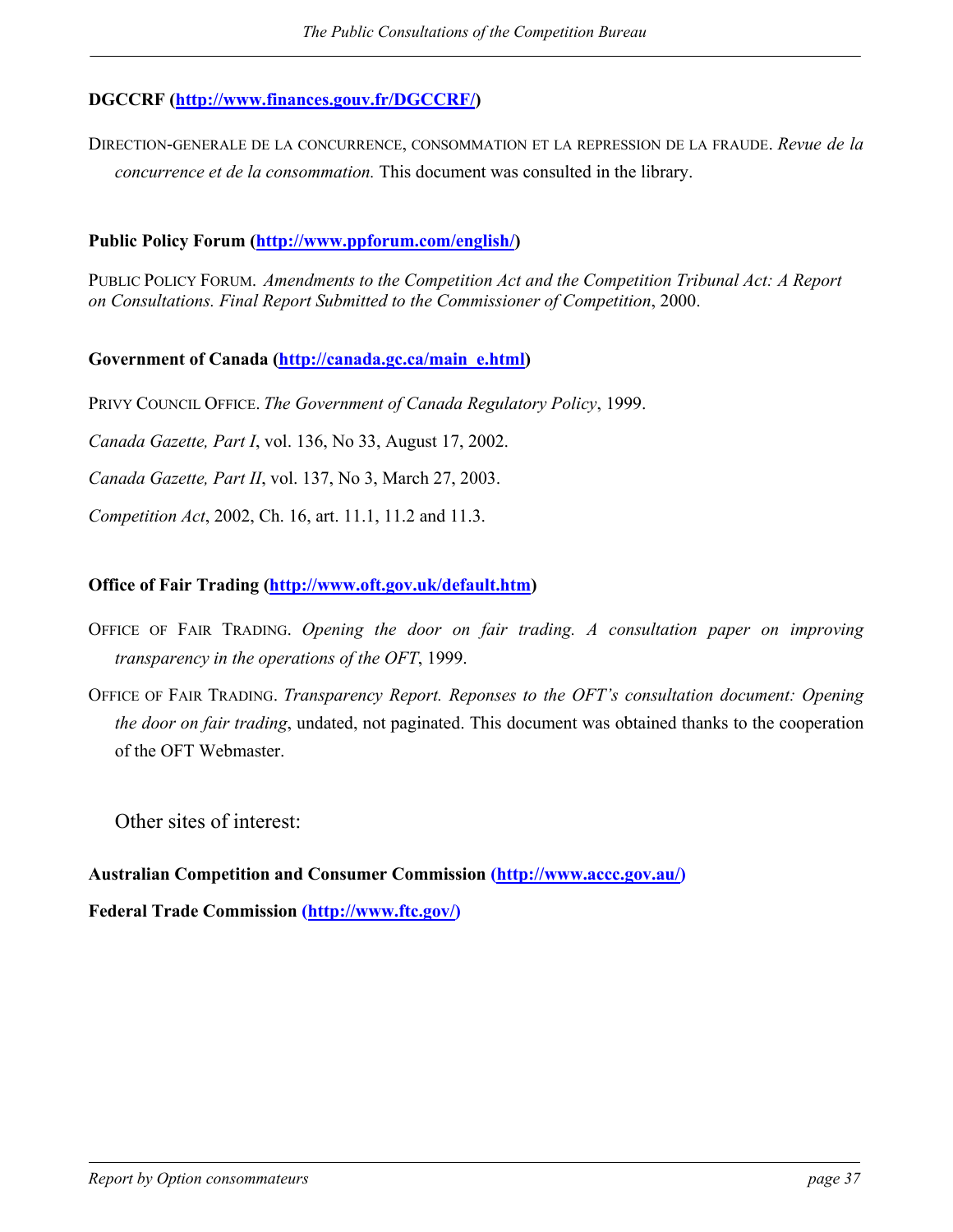## <span id="page-45-1"></span>**Appendix I**

**Conformity Continuum**[59](#page-45-1)

| <b>Conformity Through Education</b><br><b>Facilitating Conformity</b> |                | <b>Responses to non-conformity</b> |                         |                               |                         |                              |                              |
|-----------------------------------------------------------------------|----------------|------------------------------------|-------------------------|-------------------------------|-------------------------|------------------------------|------------------------------|
| <b>Publications</b>                                                   | Communication  | Advocacy                           | Monitoring              | <b>Voluntary compliance</b>   | <b>Suasion</b>          | Consent                      | <b>Adversarial</b>           |
| Information<br>bulletins                                              | Communications | Interventions                      | Information centre      | Advisory opinions             | Information<br>contacts | Negotiated<br>settlements    | Prosecutions                 |
| Enforcement                                                           | Speeches       | Representations                    | Prenotification         | Pre-market assessment         | Information letters     | Consent orders               | Tribunal applications        |
| guidelines                                                            | Seminars       | Policy<br>development              | Targeted inspections    | Advance ruling certificates   | Warning letters         | Consent prohibition          | Product seizures             |
| Annual report                                                         | Trade shows    | Connection                         | Marketplace<br>contacts | Corporate compliance programs | Compliance              | orders                       | Contested prohibition orders |
| News Release                                                          | Web site       | Liaison                            | Practitioner contacts   | Voluntary codes               | meetings                | Undertakings                 | Injunctions                  |
| Discussion papers                                                     | Media Contacts | Partnerships                       | Consultations           |                               |                         | Corrective notices           |                              |
| Reports                                                               | Videos         | Research                           |                         |                               |                         | Voluntary product<br>recalls |                              |
| Pamphlets series                                                      |                |                                    |                         |                               |                         |                              |                              |
| <b>General Application</b>                                            |                |                                    |                         | <b>Specific Application</b>   |                         |                              |                              |

<span id="page-45-0"></span><sup>59</sup>Reproduced from *Conformity Continuum Information Bulletin*. Competition Bureau, 2000, p. 4.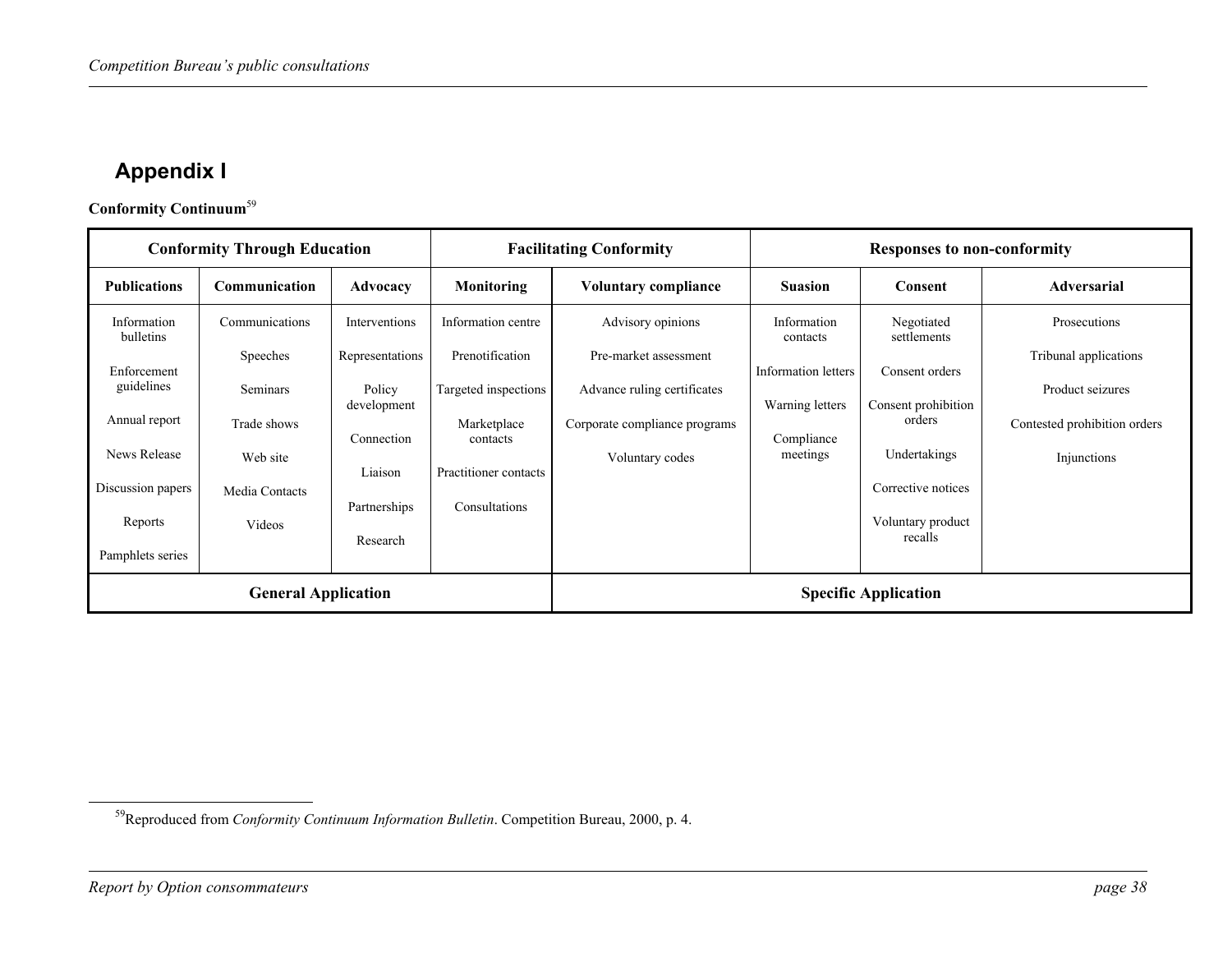## <span id="page-46-0"></span>**Appendix II**

## Comments outside the scope of the consultations on the 2002 legislative

### amendments <sup>[60](#page-46-1)</sup>

A number of participants commented on areas of concern outside the scope of the seven principles underlying the proposed legislative amendments. These concerns may be addressed in the future as the review of competition policy continues. The following is a reflection of comments received both in the written submissions and during the roundtable discussion.

### The consultation process

The consultation process undertaken by the Public Policy Forum on behalf of the Competition Bureau was the subject of some debate among the intervenors, both in the written comments and during the course of discussions at the roundtables. On the one hand, some of these comments were quite supportive of the process.

In particular, organizations and individuals who had not been included in previous consultation processes were quite pleased with the form that our process took. On the other hand, some of the representatives of organizations which habitually participate in the more traditional consultation processes expressed strong concerns about the process. These concerns fell into two categories: 1) the speed of the process, and 2) the basis for the consultation.

In terms of the speed of the process, many of the participants who had been involved in previous amendment processes were surprised – even dismayed – by the fact that the consultation was intended to be completed in only six months. Many felt that they were not being given adequate time to reflect on the proposed changes and to consult with their colleagues (and members or clients in the case of business associations or consulting companies) on the potential impacts of the proposed amendments.

A related concern was the fact that the discussions were being held to discuss draft legislation proposed by Members of Parliament. Some participants may have felt that the draft legislation intimated that the federal government had already established the directions to be pursued in terms of amendments even before the consultations began. Others expressed the concern that the draft legislation had been prepared without adequate consultation with concerned stakeholders. They felt that a more extensive White Paper should have been prepared by the federal government on its intentions vis-à-vis proposed amendments, followed by an in-depth consultation which would allow the stakeholders to express their

l

<span id="page-46-1"></span><sup>60</sup>The text of this appendix is reproduced from a section of the Public Policy Forum report: *Amendments to the Competition Act and the Competition Tribunal Act: A Report on Consultations. Final Report Submitted to the Commissioner of Competition*, December 2000, p. 35-37.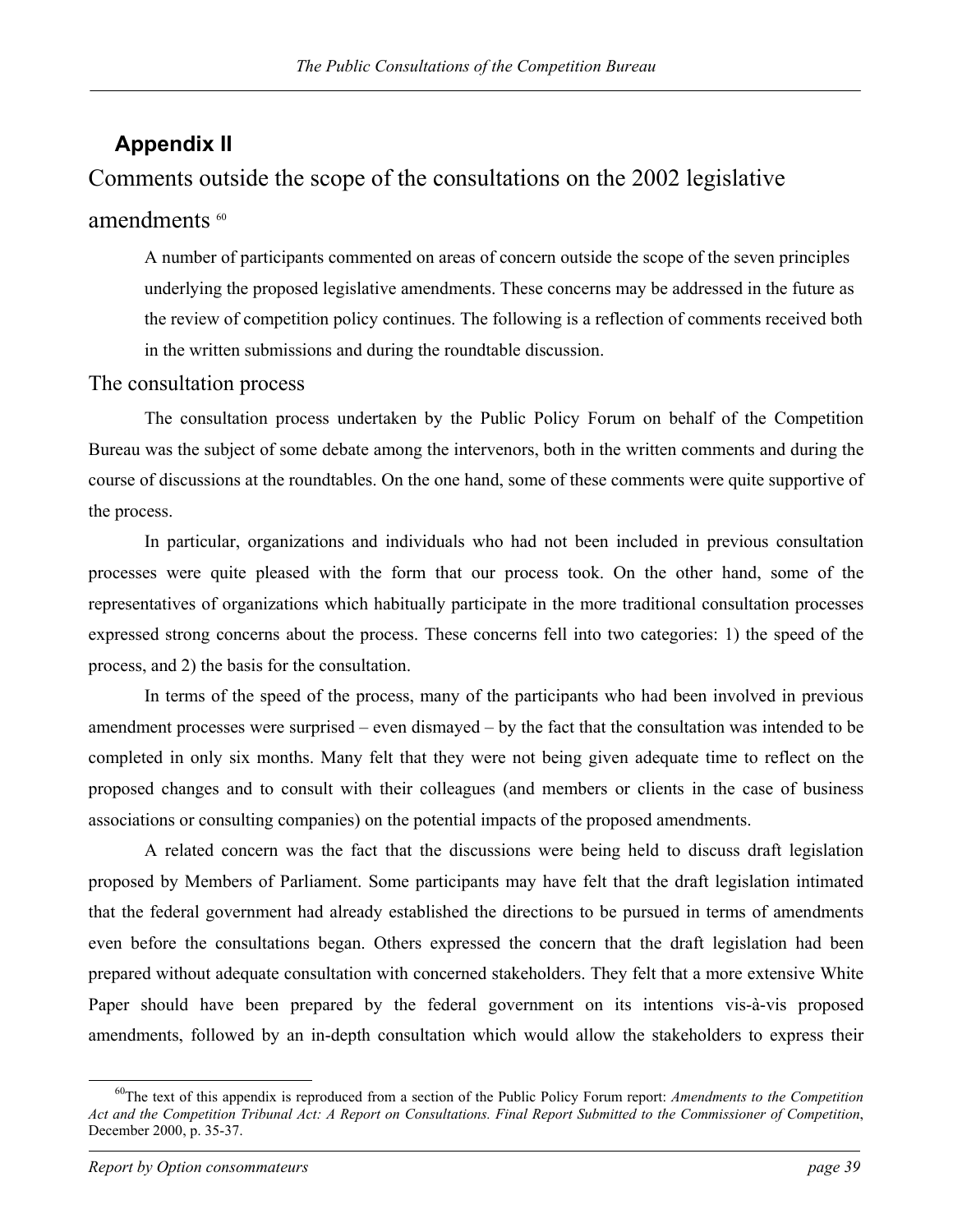viewpoints on the proposals. This consultation would then result in draft legislation which would also form the basis of further consultation. These concerns were not allayed by the fact that the Standing Committee on Industry had previously undertaken extensive consultations on the proposed amendments, at which some of the same participants had testified, or that some of the proposals (namely private access and international co-operation) had been the topic of consultations with the stakeholders over the past several years. Finally, some participants expressed the view that the federal government had not made a case proving the necessity for most of the proposed changes.

That being said, it is the view of the Public Policy Forum that this consultation process was successful, for two reasons:

1) The consultations allowed [those] who have not previously had an opportunity to participate in the development of competition legislation stakeholders – generally from the small and medium business sector – to express their concerns about how competition legislation affects them and on the improvements they believe are needed. This was due not only to the fact that invitations were extended to them, but also that the consultations were held across Canada, which made their participation more economically feasible;

2) For the first time, the consultation process allowed stakeholders holding different points of view to address one another at the same table. As per our mandate as a neutral and trusted facilitator, the Public Policy Forum firmly believes that this form of dialogue allows for the most insightful and beneficial results.

Allowing more time for the intervenors to study the complexities of the proposed legislation would probably have been beneficial, if only to reassure them that every effort was being made to take their viewpoints into consideration.

### The Workings of the Competition Bureau

Some concerns were raised expressing dissatisfaction with the way the Competition Bureau carries out its mandate. Some of these have been alluded to in the previous discussions on legislative amendments. Some of these concerns and others are described below.

### **Resourcing the Competition Bureau**

Quite a number of the participants expressed the view that the Competition Bureau does not possess the resources needed to carry out its mandate in a thoroughly satisfactory manner. Although most of the participants expressed full confidence in the competence of the Competition Bureau staff, several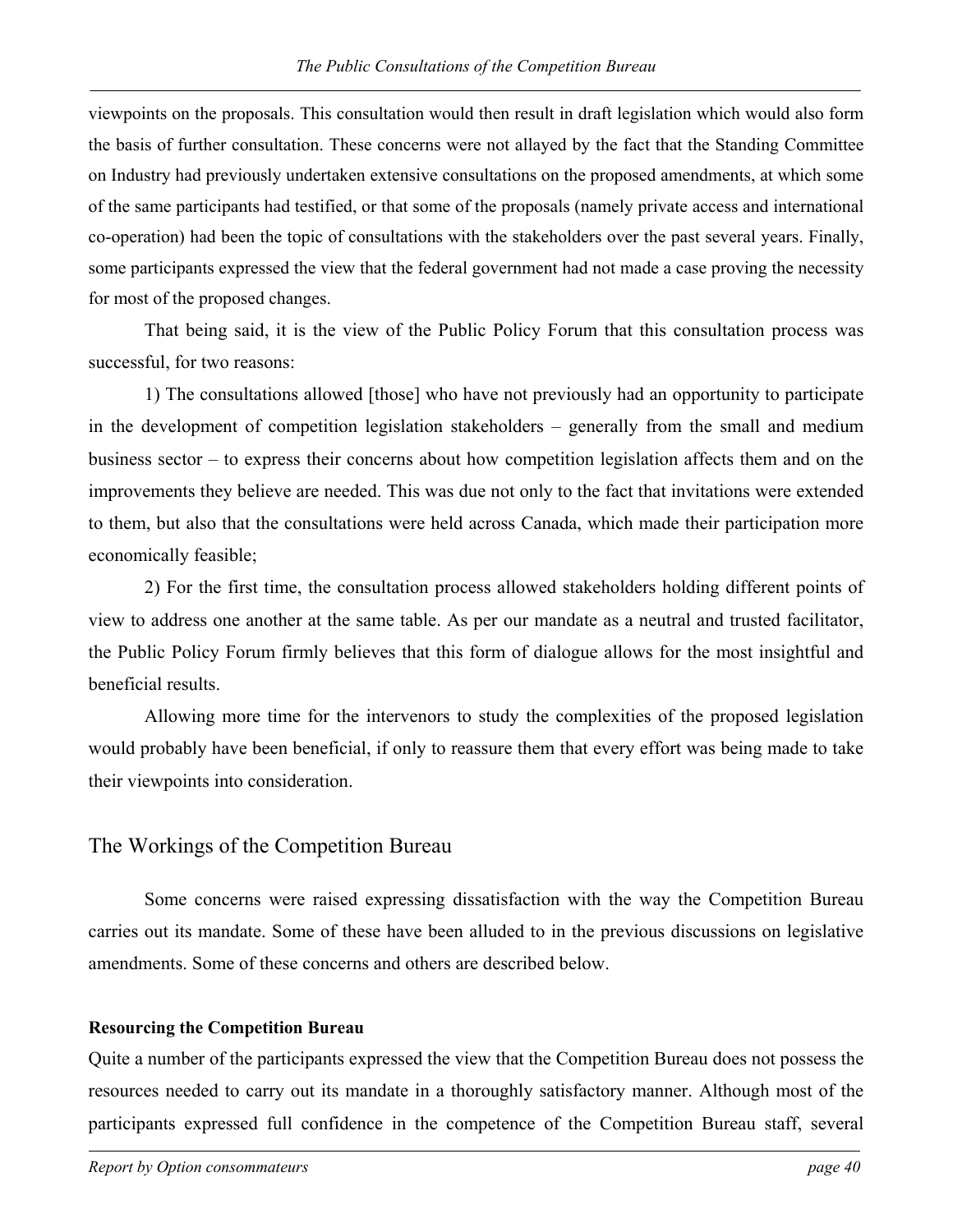expressed concerns on different levels. It was suggested, for example, that a lack of resources could compromise the independence of the Bureau in its work. Quite a few participants stated that a lack of resources causes the Competition Bureau to set priorities in a way that forces it to refuse to take on meritorious cases. Indeed, one of the reasons given for not supporting some of the proposed amendments is that these would only add to the Bureau's workload, thereby making the situation worse.

#### **Competition Bureau Staff and Activities**

Various other issues were raised concerning the Competition Bureau. One respondent commented that "the economic analysis of cases does not rank as highly as it should among the factors that contribute to Bureau decisions." This was attributed at least in part to the predominance at senior levels in the Bureau of lawyers rather than economists.

It was suggested that the Department of Justice and the Commissioner of Competition desist from the use of outside lawyers and any other actions that allow even the appearance of conflict of interest or bias.

An intervenor complained that since the Bureau was not obliged to provide reasons for its decisions on cases, the Bureau could not be held publicly accountable for its "wide and rather erratic latitude in exercising discretion."

### Other Issues

Various other issues concerning competition legislation in general were raised, mainly in written submissions.

A telecommunications company noted that the relative jurisdictions of the Competition Tribunal and specialized industry regulators are defined by informal inter-agency working arrangements and "a judge-made doctrine called the defense of regulated conduct." A look at Australia's telecommunications laws, which leave "competition oversight to the competition authority," was recommended. It was suggested that fines imposed on companies found to have contravened the *Competition Act* should exceed (significantly) any profits from unlawful activity.

The \$10 million limit on the level of fines should be removed in order to send a strong signal to business that anticompetitive agreements among competitors will not be tolerated. .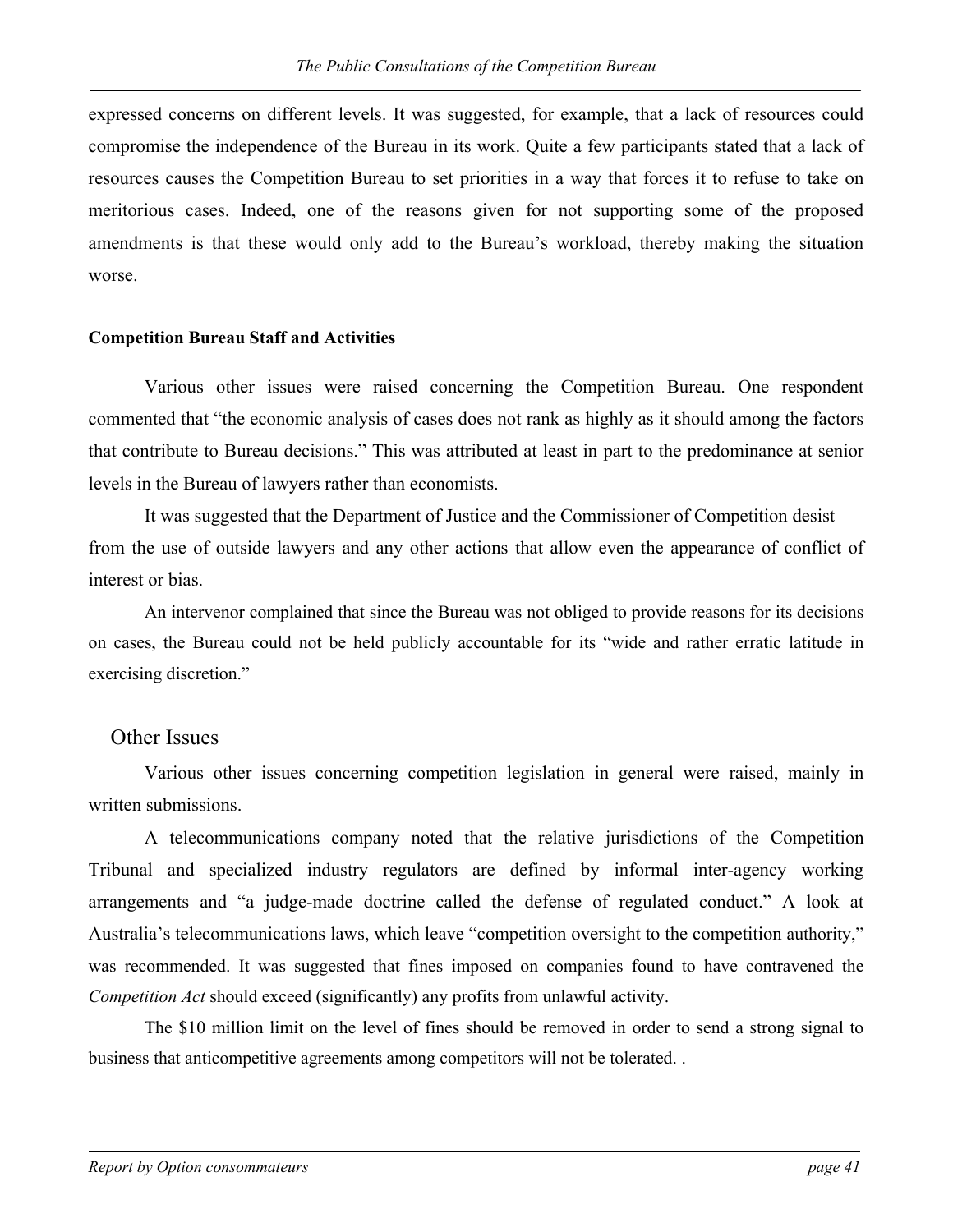# <span id="page-49-0"></span>**Appendix III**

## Examples of consultations on Competition Bureau publications between January 1, 2001 and on March 31, 2003 [61](#page-49-1)

| <b>Publication</b>                       | <b>Consultation mechanisms</b>                                      |
|------------------------------------------|---------------------------------------------------------------------|
|                                          | -Requests for comments from the public and information note         |
| Proposed Voluntary Code of Conduct for   | -Meetings with industry associations and government stakeholders    |
| Authenticating "Canadian Diamond" Claims | -Letters sent to industry associations, stakeholders and government |
|                                          | and consumer associations                                           |
| Document ratified by the Bureau          | -Telephone contacts with consumer associations                      |
|                                          | -Developed in partnership with the Retail Council of Canada, the    |
| Scanner Price Accuracy Voluntary Code    | Canadian Association of Chain Drug Stores, the Canadian             |
|                                          | Federation of Independent Grocers, and the Canadian Council of      |
| Document ratified by the Bureau          | <b>Grocery Distributors</b>                                         |
|                                          | -Meetings and telephone contacts with industry associations,        |
|                                          | government stakeholders and consumer associations                   |
|                                          | -Requests for comments from the public                              |
| Proposed Adoption of New Environmental   | -50 consultation letters sent to stakeholders including trade       |
| Labelling & Advertising Guideline        | associations, government and not-governmental agencies and          |
|                                          | enterprises.                                                        |
| Document ratified by the Bureau          |                                                                     |
| (not finalized)                          |                                                                     |
|                                          | -Requests for comments from the public                              |
| Application of the Competition Act to    | -Stakeholders answers evaluated; technical and legal data search    |
| Representations on the Internet          | -Second consultation with stakeholders on a revised discussion      |
|                                          | paper                                                               |
| <b>Information Bulletin</b>              |                                                                     |
|                                          | -Presentation of preliminary version to stakeholders to obtain      |
| Multi-level Marketing Plans and the      | feedback                                                            |
| Competition Act                          | —Organization of study groups to obtain feedback                    |
| Multi-media tool                         |                                                                     |

<span id="page-49-1"></span> $61$  We wish to thank Purvi Radia, of the Competition Bureau, for providing the information used to develop this Appendix.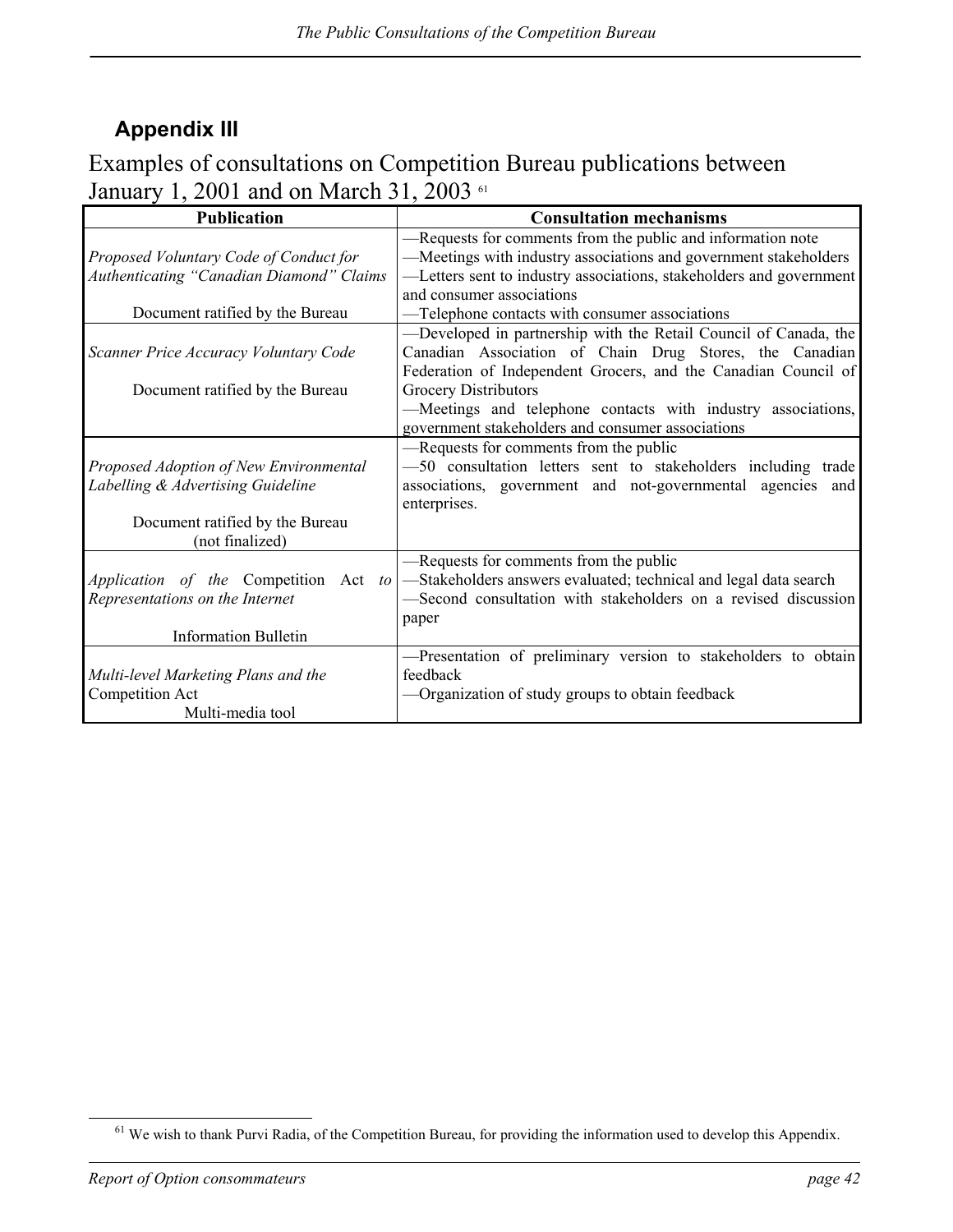### **Examples of consultations on Competition Bureau publications between January 1, 2001 and March 31, 2003 (continued)**

| <b>Publication</b>              | <b>Consultation mechanisms</b>                                                                          |
|---------------------------------|---------------------------------------------------------------------------------------------------------|
|                                 | Interpretation Bulletin on the Marketing of -Requests for comments from the public and information note |
| Canadian Diamonds               | -Letters sent to industry stakeholders and government and                                               |
|                                 | consumer associations                                                                                   |
|                                 | -Telephone contacts with industry stakeholders and government                                           |
| Information Bulletin            | and consumer associations                                                                               |
|                                 | Guide for the Labelling and Advertising of –Requests for comments from the public and information note  |
| Pet Foods                       |                                                                                                         |
|                                 |                                                                                                         |
|                                 |                                                                                                         |
| Document ratified by the Bureau |                                                                                                         |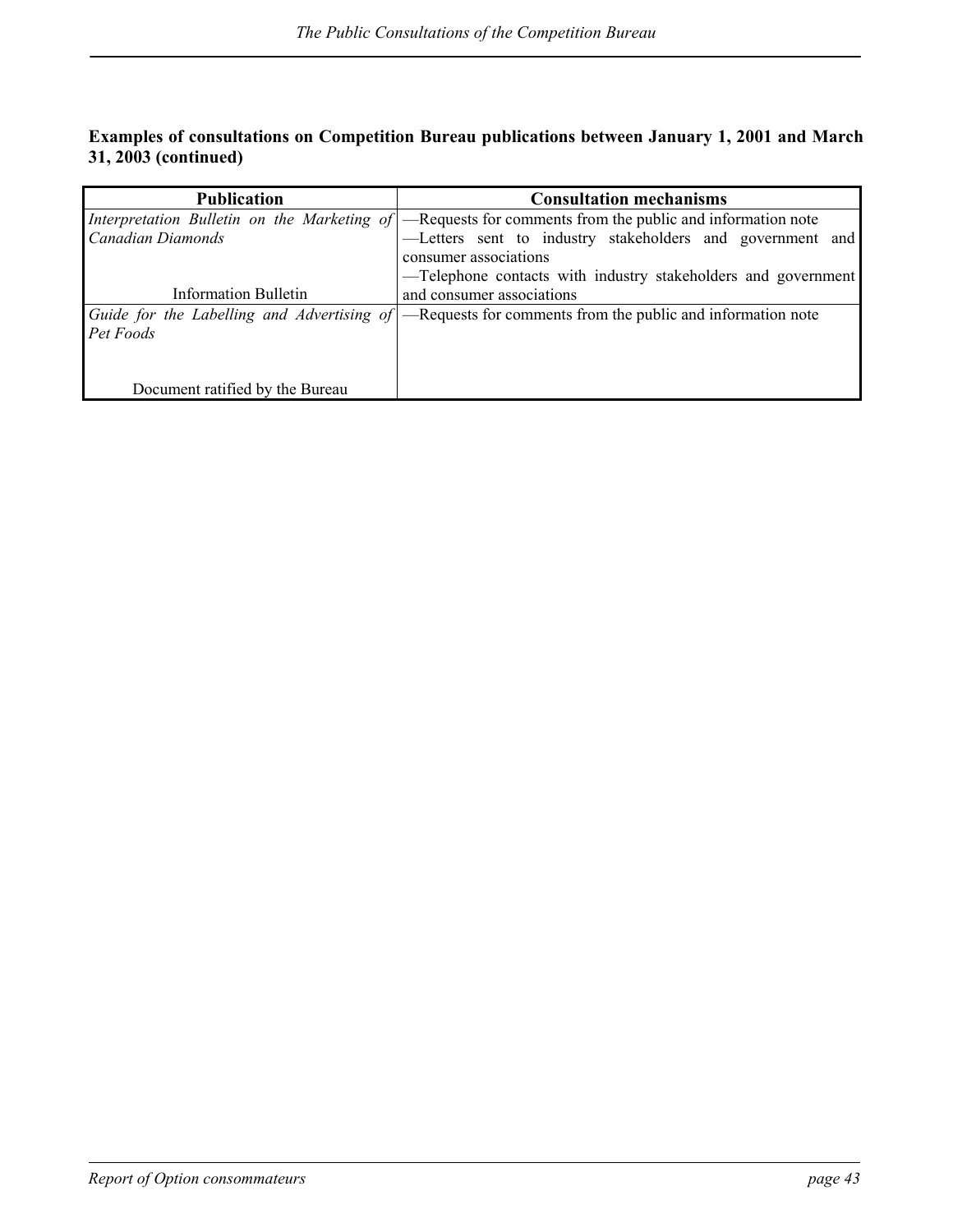# <span id="page-51-0"></span>**Appendix IV**  The Stakeholders Relations Program (June 2001) <sup>62</sup>

### **Interviews completed**

Packaging Association of Canada; Larry Dworkin, Government Relations Association of Canadian Advertisers; Ron Lund, President and Bob Réaume, Vice-President Canadian Marketing Association; John Gustavson, President Canadian Association of Petroleum Producers; Nick Schultz, General Counsellor Canadian Association of Retired Persons; Lillian Morgenthau Canadian Independent Petroleum Marketers Association; Bob MacMinn, Executive Director Public Interest Advocacy Centre; Michael Janigan, Executive Director and Philippa Lawson, Counsel Canadian Chamber of Commerce; Nancy Hughes Anthony, President Canadian Council of Better Business Bureaus; Garth Whyte, Senior Vice-President and André Piché, Senior Policy Analyst Canadian Council of Chief Executives; John Dillon, Vice-President Retail Council of Canada; Peter Woolford, Vice-President Consumers Council of Canada; Joan Huzar, President Davies, Ward, Phillips & Vineberg; Calvin Goldman Food and Consumer Products Manufacturers of Canada; Elaine Smith, Vice-President Fraser Milner; Barry Zalmanowitz Lang Michener; James Musgrove McMillan Binch; William Rowley Olser Harcourt; Tim Kennish Stikeman Elliot; Lawson Hunter

### **Unavailable for interview**

Canadian Corporate Counsel Association; David Murphy, Executive Director Canadian Jewellers Association; Catherine Sproule, Executive Director Canadian Apparel Federation; Bob Kirke, Executive Director Candian Manufacturers and Exporters; Jason Myers, Chief Economist

<span id="page-51-1"></span> $62$  We wish to thank Purvi Radia, of the Competition Bureau, for providing the information used to develop this Appendix.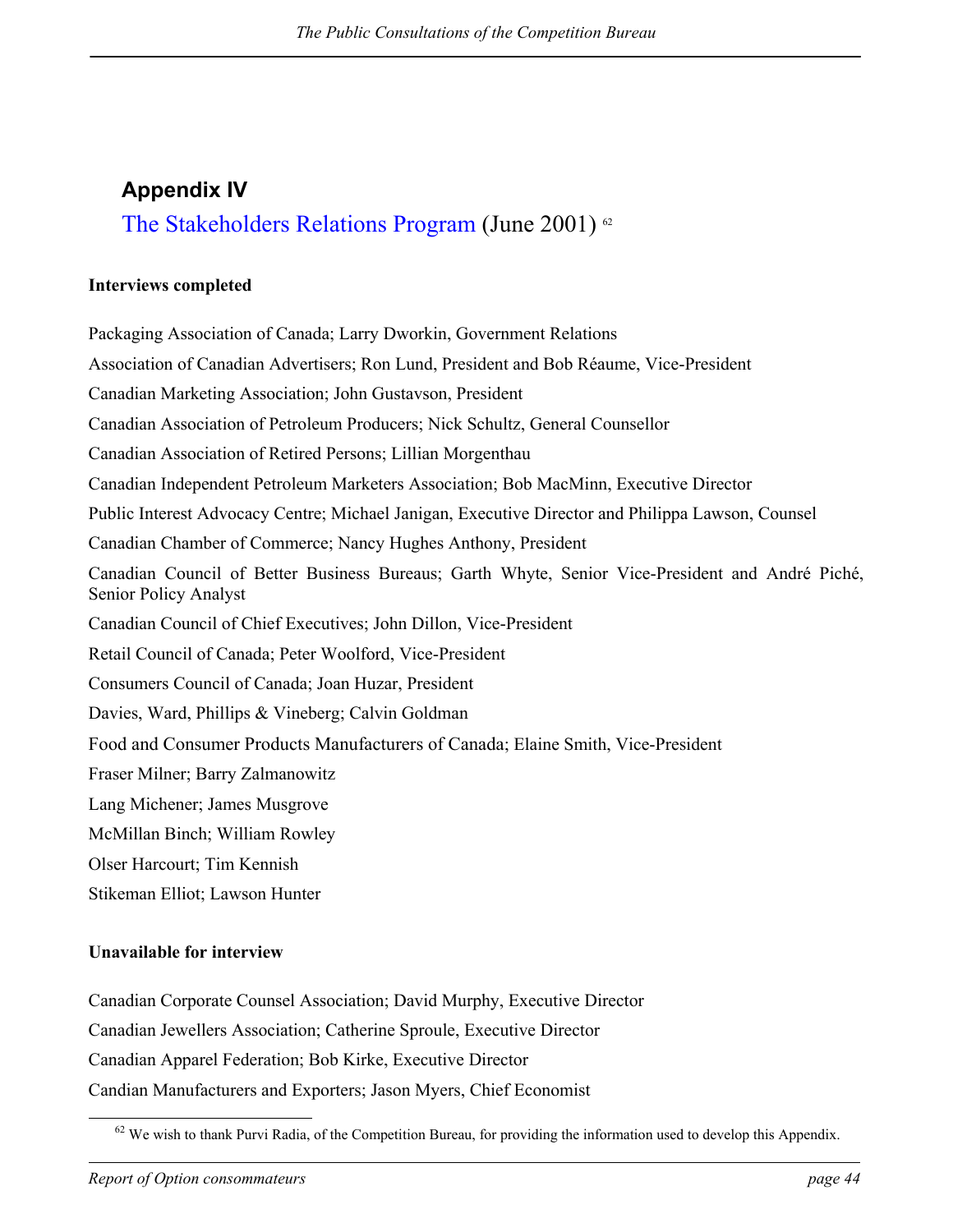McCarthy Tétreault; Yves Bériault

*Option consommateurs*; Louise Rozon, Director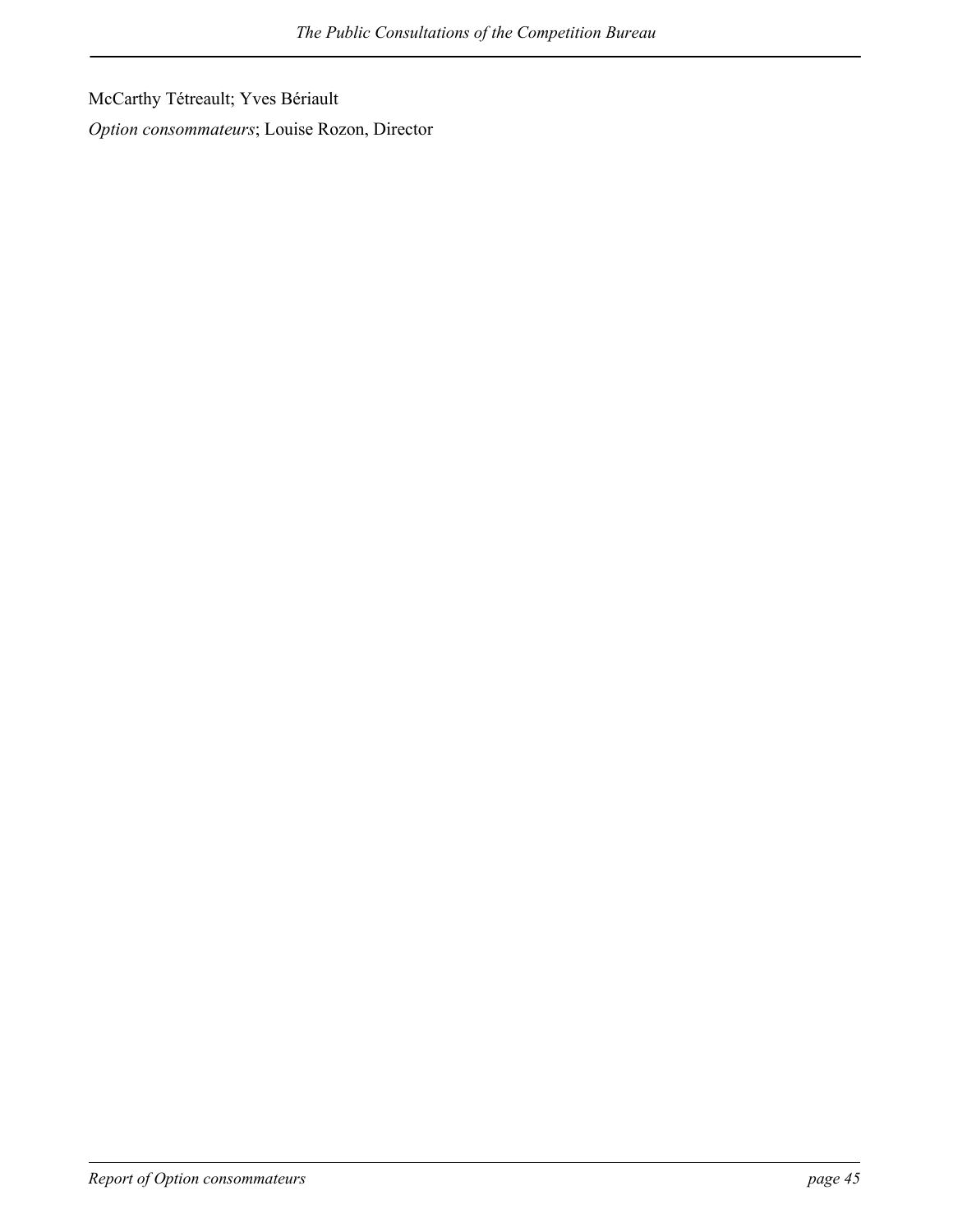## <span id="page-53-0"></span>**Appendix V**

## The European Economic and Social Council<sup>[63](#page-53-1)</sup>

### **1. What is the European Economic and Social Committee (EESC)?**

The European Economic and Social Committee is a consultative body set up by the Rome Treaties in 1957. It consists of representatives of the various economic and social components of organised civil society. Its main task is to advise the three major institutions (European Parliament, Council of the European Union and European Commission).

It is mandatory for the Committee to be consulted on those issues stipulated in the Treaties and in all cases where the institutions deem it appropriate. It can also be consulted on an exploratory basis by one of the other institutions, or can itself take the initiative to issue opinions (around 15 % of its opinions are own-initiative opinions). The Committee adopts on average 150 opinions a year on a wide range of subjects concerning European integration. It therefore plays an active role in the Community decision-making process. […] The Committee holds structured dialogue with representatives of civil society organisations in these countries and regions, and promotes the creation of consultative structures based on its own model. Thanks to the EESC, building Europe is therefore the task not only of the European Union and politicians, but also of members of the public belonging to organizations involved in economic, social and cultural life.

### **2. Who are the members of the EESC?**

The Committee is made up of 222 members split into three groups. The Committee's membership is not static. It changes with each four-yearly renewal so as to reflect changes in civil society in the Member States as accurately as possible. The last EESC renewal – which covers the next four-year period – took place in October 2002. A total of 40 % of members were newly appointed.

### **3. How are EESC members appointed?**

EESC members are appointed by the Council of Ministers of the European Union for four years on the basis of proposals put forward by the Member States in agreement with representative civil society organisations at national level. Their mandate is renewable. Members generally continue to carry out their professional activities in their country of origin and only travel to Brussels when required to do so for their

<span id="page-53-1"></span> <sup>63</sup> The text of this appendix is largely excerpted from a brochure available on the EESC Web site: *European Economic and Social Council*: *The EESC in Ten Points,* 2002.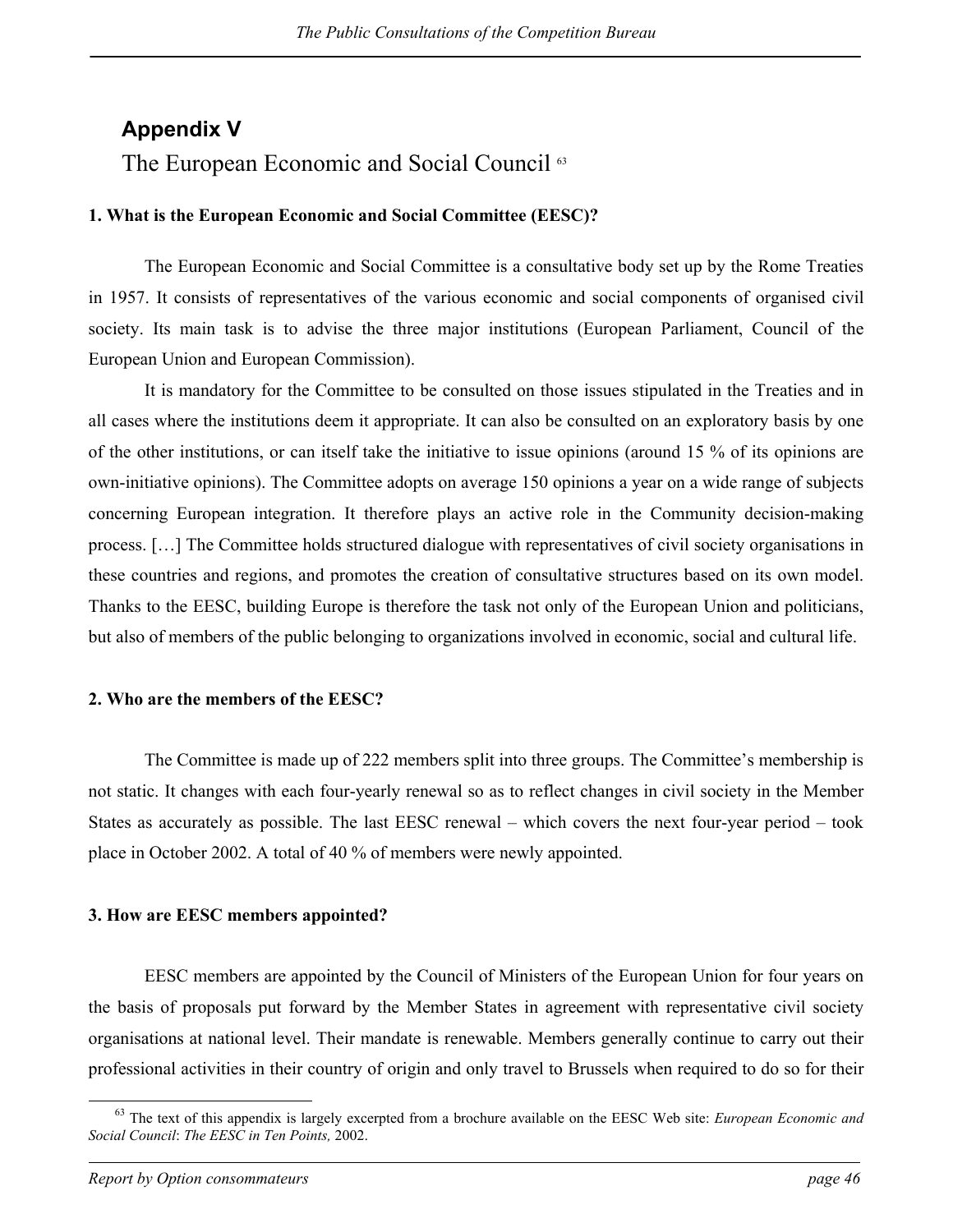EESC work. They are not paid for their EESC activities, but they do receive travel and meetings allowances, the level of which is set by the Council.

### **4. How does the EESC operate?**

Committee opinions are prepared by 'rapporteurs', usually assisted by a study group, the members of which are selected from the three different groups on the basis of their expertise in a particular subject area and the need to ensure a certain geographical balance. The size of these study groups varies from 3 to 15 members, depending on the importance of the subject. Rapporteurs can also call on external experts to assist them. Where particularly important issues are concerned, the Committee may hold public hearings in order to hear the views of a wide range of parties concerned. After in-depth discussions in the study groups and then in the sections, opinions are adopted by a simple majority at plenary sessions (nine per annum). Once adopted, the opinions are forwarded to the Commission, the Council and the European Parliament and published in the European Union's Official Journal. They are available on the EESC's Web site (http://www.esc.eu.int) and can be downloaded.

### **5. What added value does the EESC bring?**

The EESC's contribution to European integration is threefold:

– Firstly, members bring together considerable expertise under one roof. These men and women work actively 'in the field' in the economic and social life of their country. This pool of expertise is backed up by specific working methods, (study groups, experts and hearings).

– Secondly, the Committee is a place for studying issues and hammering out solutions based on compromise, even where the initial stances are divergent or even diametrically opposite.

– Finally, its members' professional origins mean that the Committee is a focal point for the questions and aspirations of civil society organisations regarding all aspects of European integration. It is also an essential information source for these same organisations.

### **6. In what way does the EESC provide a 'bridge' between Europe and civil society?**

EESC members directly represent the many different interests of civil society organizations in the EU. They bring to bear the expertise for which they were appointed. Whether it be the major EU enlargement scheduled for 2004 or the Convention responsible for proposing a reform of the European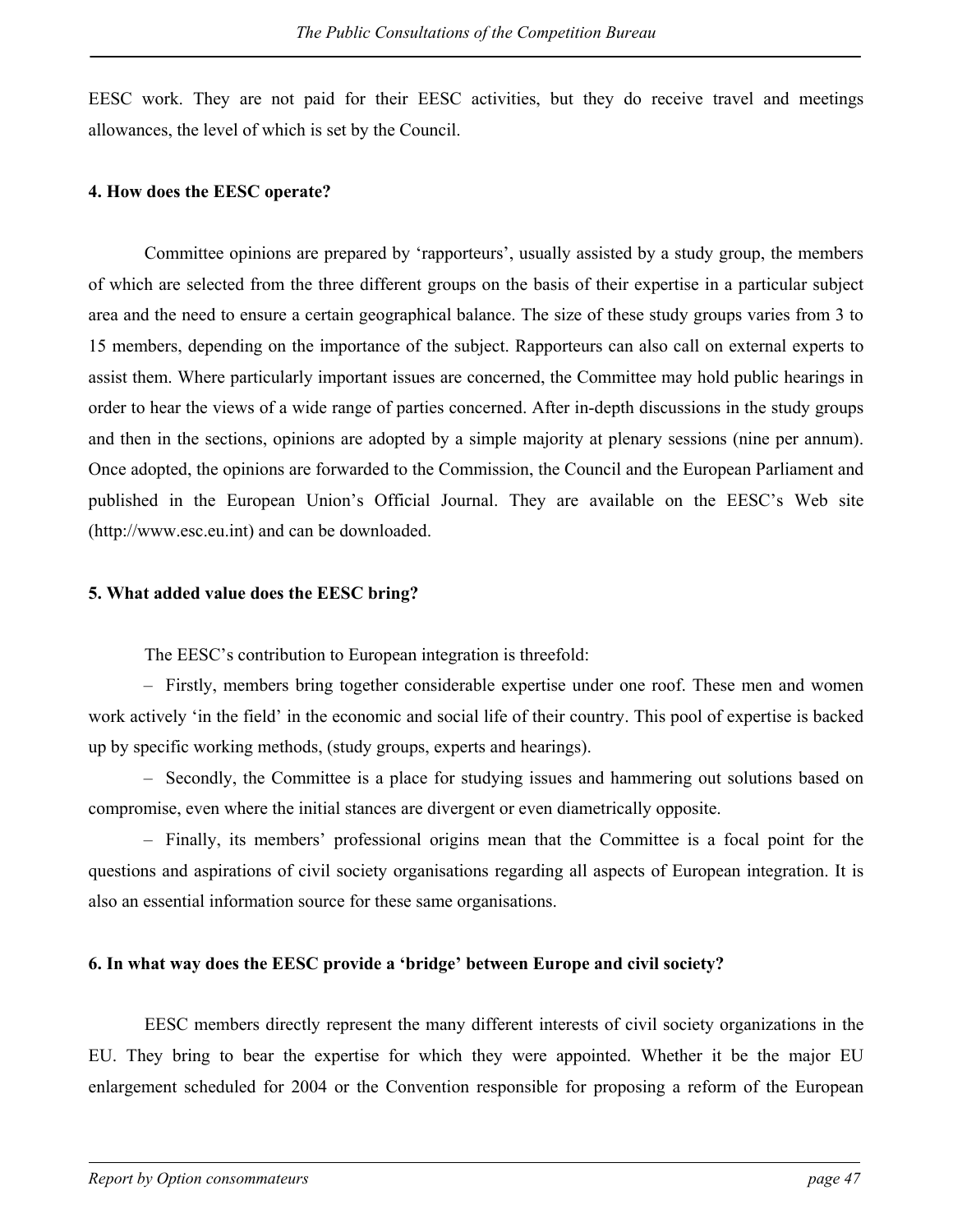institutions, the EESC acts as a host organisation for various participatory democracy forums, and guarantees a pluralist model that enhances the legitimacy of the decision-making process.

Through the role assigned to it by the Treaties, and thanks to its broad membership and their expertise, the EESC constitutes a valuable forum for representing and informing civil society organisations and expressing their views. It speaks on behalf of these organisations to the European institutions and in doing so acts as a unique bridge between Europe and its people.

### **7. What is the impact of the EESC's work?**

Two thirds of EESC recommendations are taken into account by the decision-making bodies, and their influence often goes beyond the limited scope of the Commission proposal being examined in a Committee opinion. The EESC's own-initiative opinions are of particular interest, as they often raise the awareness of decision-making bodies, and the Commission, especially, about subjects which have not hitherto attracted much, if any, of their attention.

### **8. What are the EESC's current priority objectives?**

Over and above its consultative role, the Committee is working to set up a model of participatory democracy throughout Europe and the rest of the world. It contributes to the development of socioeconomic organisations in civil society, including in countries applying to join the EU. Through the Convention, it fully participates in the debate on the future of Europe and preparations for the next IGC. It has the same objectives as all the institutions that are working towards European integration, i.e. harmonious and balanced development, and the promotion of a social model that places human values at the centre of such development. The Committee's work programme is based on the European Commission's work programme, the priorities of each Presidency of the Council of the European Union and the work programme presented by each Committee president upon election.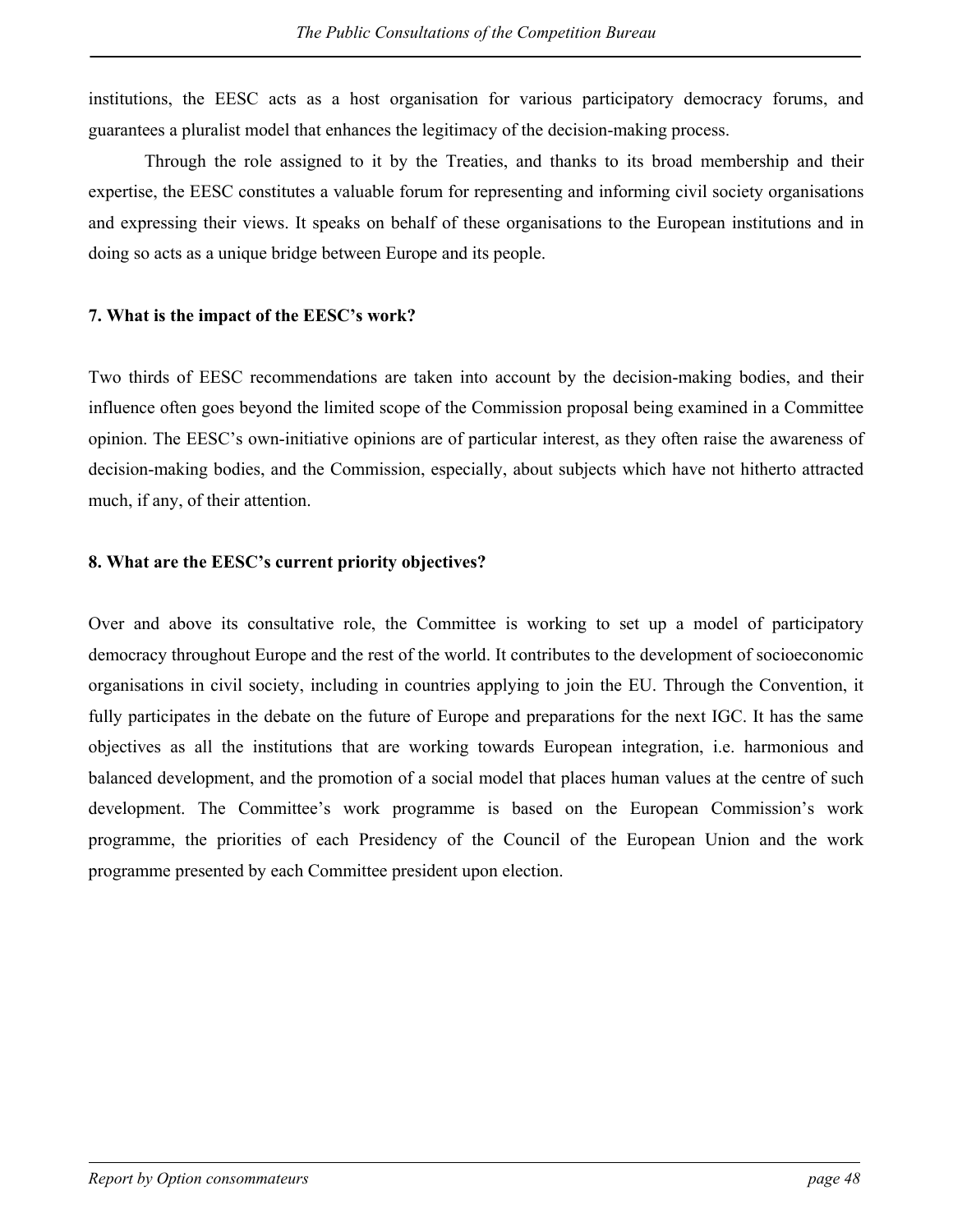## <span id="page-56-0"></span>**Appendix VI Competition and Consumerism Workshops** [64](#page-56-1)

**Steering committees** 

### **The Competition Steering Committee**

The competition workshop steering committee is made up of recognized experts in the field of competition. From seven members at the beginning, the committee now numbers 16:

Michel Bazek (law professor, *université Paris-Nanterre*) Laurent Benzoni (economics professor, *École nationale Supérieure de télécommunications*) Alain Bienaymé (economics professor, *université Paris-Dauphine*) Laurent Cohen-Tanugi (barrister) Marie-Anne Frison-Roche (law professor, *IEP de Paris*) Jean-Luc Gaffard (economics professor, *université Nice-Sophia Antipolis*) Michel Glais (economics professor, *université de Rennes*) Claude Henry (economics professor, *École Polytechnique*) Laurence Idot (law professor, *université Paris-Pantheon-Sorbonne*) Martine Lombard (professor, *université de Paris II, Pantheon-Assas*) Claude Lucas de Leyssac (Director, *institut d'études judiciaries Jean Donnat*) Patrick Messerlin (economics professor, *IEP de Paris*) Michel Mougeot (economics professor, *universite de Besançon*) Marc Siroen (economics professor, *université Paris-Dauphine*) Louis Vogel (law professor, *université Paris-Pantheon-Sorbonne-Assas*)

### **The Consumer Steering Committee**

The consumer workshop steering committee saw its role reinforced and its composition widened in 2000. It now has nine members instead of the six it began with:

<span id="page-56-1"></span><sup>&</sup>lt;sup>64</sup> Information on the steering committees is available on the DGCCRF Web site. The list of competition and consumer workshops is established on the basis of the *Revue de la concurrence et de la consommation*. Finally, we wish to thank Mr. Jacques Rimbert for providing the internal DGCCRF documents used to make up the standard calendar.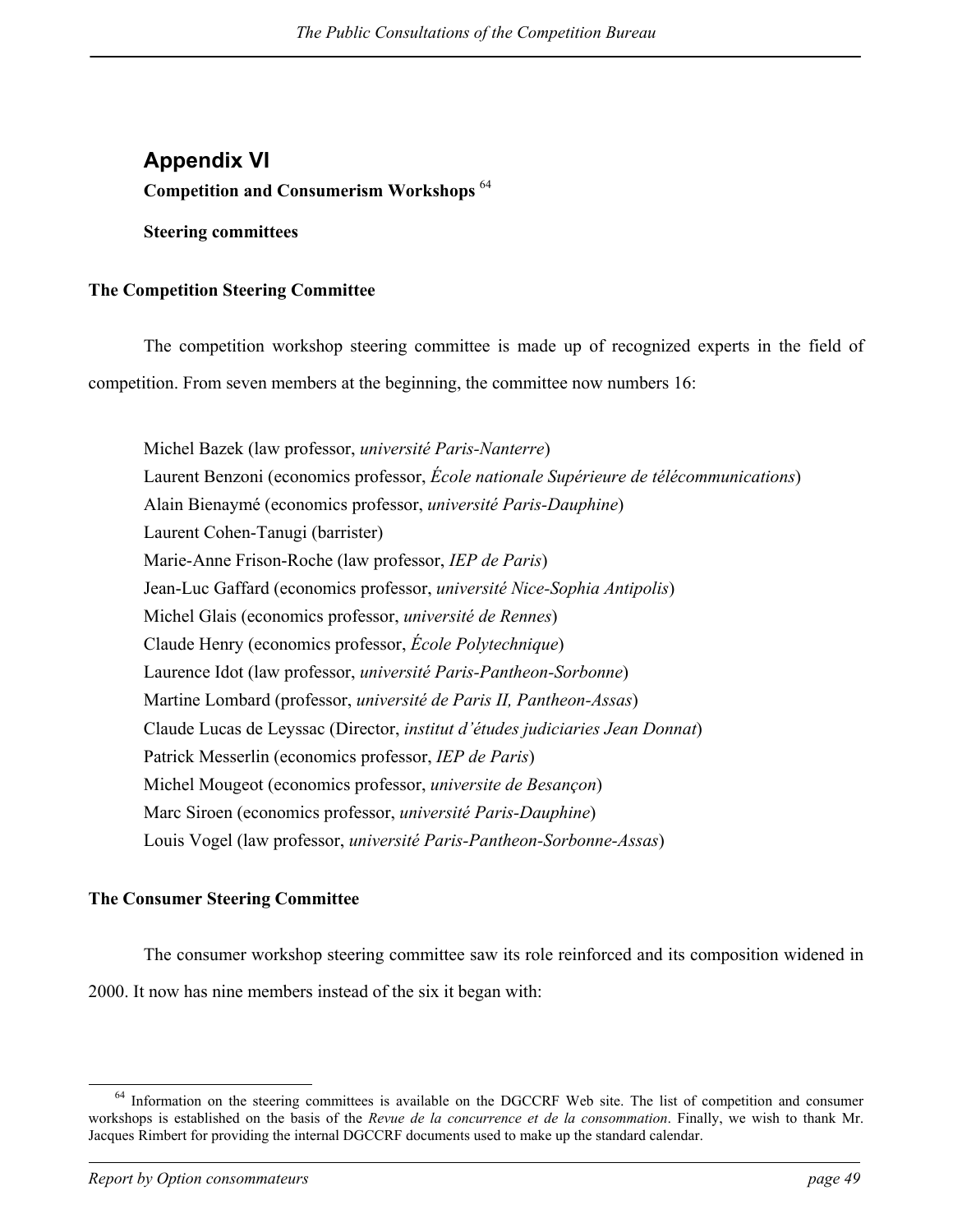Alain Bensoussan (barrister) Thierry Bourgoignie (law professor) Élisabeth Bouvet (university professor at *l'hôpital Bichat*) Jean Calais-Auloy (law professor, consumer law center, *université de Montpellier*) Olivier Géradon de Véra (Vice-President of IRI-SECODIP) Domenica de Gramont (general delegate, *Institut de liaisons et d'études des industries de consommation*) Hervé Le Lous (CEO, *Société européenne de diffusion*) Jean-François Normand (advisor, Quebec Delegation-general in Paris) Didier Maus (State Councillor)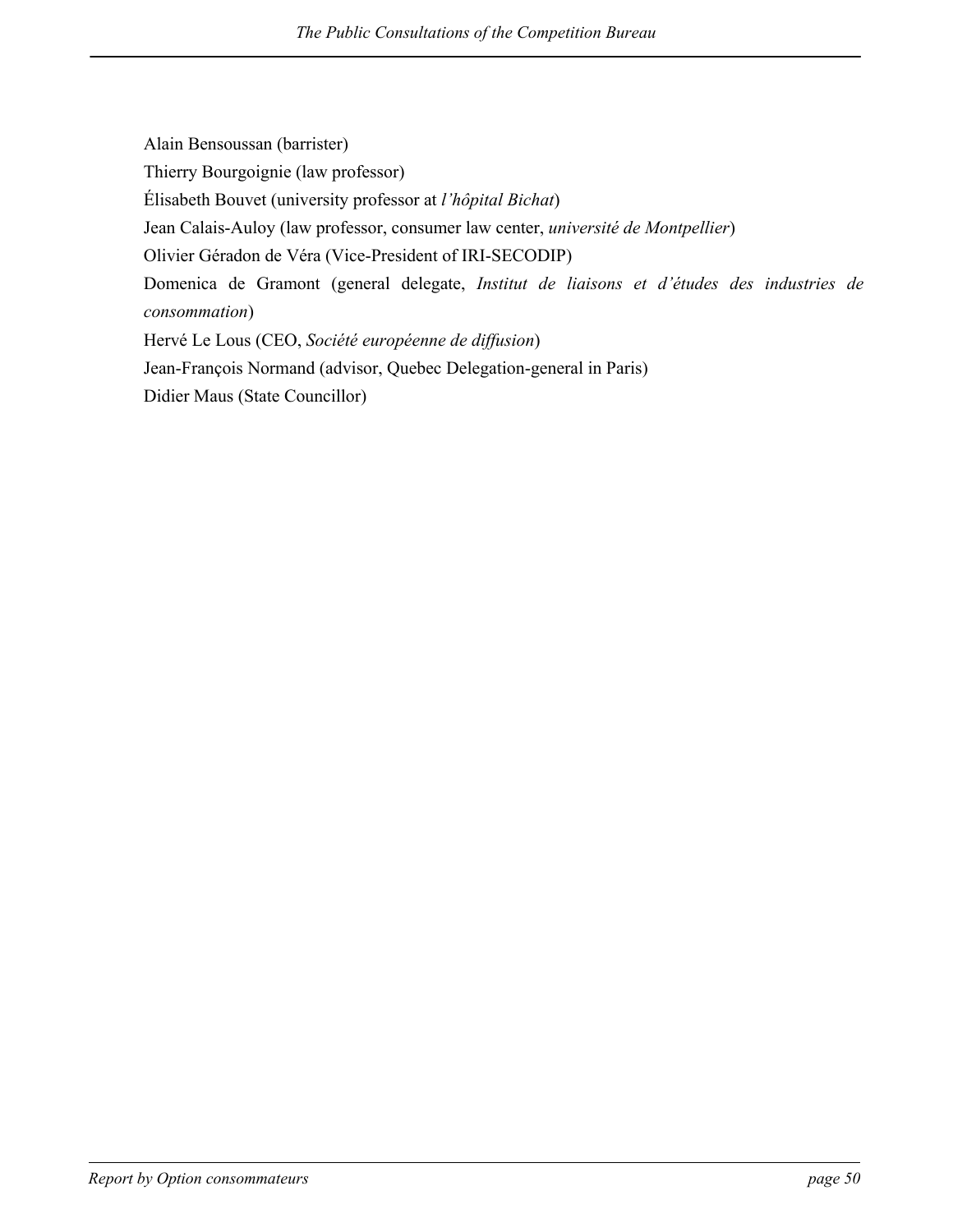### **Organizing the workshops**

It takes several months' preparation to organize a workshop, following a standard calendar that sets out the various phases of the work and their distribution over time.

| Date limit              | Operation                                                                                  |  |
|-------------------------|--------------------------------------------------------------------------------------------|--|
| $D + 8$ weeks           | Publication of the report in the next issue of the Revue de la Concurrence et de la        |  |
|                         | consommation                                                                               |  |
| $D + 2$ weeks           | Producing the abstract and choice of important excerpts for the Revue de la Concurrence    |  |
|                         | et de la consommation                                                                      |  |
| D                       | Date of the workshop                                                                       |  |
| $D - 5$                 | Submitting the file to the Director General (DG)                                           |  |
| $D - 6$                 | Final list of participants who sent back their invitation cards <sup>65</sup>              |  |
| $D - 20$                | Deadline for adjustments to stakeholders' contributions, supply of the file drafted by     |  |
|                         | Jacques Rimbert. Sending to reproduction workshop for printing                             |  |
| $D - 21$                | Submission of contributions by stakeholders. The file will be submitted to the lead office |  |
| $D - 30$                | Mailing of invitations + reply coupons + personalized letters signed by the $DG$           |  |
| $D - 31$                | Mailing guest list                                                                         |  |
| $D - 40$                | Sending OK to print (invitation card) printing                                             |  |
| D - 6 weeks             | Signing OK to print                                                                        |  |
| D - 7 weeks             | Final agreement on invitation card                                                         |  |
| D - 8 weeks             | Submission to DG, on the Friday, of the invitation card for approval. The previous day,    |  |
|                         | final agreement on the text of the card <sup>66</sup>                                      |  |
| $D - 10$ weeks          | Setting up the list of personalized invitations                                            |  |
| D - 3 months            | Agreement of stakeholders                                                                  |  |
| $D-3$ months and half   | Meeting with the external guide and internal guide: finalizing the list of stakeholders,   |  |
|                         | call for contributions                                                                     |  |
| D - 4 months            | Choosing the external guide and the official theme, finalizing the date of the workshop,   |  |
|                         | reserving the locale                                                                       |  |
| $D - 4$ months and half | Meeting of the scientific committee: setting the theme, proposing the external guide       |  |
|                         | and stakeholders                                                                           |  |
| D - 6 months            | Possible proposal to order additional studies                                              |  |

### **Hypothetical workshop calendar**

<sup>&</sup>lt;sup>65</sup> The list may be closed on the day before the workshop. If there are any places remaining on the day of the workshop, unannounced candidacies can be accepted.<br><sup>66</sup> Journalists are solicited through the DGCCRF communication cell.

<span id="page-58-1"></span><span id="page-58-0"></span>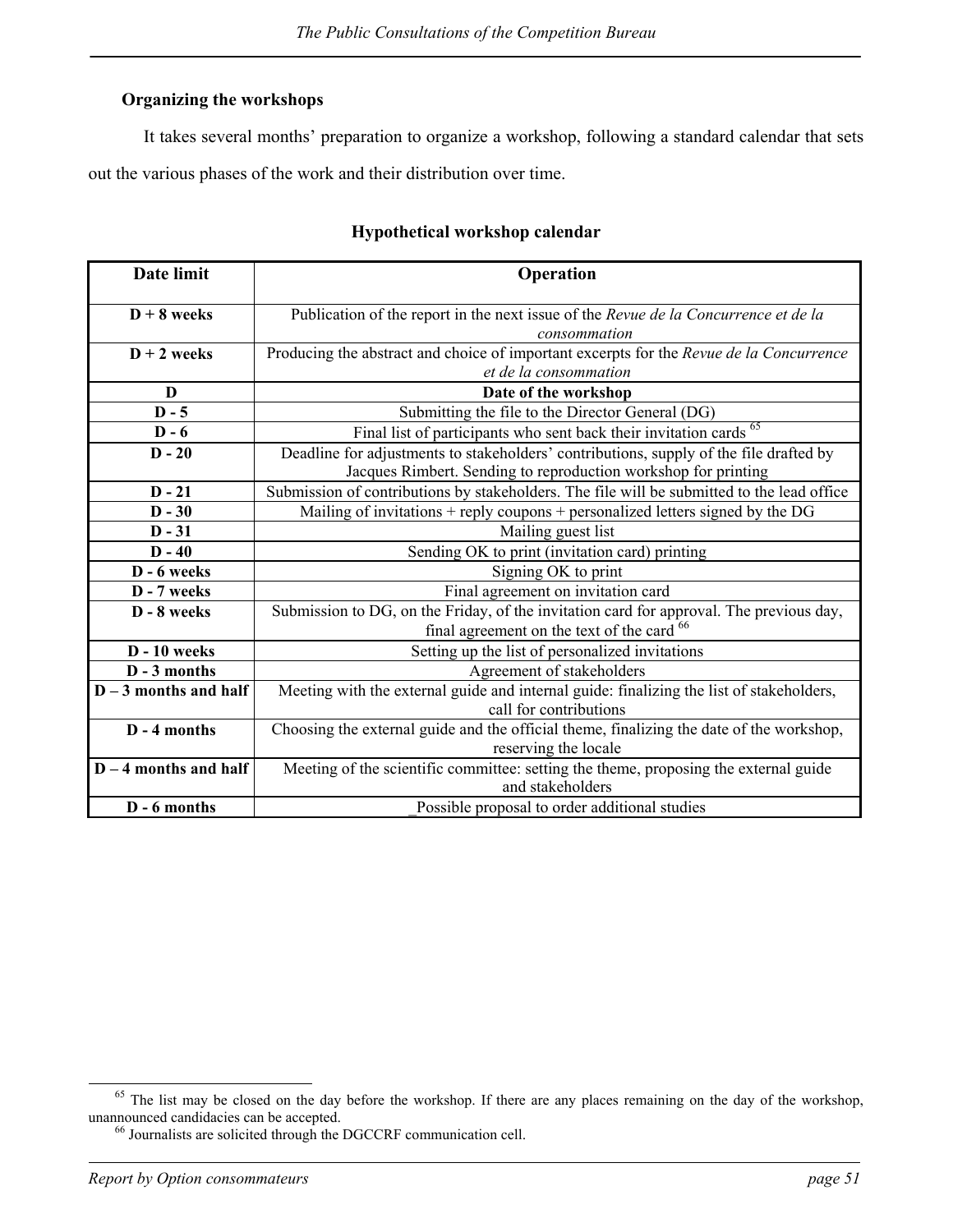**Topics** 

### **Chronological list of themes of competition and consumer workshops**

| <b>Competition Workshops</b>                              | <b>Workshops of consumption</b>                        |
|-----------------------------------------------------------|--------------------------------------------------------|
| 1. May 19, 1994; Competition and intellectual property    | 1. June 14, 1996; Sales and promotions                 |
| 2. June 16, 1994; Exchanges of information: how far       | 2. January 16, 1997; Precariousness and consumption    |
| should go?                                                |                                                        |
| 3. July 7, 1994; Oligopolistic domination                 | 3. February 27, 1997; New dimensions of time in        |
|                                                           | consumerism                                            |
| 4. October 6, 1994; Innovation and competition            | 4. March 27, 1997; Is consumer protection useful in a  |
|                                                           | system of free competition?                            |
| 5. November 3, 1994; Economic public order                | 5. June 12, 1997; Data megabases                       |
| 6. January 26, 1995; Fundamental rights and freedoms vs   | 6. October 16, 1997; European consumer law:            |
| competition law                                           | Community unity in the diversity of national laws      |
| 7. March 16, 1995; The economic goal of regulating        | 7. March 5, 1998; Development of consumer loyalty      |
| competition                                               | among consumers                                        |
| 8 May 11, 1995; The administrative judge and              | 8. June 16, 1998; One or fifteen different consumer    |
| competition law; grounds for dispute                      | protection plans: subsidiarity                         |
| 9. June 8, 1995; What methods to choose for competitive   | 9. October 29, 1998; Educating the consumer: a luxury? |
| management of essential infrastructures?                  | A necessity?                                           |
| 10. July 6, 1995; Analysis of the contestability of       | 10. December 2, 1998; The bank and the consumer in     |
| markets                                                   | Europe                                                 |
| 11. September 14, 1995; Restrictions on competition       | 11. March 18, 1999; French and European consumers'     |
| inherent in vertical integration                          | access to law and justice                              |
| 12. October 19, 1995; Consumers' interests in the         | 12. June 24, 1999; The Cyber-consumer                  |
| application of competition law                            |                                                        |
| 13. November 16, 1995; Competition law and the            | 13. October 21, 1999; The true value of the trade mark |
| banking sector                                            |                                                        |
| 14. February 8, 1996; Can there be a multilateral         | 67<br>14. March 23, 2000; The young consumer           |
| competition law?                                          |                                                        |
| 15. April 10, 1996; Abuses in price fixing: possible      | 15. June 22, 2000; Trade: new techniques, new values   |
| meanings                                                  |                                                        |
| 16. May 22, 1996; The notion of economic progress: its    | 16. October 19, 2000; Health: a French model?          |
| scope and its content                                     |                                                        |
| 17. June 26, 1996; Scope and limitation of the ordinance: | 17. December 19, 2000; Consumerism and citizenship     |
| article 53                                                |                                                        |

<span id="page-59-0"></span><sup>&</sup>lt;sup>67</sup> The idea of consumer workshops appealed to many countries and the topic of the young consumer exported particularly well; this will be the topic of a workshop French-Polish workshop to be held in Warsaw on May 22, 2003 as well as of a Moroccan workshop to be held in Rabat in September 2003.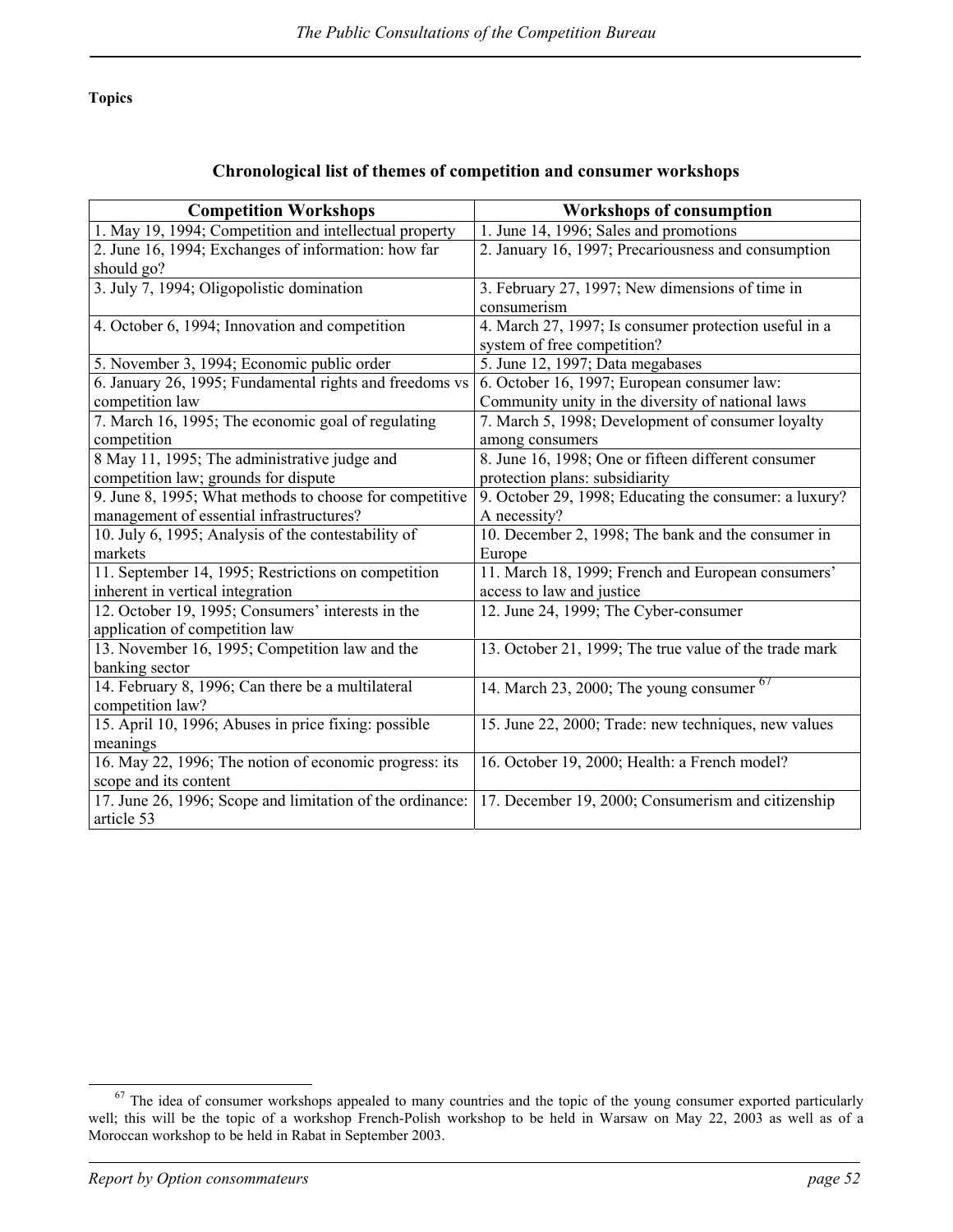### **Chronological list of themes of competition and consumer workshops**

| <b>Competition workshops</b>                             | <b>Consumer workshops</b>                                |
|----------------------------------------------------------|----------------------------------------------------------|
| 18. September 11, 1996; Competition law and the health   | 18. April 18, 2001; The Euro                             |
| sector                                                   |                                                          |
| 19. November 13, 1996; Competition law vs the urgency    | 19. June 14, 2001; The law applied to Web portals        |
| and safeguarding of the useful effect of decisions       |                                                          |
| 20. December 6, 1996; Competition rules and the          | 20. October 25, 2001; Abusive clauses                    |
| information sector                                       |                                                          |
| 21 January 29, 1997; The marketing of public data        | 21. December 13, 2001; Consumption and the               |
|                                                          | environment                                              |
| 22. April 9, 1997; Analysis of vertical restrictions     | 22. May 2, 2002; Sales, promotions, lotteries: what does |
|                                                          | the future hold?                                         |
| 23. June 25, 1997; Analysis of purchasing power          | 23. June 27, 2002; Transborder consumption: what         |
|                                                          | protection for the consumer?                             |
| 24. October 8, 1997; Birth of a market                   | 24. October 10, 2002; New company-consumer               |
|                                                          | relations: transparency or appearances?                  |
| 25. February 11, 1998; Telecommunications                | 25. December 19, 2002; Safety in food and nonfood        |
|                                                          | sectors: parallel stories?                               |
| 26. March 25, 1998; Regulation of network industries     | 26. March 20, 2003; Consequences of widening the         |
|                                                          | Common Market                                            |
| 27. June 3, 1998; The role of commitment in competition  | 27. June 19, 2003; Remote sales                          |
| authority decisions                                      |                                                          |
| 28. November 4, 1998; Economic intermediation and        | 28. December 1, 2003; First international consumerism    |
| competition                                              | meetings <sup>68</sup>                                   |
| 29. April 7, 1999; Stock market law and competition law  |                                                          |
| 30. June 2, 1999; Sport and competition                  |                                                          |
| 31. October 27, 1999; The civil judge, the commercial    |                                                          |
| judge and competition law                                |                                                          |
| 32. November 17, 1999; Predatory prices as an obstacle   |                                                          |
| to competition                                           |                                                          |
| 33. March 29, 2000; The administrative judge and         |                                                          |
| competition law                                          |                                                          |
| 34. April 26, 2000; Competition policy and numerical     |                                                          |
| policy                                                   |                                                          |
| 35. June 7, 2000; Effectiveness of decisions with regard |                                                          |
| to agreements and concentrations                         |                                                          |
| 36. March 14, 2001; Internet and competition             |                                                          |

### **(continued)**

<span id="page-60-0"></span><sup>&</sup>lt;sup>68</sup> There are only two consumer workshops organized in 2003, due to the preparations for a major new event, the International Consumerism meetings, that involve a great deal of work to organize. This will focus on the development of consumerism in the past 50 years and the emergence of the concept of sustainable development.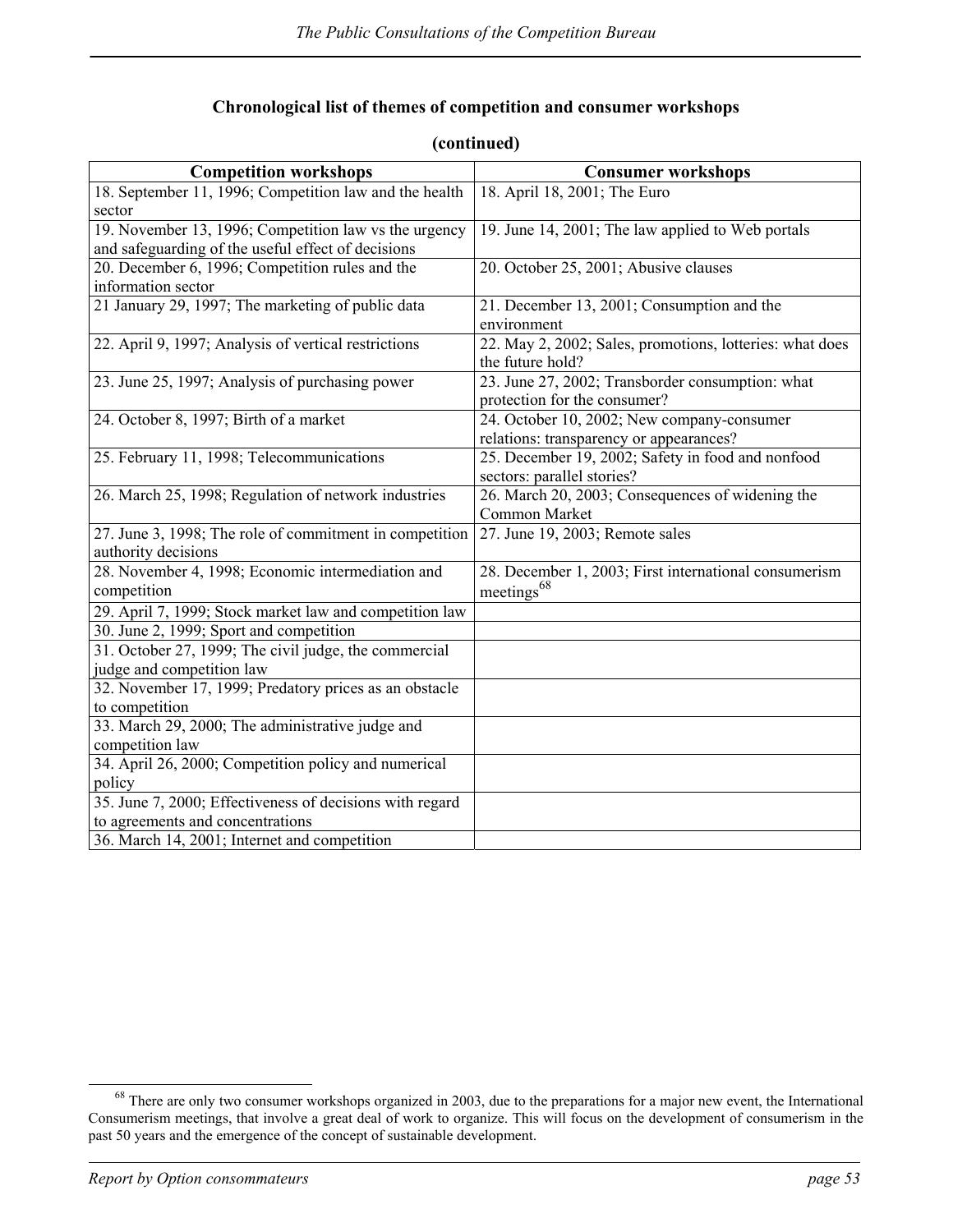## **Chronological list of themes of competition and consumer workshops**

| <b>Workshops of competition</b>                         | <b>Workshops of consumption</b> |
|---------------------------------------------------------|---------------------------------|
| 37. May 2, 2001; The modernization of European          |                                 |
| competition rules: procedural or institutional reform?  |                                 |
| 38. October 10, 2001; Culture and competition           |                                 |
| 39. December 5, 2001; The collective dominant position  |                                 |
| 40. April 3, 2002; The lessons of opening up to         |                                 |
| competition in the energy sector                        |                                 |
| 41. June 5, 2002; Public order and competition          |                                 |
| 42. October 2, 2002; New upsurge in state aid in        |                                 |
| competition law                                         |                                 |
| 43. December 4, 2002; Transatlantic misunderstandings   |                                 |
| or divergences?                                         |                                 |
| 44. April 2, 2003; Economic analysis: Servant or master |                                 |
| of competition law?                                     |                                 |
| 45. July 2, 2003; The time factor in competition law:   |                                 |
| court time vs company time                              |                                 |

### **(continued)**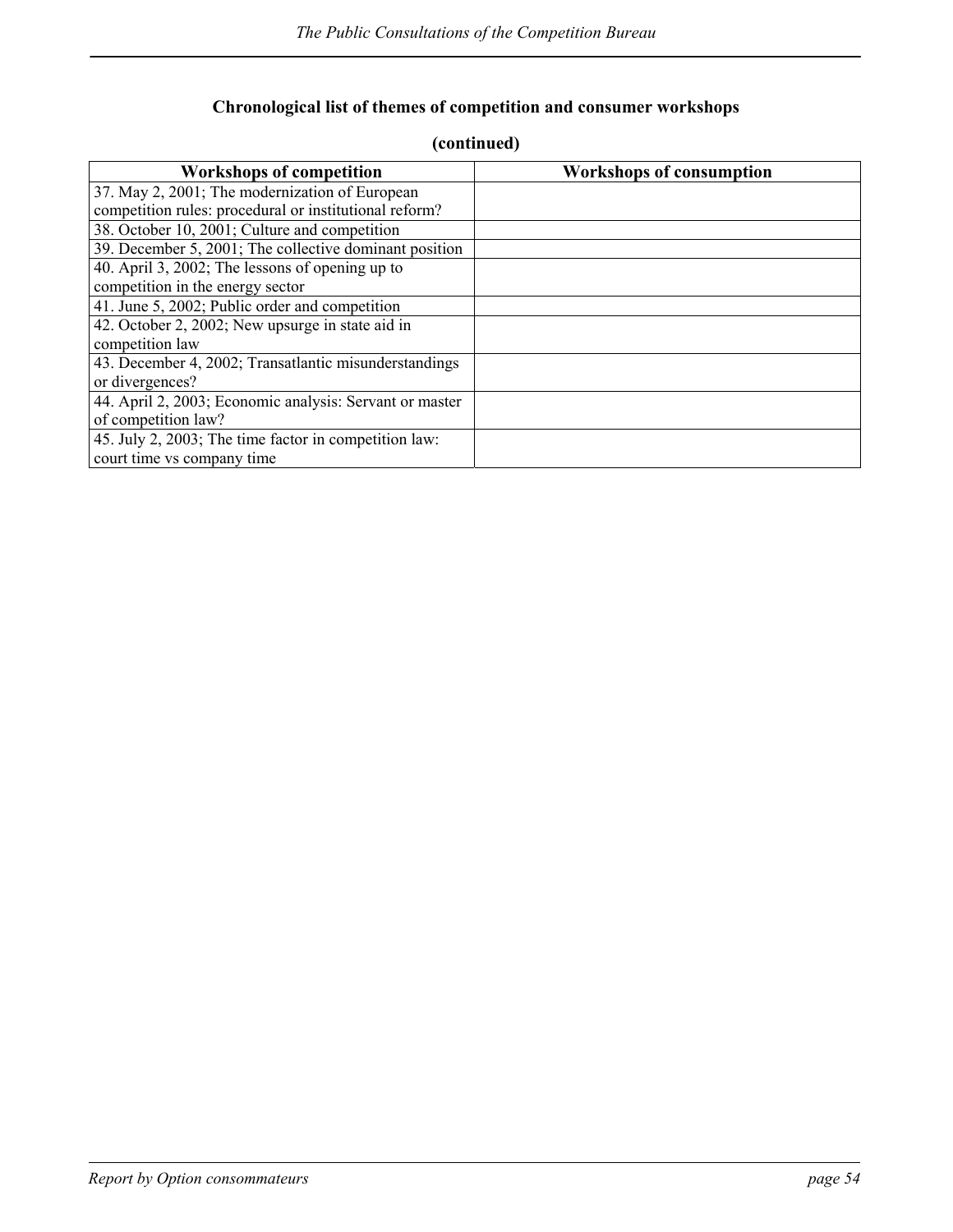## <span id="page-62-0"></span>**Appendix VII**

## *Opening the door on fair trading*. Excerpts from the consultation document and summary of answers <sup>[69](#page-62-1)</sup>

### **Consultation Document**

### **Reasons for consulting**

It is important that the OFT has a clear understanding of the views of those affected by consumer and competition issues. Consultation serves to ensure that those with an interest in the Office's work have an opportunity to comment or contribute and that the information at the Office's disposal is as accurate and comprehensive as possible. Clearly the OFT cannot make personal approaches to everyone who might be interested but inquiries are publicised through press notices and, in the case of mergers, on the Stock Exchange. The Web site also provides an opportunity for those with access to the Internet to be aware that an inquiry is in progress and to make a contribution within the consultation period if they wish to.

There are a number of specific circumstances in which the OFT conducts formal consultation and the categories of consultee may be very different from one case to another. The specific circumstances include:

- forming a view on the basis of evidence from affected parties (for example, on a proposed merger)
- developing a picture of consumer detriment in a market sector and making recommendations on how to reduce it (for instance, recent work on care homes and used car sales)
- ensuring that legislation is enforced in a practical and clear way (such as recent consultation on the Competition Act guidelines)
- stimulating debate on an issue (for example, research papers on economic issues).

The OFT takes pride in the focussed nature of its consultations and goes to considerable trouble to ensure that it targets those bodies with a contribution to make. The use of a fixed list of consultees would not suit the varied nature of the OFT?s work. However, any suggestions for improvements are very welcome.

l

<span id="page-62-1"></span><sup>69</sup> Office of Fair Trading, *Opening the door on fair trading. A consultation paper on improving transparency in the operations of the OFT*, 1999, p. 15-17; and *Transparency Report. Responses to the OFT's consultation document: Opening the door on fair trading*, undated, not paginated.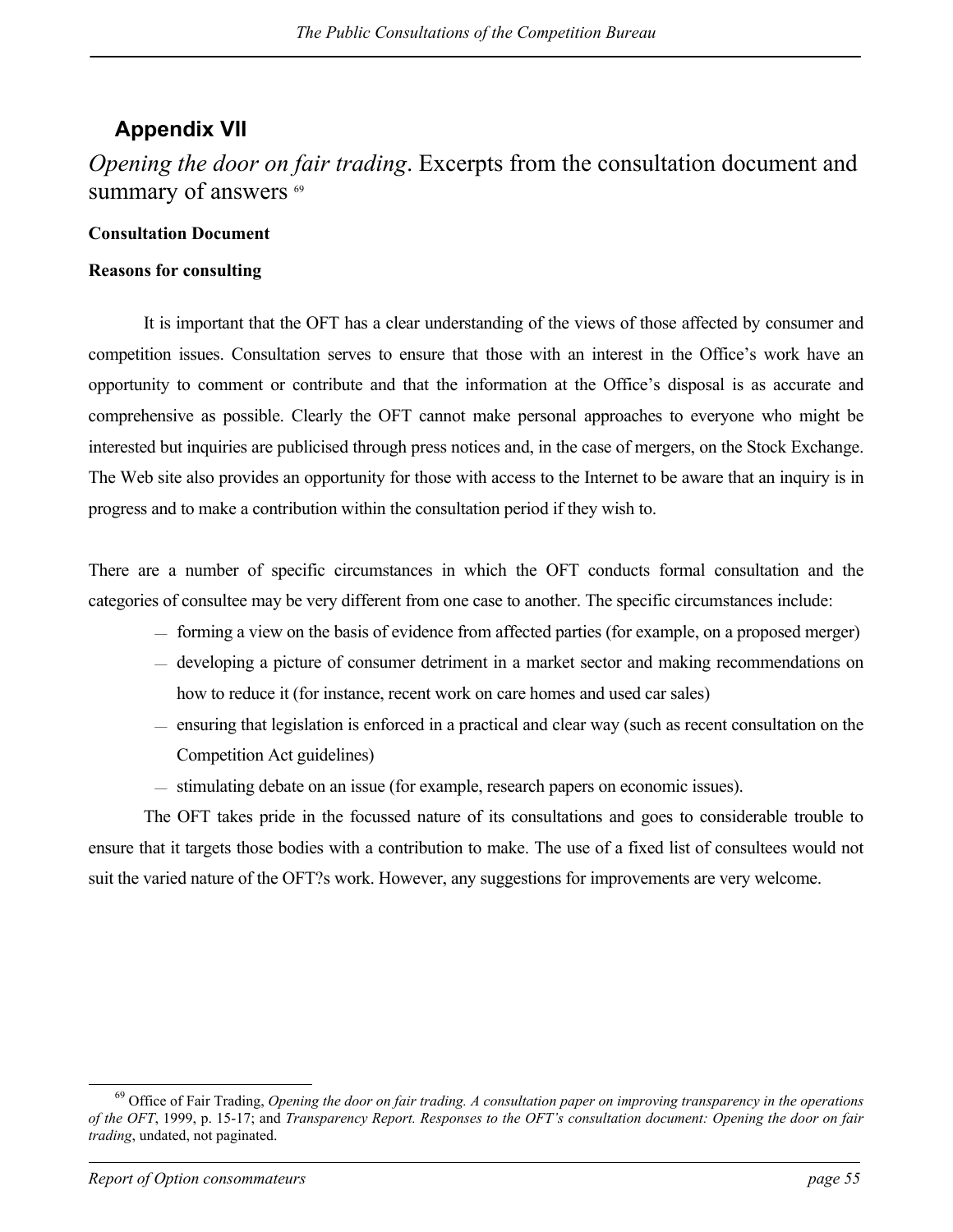## *Question 7. Are there any issues on which the OFT does not consult at the moment but where its work might benefit from it? What are they?*

### **Methods of consulting**

Many people and organisations have a keen interest in the OFT's work and there are therefore many different stakeholders to satisfy. This makes the process of consultation particularly challenging. Methods of consultation which the OFT has used include:

- the extensive consultation (using both the Web site and written consultation) that is taking place on the Competition Act guidelines
- market research. The OFT engages specialist contractors to conduct rigorous, statistically significant market research. This forms part of almost every major consumer investigation. For example, a study of car servicing and repair launched in April 1999 will include this type of research
- custom-built mailings. These include extensive consultation exercises such as those carried out recently for the Older People as Consumers in Care Homes and Vulnerable Consumers and Financial Services reports where an early task was to draw up a list of interested parties with a contribution to make
- public announcements by issuing press releases. This generally happens at the outset of a sectoral inquiry and can generate responses
- announcements via Reuters inviting comments on mergers
- arranging consultative conferences. In 1998 a very successful conference was held on voluntary codes of practice
- carrying out surveys. A recent survey carried out to assess the level of awareness of the Competition Act 1998 and the OFT's responsibility for it was publicised and the press release published on the Web site. It will act as a baseline for the OFT's business education programme for the Act.

These are all examples of formal consultation. Use is also made of informal, frequent discussions with individuals or groups (for instance, trading standards departments, trade associations, business organisations and consumer groups) affected by the OFT's work. The OFT considers that seeking advice from groups with specific expertise provides better value for money than, say, setting up an advisory committee or panel of people with a general interest in consumer or competition issues or arranging public open meetings.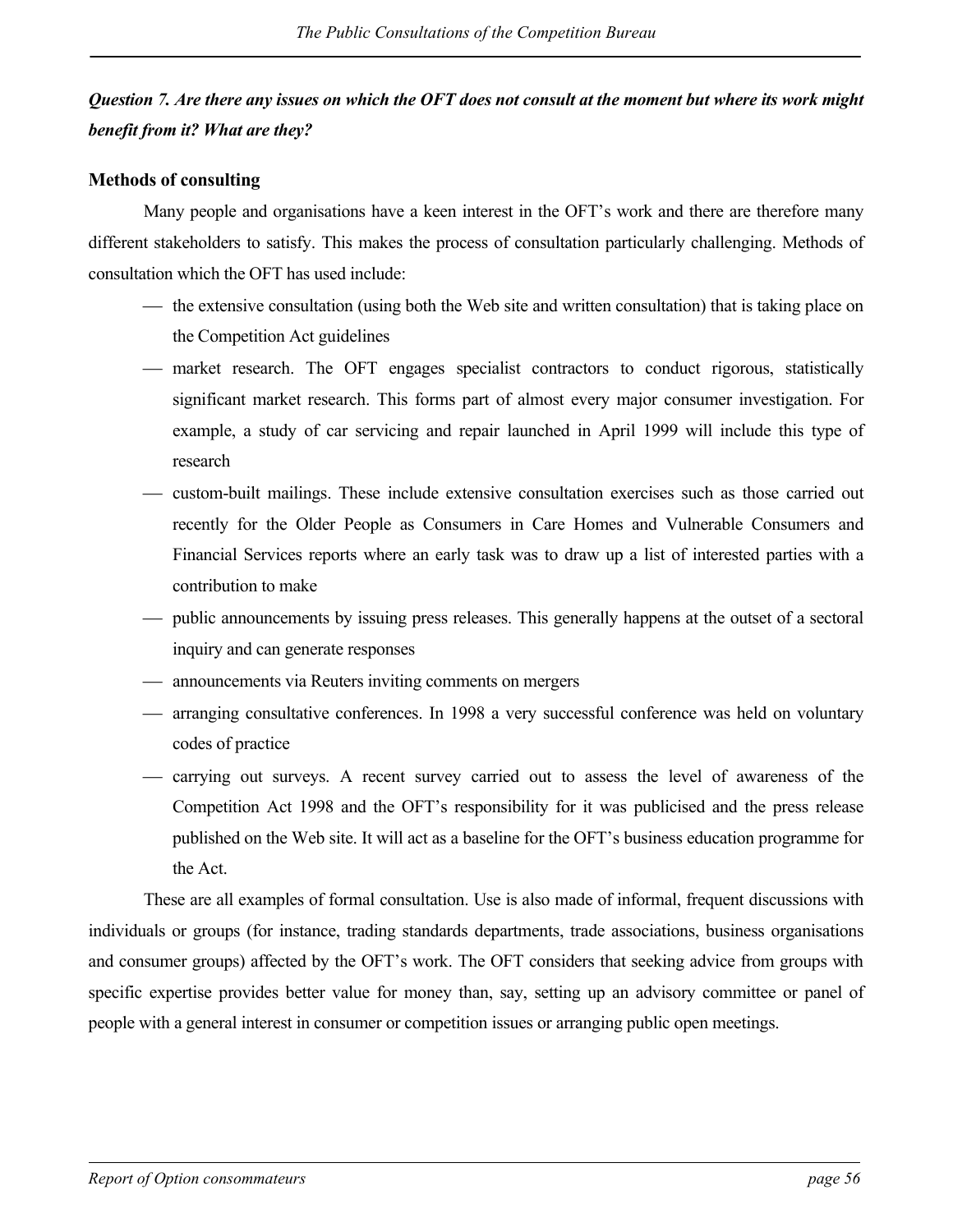## *Question 8. Are there other cost-effective methods of consulting that the OFT could make use of? What are they? What would the benefits be?*

### **Feedback from consultation exercises**

The output from consultation exercises carried out by the OFT varies; it may be a published report or advice to Ministers or, in the case of Competition Act guidelines, a revised draft of published guidelines. Some people have suggested that it would be helpful if the OFT could provide an explanation for why it takes the line it does or, where possible, to make available for inspection the actual responses to consultation exercises so that consultees can get a clearer idea of the weight of opinion on particular issues. However, responses made in confidence could not be released. Cabinet Office guidelines recommend that a summary of responses should be published and this is likely to become the norm in due course.

*Question 9. Is there demand for more feedback on the outcome of consultations that the OFT holds? Of what nature?* 

### **Summary of answers**

### **Consultation procedures (Questions 7-9)**

The majority of respondents considered that the OFT already consulted widely and effectively. Consultation about residential care homes and the Competition Act guidelines were volunteered as examples of good practice. However, a few additional areas were nominated for consultation eg with trading standards departments about priorities for consumer guidance leaflets and new trading practices of concern; with the credit industry about the procedures for issuing consumer credit licences. Three respondents commented that the current level of consultation by the OFT was already as much as they could handle.

- Responses about methods of consultation had two strong themes:
- that the OFT should make more use of on-line consultation via its Web site (though others warned that since use of the internet was still limited this should not replace traditional consultation methods)
- that it could make more use of face to face methods such as public meetings, open days, consultation conferences, focus groups, round tables and seminars.

While a number of respondents were happy with existing feedback, the majority wanted more. Most frequent comments were that: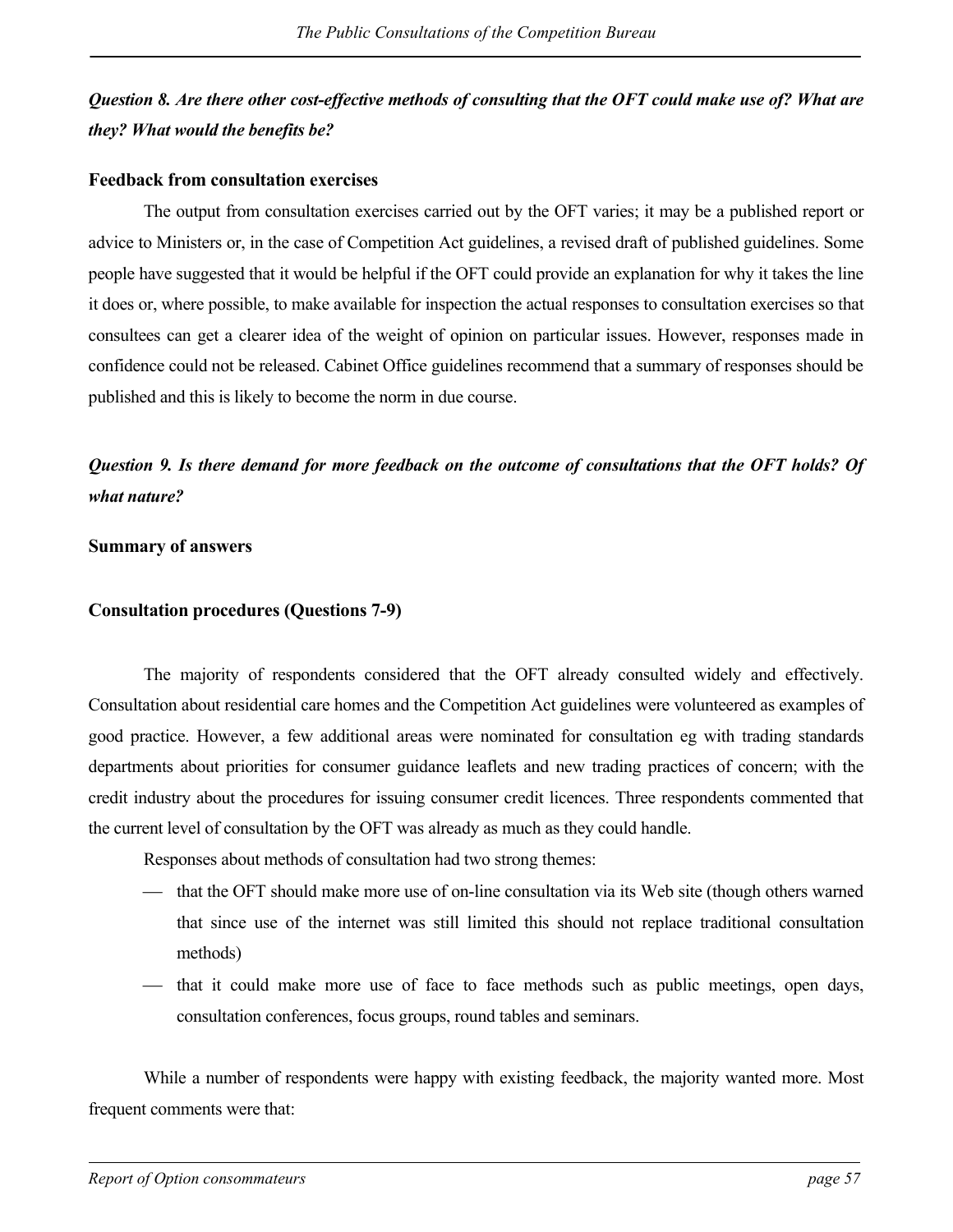- a summary of responses should be published as a matter of routine
- a full analysis should be made of the responses received
- details should be given of the action to be taken
- the OFT should explain the factors which influenced its decision and why other factors were disregarded
- $\equiv$  feedback should be as speedy as possible.

While some respondents considered that actual responses should always be made available for inspection, a larger number thought the publication of a summary was sufficient.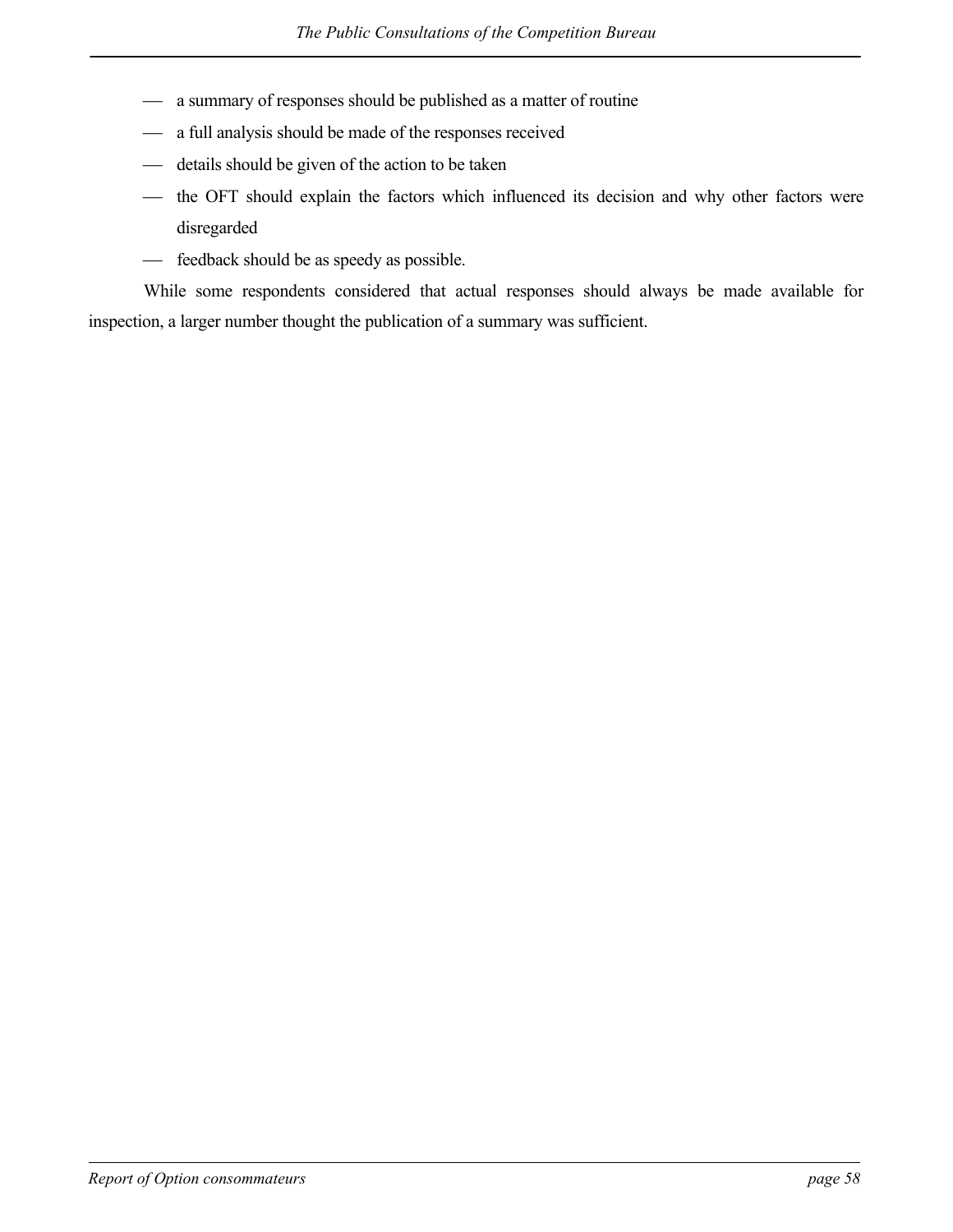## <span id="page-66-0"></span>**Appendix VIII**

To consume Advisory Australian Committee<sup>[70](#page-66-1)</sup>

Members of the Consumer Consultative Committee

| <b>Member</b>         | Organization                                      |
|-----------------------|---------------------------------------------------|
| Peter Opio            | Aboriginal Coordinating Council                   |
| Louise Sylvan         | <b>Australian Consumers Association</b>           |
| Brian Rope            | Australian Federation of Disability Organizations |
| Derek Wilding         | <b>Communications Law Centers</b>                 |
| Su Mahalingham        | Consumer Credit Legal Service                     |
| Chris Field           | Consumer Law Centers of Victoria                  |
| David Tennant         | Consumers Federation of Australia                 |
| <b>Sally Crossing</b> | Consumers Health Forum of Australia               |
| Myra Pincott          | Country Women's Association of Australia          |
| David Owen            | Tasmanian Council of Social Service               |

### Standard agenda of Consumer Advisory Committee

### **Welcome from the Consumer Advisory Committee (CCC) Chair**

**Overview from the Chairman** 

### **Matters arising from previous CCC minutes**

### **Agenda items**

l

General items of interest:

<span id="page-66-1"></span> $70$ This appendix is based on documents supplied by Elizabeth Davidson, Director, International Unit, Australian Competition and Consumer Commission, for which we express our gratitude.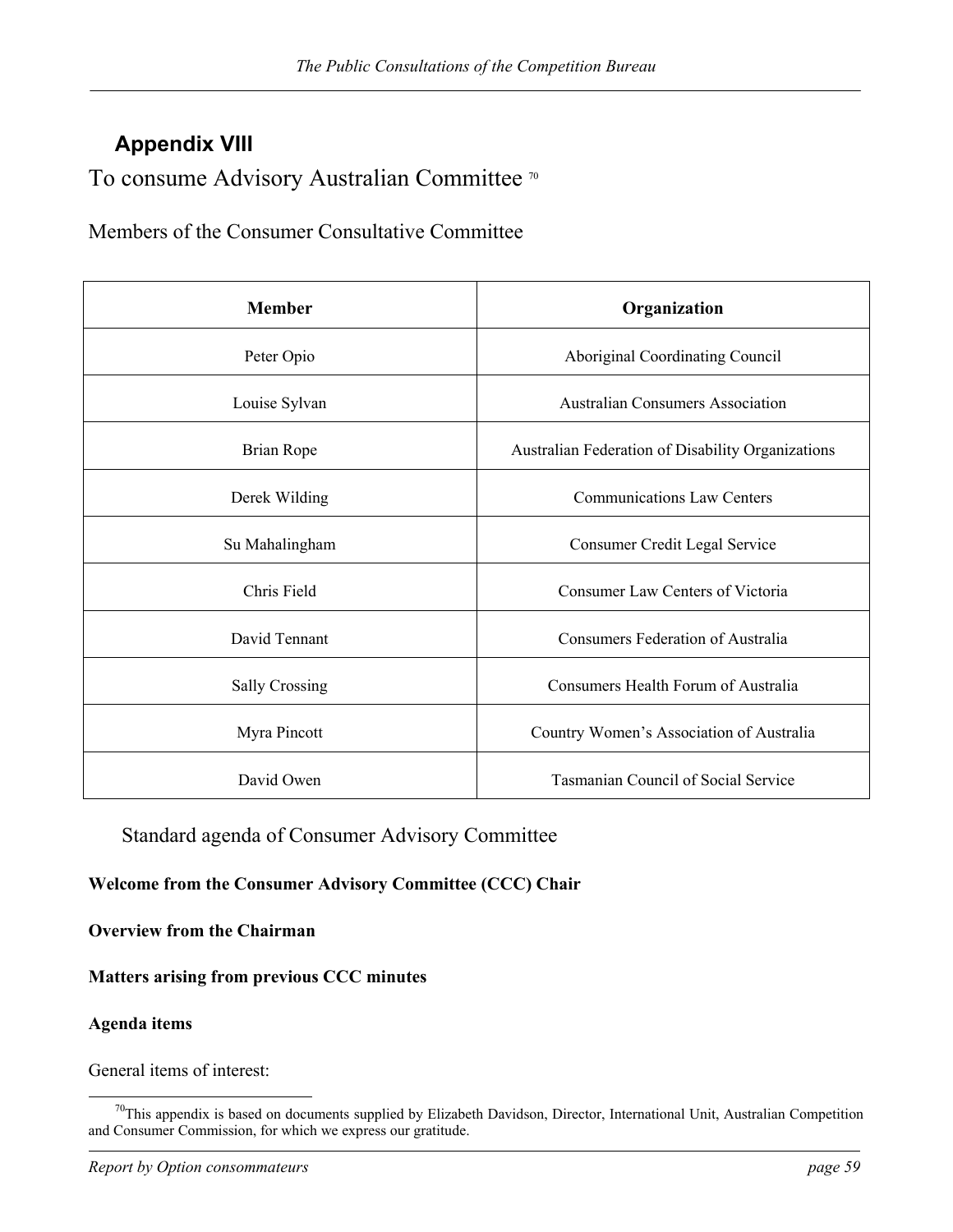This item covers topical items of interest that have broad implications. This item is intended to raise broad issues that are likely to be relevant to other items to be discussed during the meeting. For example recent Government reviews of the *Trade Practices Act*.

### Member issues:

This item provides an opportunity for CCC members to bring relevant emerging issues or systemic problems encountered by their agency to the Commission's attention. Recognising that the Commission has a particular role in protecting the interests of consumers that may not otherwise have a voice, we are particularly interested to hear about issues that have a particular effect on disadvantaged or vulnerable consumers.

Issues and administrative arrangements for the CCC:

This item allows the CCC to ensure that it functions effectively. CCC agenda/work planning could also take place under this item. Members requested that this be a standing item.

### Recent cases and judgements:

This item provides an opportunity to reflect on recent Commission enforcement outcomes including new points of law as well as creative remedies. Potential enforcement matters can also brought to the Commission's attention under this item.

Session time for CCC members only:

This item provides an opportunity for CCC members to discuss issues without Commission staff present.

Commission processes and decisions:

The Commission is responsible for several statutory processes under the *Trade Practices Act* that influence market structures and conduct (Regulatory Affairs, Mergers, Adjudication, and Prices Oversight). This item provides an opportunity to explain these processes and bring specific matters that are currently under consideration by the Commission to the attention of CCC members.

### Rural and regional:

The Commission's Rural and regional program is designed to educate consumers and businesses about the benefits of the *Trade Practices Act*. This is a standing item to discuss initiatives in the program.

### Other news and updates:

This item covers off on small additional items that may be of interest, in particular, Commission involvement in the work of other agencies. CCC members may wish to raise issues that may be relevant to Commission submissions, etc.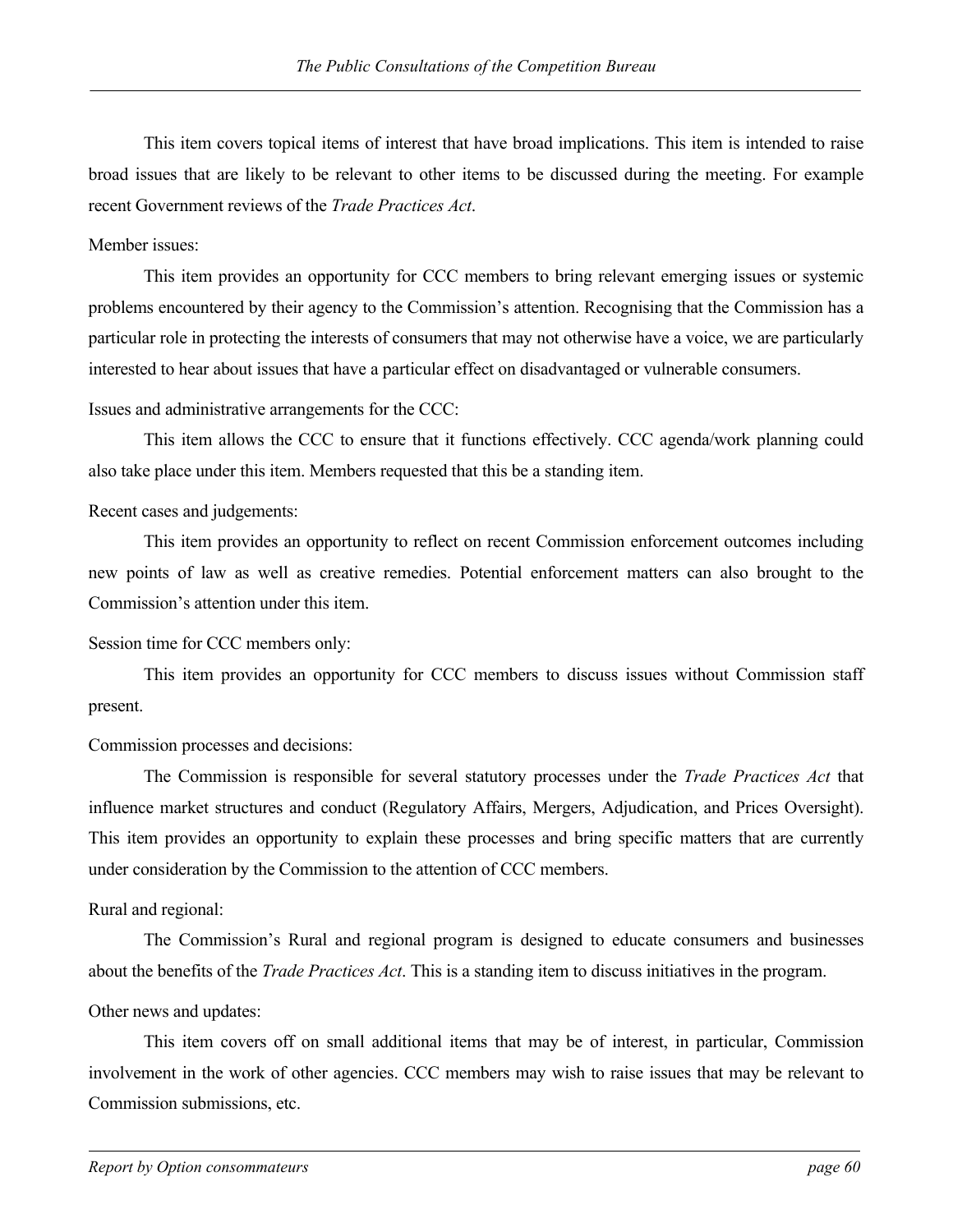Next meeting:

Agree on general details of the next meeting and teleconference, and close.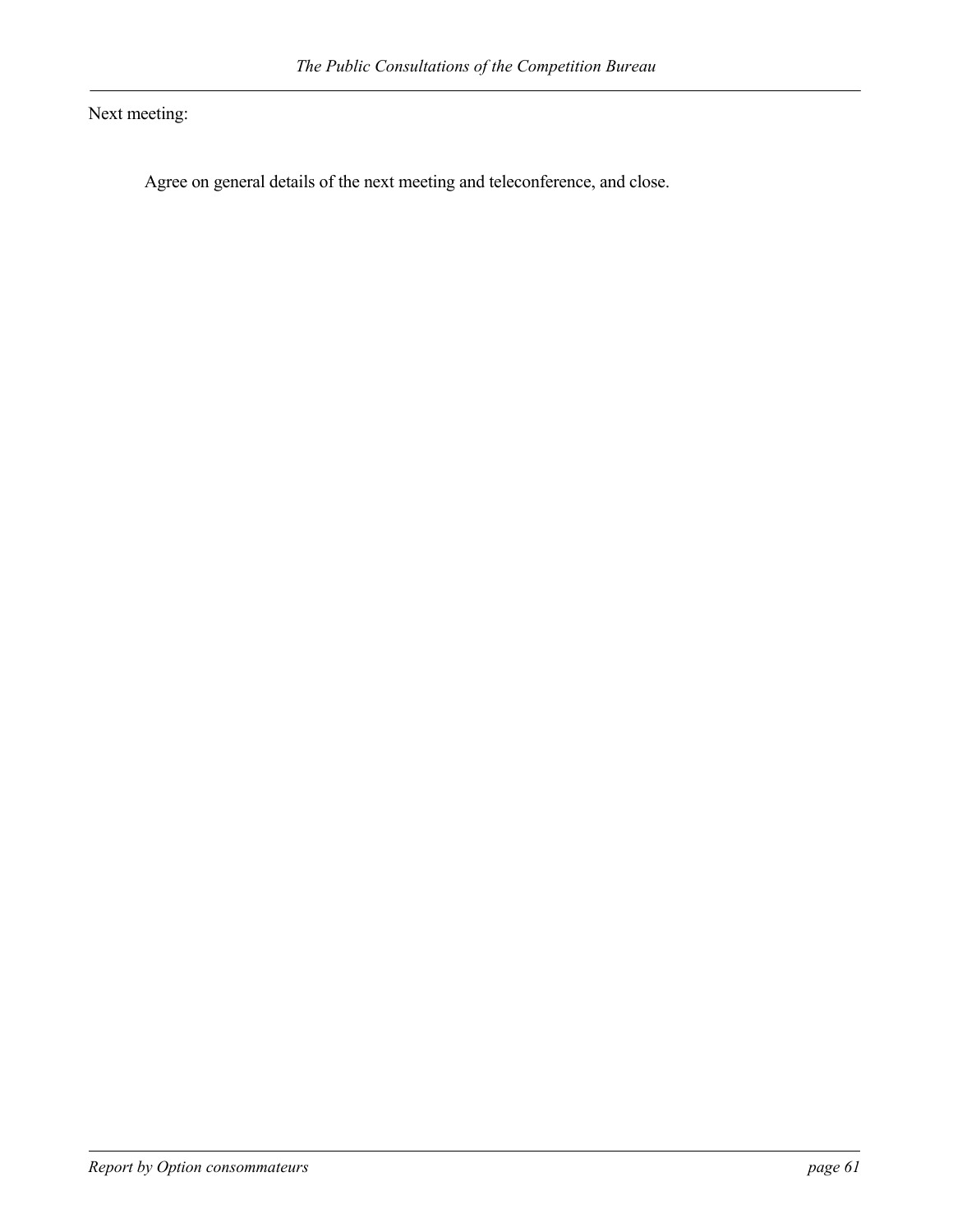# <span id="page-69-0"></span>**Appendix IX**  Excerpts from the PMPRB consultation Policy<sup> $\pi$ </sup>

### **Our Aproach to Consultation**

The Board considers consultation an important part of the way it does business. Effective consultation should ensure that stakeholders are aware of and have opportunities to comment on activities that may affect them. Such an approach supports an open and transparent decision-making process which allows for meaningful public input. In addition to the principles of openness and transparency, effective consultations are based on integrity and mutual respect. Consultation is a key part of the Board's operations and requires good planning, research, analysis, advice, feedback and an ongoing commitment of human and financial resources.

### **The Objectives of Consultation**

to facilitate input and feedback from stakeholders and the public on the Board's activities.

 to ensure that the Board is able to consider the views of all stakeholders in making policy decisions.

 to facilitate an ongoing exchange of information and feedback among the Board, its stakeholders and the public.

### **Guiding Principles**

The following principles will be applied to the Board's consultations:

 Building relationships and trust: The PMPRB, as a fundamental part of its operational focus, consults on a regular basis with its stakeholders. To give effect to this, the PMPRB must therefore not only consult but also be seen to consult.

 Enhancing openness: The PMPRB's consultation activities reflect transparency and accountability through inclusiveness, accessibility, consistency of message and process, and feedback.

 Ensuring an effective process: Establishing clear roles and responsibilities is critical to effective consultations. A solid, mutual understanding of the issues, objectives, purpose and expectations of all

<span id="page-69-1"></span> <sup>71</sup> The Patent Medicine Prices Review Board, *Road Map for the Next Decade*, September 1998, enclosure entitled "Consultation Policy," pp. 2-3 and 5.